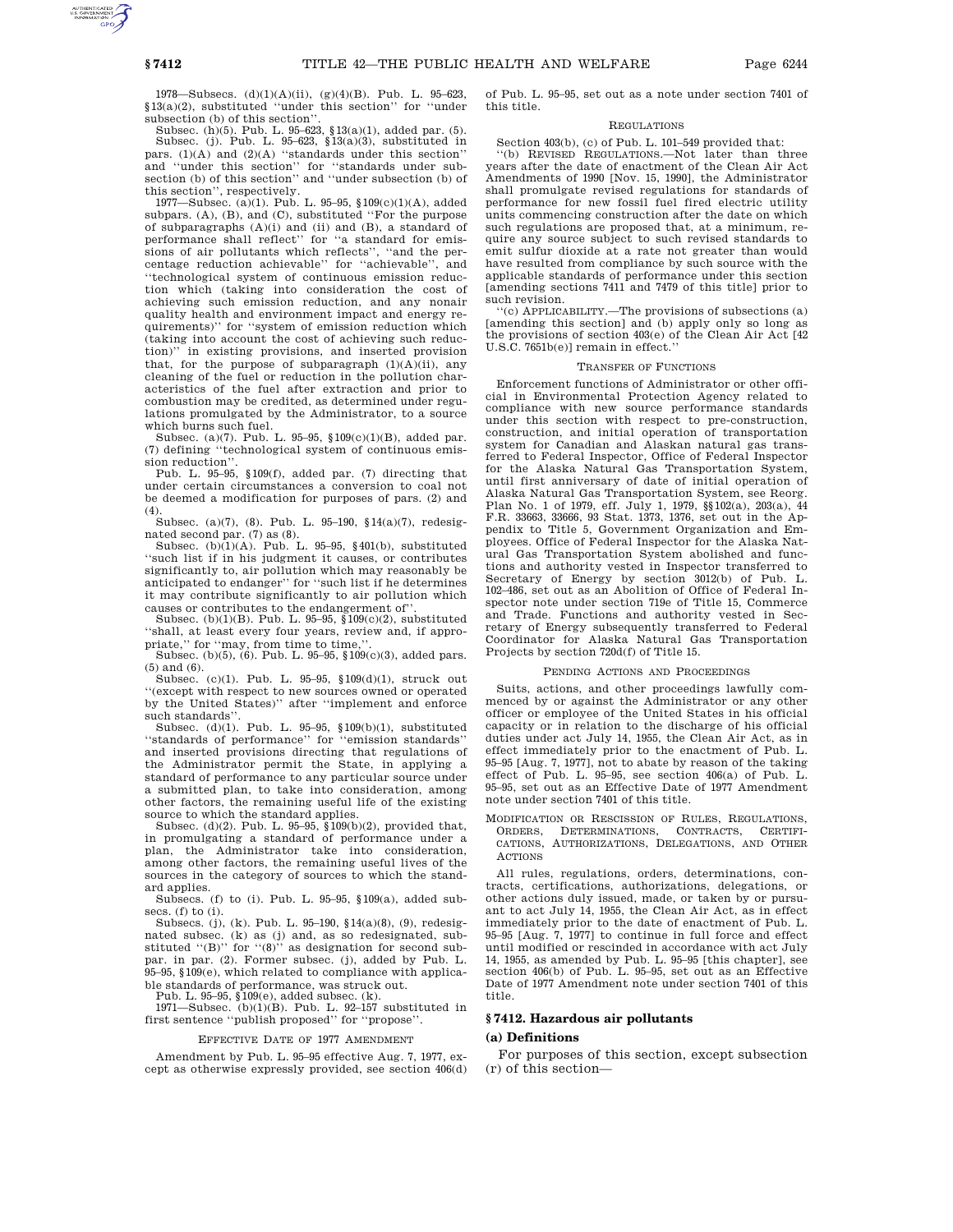### **(1) Major source**

The term ''major source'' means any stationary source or group of stationary sources located within a contiguous area and under common control that emits or has the potential to emit considering controls, in the aggregate, 10 tons per year or more of any hazardous air pollutant or 25 tons per year or more of any combination of hazardous air pollutants. The Administrator may establish a lesser quantity, or in the case of radionuclides different criteria, for a major source than that specified in the previous sentence, on the basis of the potency of the air pollutant, persistence, potential for bioaccumulation, other characteristics of the air pollutant, or other relevant factors.

### **(2) Area source**

The term ''area source'' means any stationary source of hazardous air pollutants that is not a major source. For purposes of this section, the term ''area source'' shall not include motor vehicles or nonroad vehicles subject to regulation under subchapter II of this chapter.

#### **(3) Stationary source**

The term ''stationary source'' shall have the same meaning as such term has under section 7411(a) of this title.

# **(4) New source**

The term ''new source'' means a stationary source the construction or reconstruction of which is commenced after the Administrator first proposes regulations under this section establishing an emission standard applicable to such source.

#### **(5) Modification**

The term "modification" means any physical change in, or change in the method of operation of, a major source which increases the actual emissions of any hazardous air pollutant emitted by such source by more than a de minimis amount or which results in the emission of any hazardous air pollutant not previously emitted by more than a de minimis amount.

### **(6) Hazardous air pollutant**

The term ''hazardous air pollutant'' means any air pollutant listed pursuant to subsection (b) of this section.

#### **(7) Adverse environmental effect**

The term ''adverse environmental effect'' means any significant and widespread adverse effect, which may reasonably be anticipated, to wildlife, aquatic life, or other natural resources, including adverse impacts on populations of endangered or threatened species or significant degradation of environmental quality over broad areas.

### **(8) Electric utility steam generating unit**

The term ''electric utility steam generating unit'' means any fossil fuel fired combustion unit of more than 25 megawatts that serves a generator that produces electricity for sale. A unit that cogenerates steam and electricity and supplies more than one-third of its potential electric output capacity and more than 25 megawatts electrical output to any utility power distribution system for sale shall be considered an electric utility steam generating unit.

### **(9) Owner or operator**

The term ''owner or operator'' means any person who owns, leases, operates, controls, or supervises a stationary source.

#### **(10) Existing source**

The term ''existing source'' means any stationary source other than a new source.

### **(11) Carcinogenic effect**

Unless revised, the term ''carcinogenic effect'' shall have the meaning provided by the Administrator under Guidelines for Carcinogenic Risk Assessment as of the date of enactment.1 Any revisions in the existing Guidelines shall be subject to notice and opportunity for comment.

### **(b) List of pollutants**

### **(1) Initial list**

The Congress establishes for purposes of this section a list of hazardous air pollutants as follows:

CAS<br>number Chemical name

- 75070 Acetaldehyde
- 
- 60355 Acetamide
- 75058 Acetonitrile
- 98862 Acetophenone<br>53963 2-Acetylamino 53963 2-Acetylaminofluorene
- 07028 Acrolein<br>79061 Acrylam
- Acrylamide
- 79107 Acrylic acid
- 107131 Acrylonitrile
- 07051 Allyl chloride<br>92671 4-Aminobiphe
- 92671 4-Aminobiphenyl
- 62533 Aniline
- 90040 o-Anisidine
	- 32214 Asbestos<br>71432 Benzene
- 71432 Benzene (including benzene from gasoline)
- 92875 Benzidine<br>98077 Benzotrich
- 98077 Benzotrichloride
- 100447 Benzyl chloride<br>92524 Biphenyl Biphenyl
- 
- 117817 Bis(2-ethylhexyl)phthalate (DEHP)
- 542881 Bis(chloromethyl)ether<br>75252 Bromoform
- 75252 Bromoform
- 106990 1,3-Butadiene<br>156627 Calcium evan
- 156627 Calcium cyanamide<br>105602 Caprolactam Caprolactam
- 133062 Captan
- 
- 63252 Carbaryl<br>75150 Carbon d Carbon disulfide
- 56235 Carbon tetrachloride
- 463581 Carbonyl sulfide
- Catechol
- 
- 133904 Chloramben<br>57749 Chlordane 57749 Chlordane
- Chlorine
- 79118 Chloroacetic acid<br>532274 2-Chloroacetopher
- 532274 2-Chloroacetophenone
- Chlorobenzene
- 510156 Chlorobenzilate
- 67663 Chloroform Chloromethyl methyl ether
- 
- 126998 Chloroprene<br>1319773 Cresols/Cresy Cresols/Cresylic acid (isomers and mixture)
- 95487 o-Cresol

<sup>1</sup>See References in Text note below.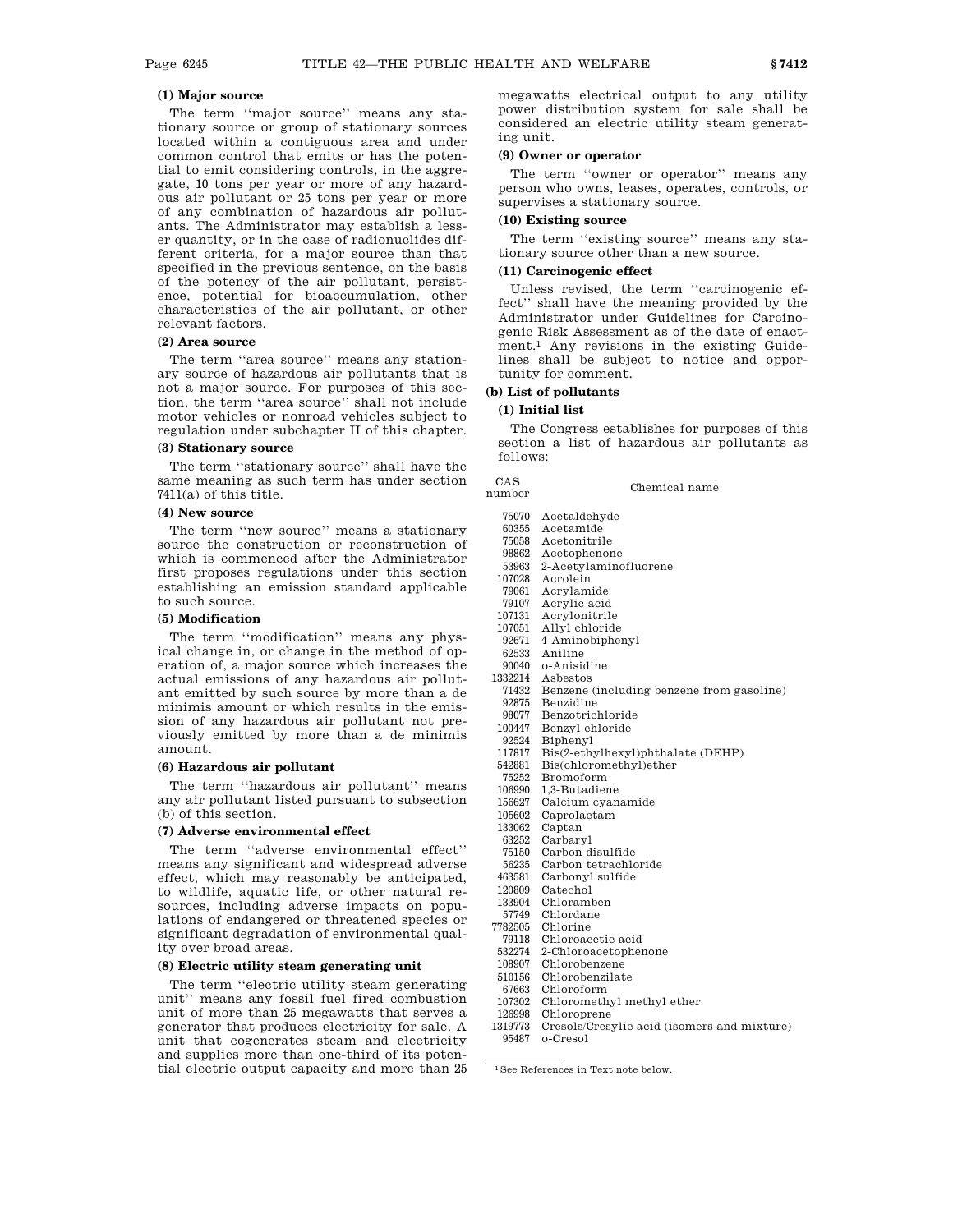| $_{\rm CAS}$<br>number | Chemical name                                                                  |
|------------------------|--------------------------------------------------------------------------------|
|                        |                                                                                |
| 108394                 | m-Cresol                                                                       |
| 106445                 | p-Cresol                                                                       |
| 98828                  | Cumene                                                                         |
| 94757<br>3547044       | 2,4-D, salts and esters<br>$_{\rm DDE}$                                        |
| 334883                 | Diazomethane                                                                   |
| 132649                 | Dibenzofurans                                                                  |
| 96128                  | 1,2-Dibromo-3-chloropropane                                                    |
| 84742                  | Dibutylphthalate                                                               |
| 106467<br>91941        | $1,4$ -Dichlorobenzene(p)<br>3,3-Dichlorobenzidene                             |
| 111444                 | Dichloroethyl ether (Bis(2-chloroethyl)ether)                                  |
| 542756                 | 1,3-Dichloropropene                                                            |
| 62737                  | Dichlorvos                                                                     |
| 111422<br>121697       | Diethanolamine                                                                 |
| 64675                  | N,N-Diethyl aniline (N,N-Dimethylaniline)<br>Diethyl sulfate                   |
| 119904                 | 3,3-Dimethoxybenzidine                                                         |
| 60117                  | Dimethyl aminoazobenzene                                                       |
| 119937                 | 3,3'-Dimethyl benzidine                                                        |
| 79447<br>68122         | Dimethyl carbamoyl chloride<br>Dimethyl formamide                              |
| 57147                  | 1,1-Dimethyl hydrazine                                                         |
| 131113                 | Dimethyl phthalate                                                             |
| 77781                  | Dimethyl sulfate                                                               |
| 534521<br>51285        | 4,6-Dinitro-o-cresol, and salts<br>2,4-Dinitrophenol                           |
| 121142                 | 2,4-Dinitrotoluene                                                             |
| 123911                 | 1,4-Dioxane (1,4-Diethyleneoxide)                                              |
| 122667                 | 1,2-Diphenylhydrazine                                                          |
| 106898<br>106887       | Epichlorohydrin (1-Chloro-2,3-epoxypropane)                                    |
| 140885                 | $1,2$ -Epoxybutane<br>Ethyl acrylate                                           |
| 100414                 | Ethyl benzene                                                                  |
| 51796                  | Ethyl carbamate (Urethane)                                                     |
| 75003                  | Ethyl chloride (Chloroethane)                                                  |
| 106934<br>107062       | Ethylene dibromide (Dibromoethane)<br>Ethylene dichloride (1,2-Dichloroethane) |
| 107211                 | Ethylene glycol                                                                |
| 151564                 | Ethylene imine (Aziridine)                                                     |
| 75218                  | Ethylene oxide                                                                 |
| 96457<br>75343         | Ethylene thiourea<br>Ethylidene dichloride (1,1-Dichloroethane)                |
| 50000                  | Formaldehyde                                                                   |
| 76448                  | Heptachlor                                                                     |
| 118741                 | Hexachlorobenzene                                                              |
| 87683<br>77474         | Hexachlorobutadiene<br>Hexachlorocyclopentadiene                               |
| 67721                  | Hexachloroethane                                                               |
| 822060                 | Hexamethylene-1,6-diisocyanate                                                 |
| 680319                 | Hexamethylphosphoramide                                                        |
| 110543                 | Hexane                                                                         |
| 302012<br>7647010      | Hydrazine<br>Hydrochloric acid                                                 |
| 7664393                | Hydrogen fluoride (Hydrofluoric acid)                                          |
| 123319                 | Hydroquinone                                                                   |
| 78591                  | Isophorone                                                                     |
| 58899                  | Lindane (all isomers)                                                          |
| 108316<br>67561        | Maleic anhydride<br>Methanol                                                   |
| 72435                  | Methoxychlor                                                                   |
| 74839                  | Methyl bromide (Bromomethane)                                                  |
| 74873                  | Methyl chloride (Chloromethane)                                                |
| 71556<br>78933         | Methyl chloroform (1,1,1-Trichloroethane)                                      |
| 60344                  | Methyl ethyl ketone (2-Butanone)<br>Methyl hydrazine                           |
| 74884                  | Methyl iodide (Iodomethane)                                                    |
| 108101                 | Methyl isobutyl ketone (Hexone)                                                |
| 624839                 | Methyl isocyanate                                                              |
| 80626<br>1634044       | Methyl methacrylate<br>Methyl tert butyl ether                                 |
| 101144                 | 4,4-Methylene bis(2-chloroaniline)                                             |
| 75092                  | Methylene chloride (Dichloromethane)                                           |
| 101688                 | Methylene diphenyl diisocyanate (MDI)                                          |
| 101779                 | 4,4'-Methylenedianiline                                                        |

- Naphthalene
- Nitrobenzene

CAS<br>number Chemical name 4-Nitrobiphenyl 100027 4-Nitrophenol<br>79469 2-Nitropropano 2-Nitropropane N-Nitroso-N-methylurea 62759 N-Nitrosodimethylamine<br>59892 N-Nitrosomorpholine 59892 N-Nitrosomorpholine<br>56382 Parathion Parathion Pentachloronitrobenzene (Quintobenzene) 87865 Pentachlorophenol<br>108952 Phenol 108952 Phenol<br>106503 p-Phen; p-Phenylenediamine Phosgene Phosphine 723140 Phosphorus<br>85449 Phthalic an 85449 Phthalic anhydride<br>1336363 Polychlorinated bir Polychlorinated biphenyls (Aroclors) 120714 1,3-Propane sultone<br>57578 beta-Propiolactone 57578 beta-Propiolactone<br>123386 Propionaldehyde 123386 Propionaldehyde<br>114261 Propoxur (Baygo) Propoxur (Baygon) Propylene dichloride (1,2-Dichloropropane) Propylene oxide 1,2-Propylenimine (2-Methyl aziridine) 91225 Quinoline<br>106514 Quinone Quinone 100425 Styrene<br>96093 Styrene Styrene oxide 2,3,7,8-Tetrachlorodibenzo-p-dioxin 1,1,2,2-Tetrachloroethane Tetrachloroethylene (Perchloroethylene) Titanium tetrachloride 108883 Toluene<br>95807 2,4-Tolue 2,4-Toluene diamine 2,4-Toluene diisocyanate o-Toluidine Toxaphene (chlorinated camphene) 1,2,4-Trichlorobenzene 1,1,2-Trichloroethane Trichloroethylene 2,4,5-Trichlorophenol 2,4,6-Trichlorophenol Triethylamine Trifluralin 540841 2,2,4-Trimethylpentane<br>108054 Vinyl acetate 108054 Vinyl acetate<br>593602 Vinyl bromide Vinyl bromide Vinyl chloride Vinylidene chloride (1,1-Dichloroethylene) 330207 Xylenes (isomers and mixture)<br>95476 o-Xylenes o-Xylenes m-Xylenes p-Xylenes Antimony Compounds Arsenic Compounds (inorganic including arsine) Beryllium Compounds Cadmium Compounds 0 Chromium Compounds<br>0 Cobalt Compounds 0 Cobalt Compounds<br>0 Coke Oven Emissic 0 Coke Oven Emissions<br>0 Cyanide Compounds<sup>1</sup> Cyanide Compounds 1 Glycol ethers 2 0 Lead Compounds<br>0 Manganese Comp 0 Manganese Compounds<br>0 Mercury Compounds Mercury Compounds Fine mineral fibers 3 Nickel Compounds Polycylic Organic Matter 4

- 0 Radionuclides (including radon)<sup>5</sup><br>0 Selenium Compounds
- Selenium Compounds

NOTE: For all listings above which contain the word ''compounds'' and for glycol ethers, the following ap-plies: Unless otherwise specified, these listings are de-fined as including any unique chemical substance that contains the named chemical (i.e., antimony, arsenic, etc.) as part of that chemical's infrastructure.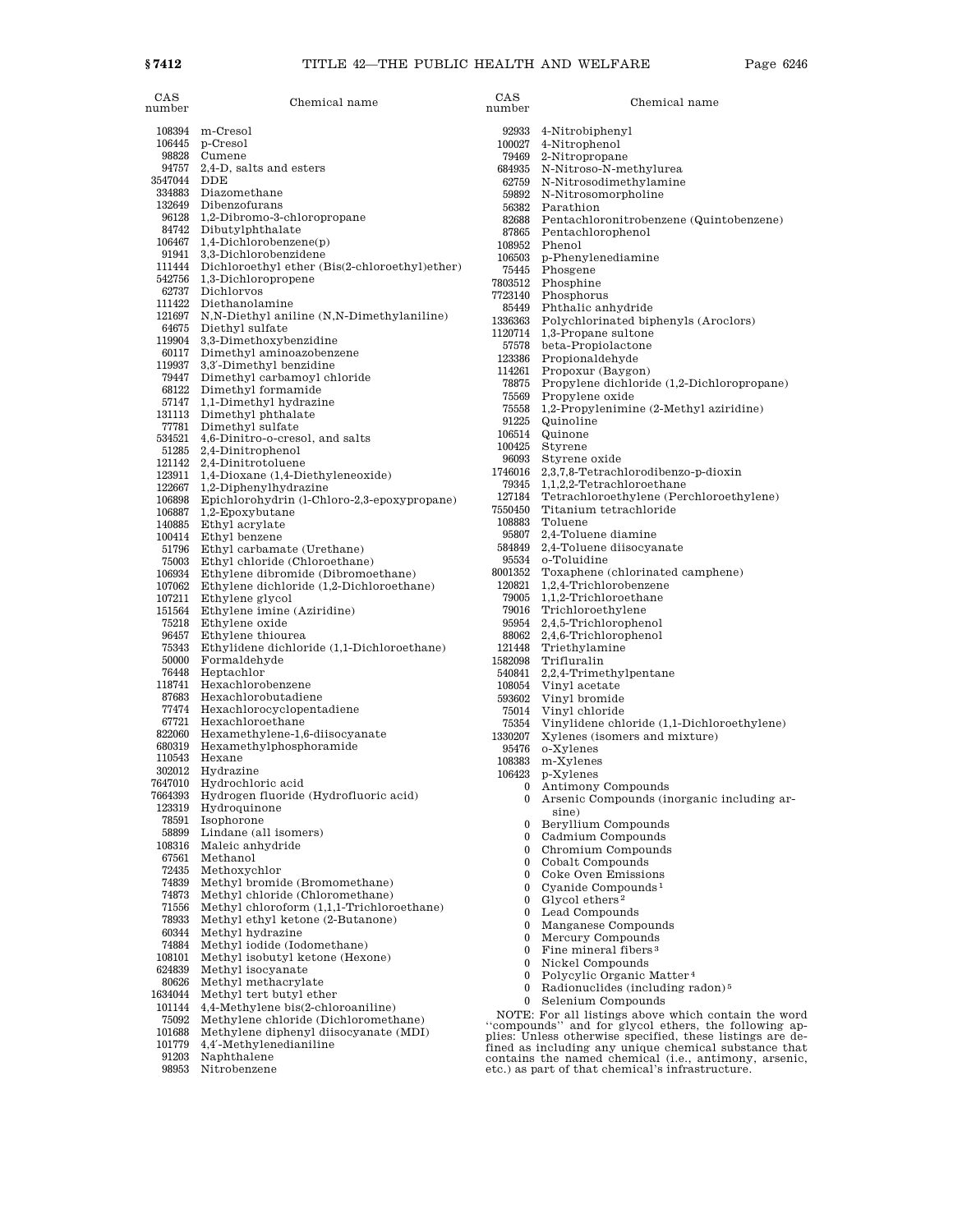$1$ X'CN where X = H' or any other group where a formal dissociation may occur. For example KCN or  $Ca(CN)$ <sub>2</sub>.

<sup>2</sup> Includes mono- and di- ethers of ethylene glycol,<br>iethylene glycol, and triethylene glycol diethylene glycol, and triethylene glycol R–(OCH2CH2)n–OR′ where

 $n = 1, 2,$  or 3

 $R = a1ky1$  or aryl groups

R' = R, H, or groups which, when removed, yield<br>glycol ethers with the structure: R–(OCH2CH)<sub>n</sub>–OH.<br>Polymers are excluded from the glycol category.

3 Includes mineral fiber emissions from facilities manufacturing or processing glass, rock, or slag fibers (or other mineral derived fibers) of average diameter 1 micrometer or less.

4 Includes organic compounds with more than one benzene ring, and which have a boiling point greater than or equal to 100°C.

5 A type of atom which spontaneously undergoes radioactive decay.

#### **(2) Revision of the list**

The Administrator shall periodically review the list established by this subsection and publish the results thereof and, where appropriate, revise such list by rule, adding pollutants which present, or may present, through inhalation or other routes of exposure, a threat of adverse human health effects (including, but not limited to, substances which are known to be, or may reasonably be anticipated to be, carcinogenic, mutagenic, teratogenic, neurotoxic, which cause reproductive dysfunction, or which are acutely or chronically toxic) or adverse environmental effects whether through ambient concentrations, bioaccumulation, deposition, or otherwise, but not including releases subject to regulation under subsection (r) of this section as a result of emissions to the air. No air pollutant which is listed under section 7408(a) of this title may be added to the list under this section, except that the prohibition of this sentence shall not apply to any pollutant which independently meets the listing criteria of this paragraph and is a precursor to a pollutant which is listed under section 7408(a) of this title or to any pollutant which is in a class of pollutants listed under such section. No substance, practice, process or activity regulated under subchapter VI of this chapter shall be subject to regulation under this section solely due to its adverse effects on the environment.

#### **(3) Petitions to modify the list**

(A) Beginning at any time after 6 months after November 15, 1990, any person may petition the Administrator to modify the list of hazardous air pollutants under this subsection by adding or deleting a substance or, in case of listed pollutants without CAS numbers (other than coke oven emissions, mineral fibers, or polycyclic organic matter) removing certain unique substances. Within 18 months after receipt of a petition, the Administrator shall either grant or deny the petition by publishing a written explanation of the reasons for the Administrator's decision. Any such petition shall include a showing by the petitioner that there is adequate data on the health or environmental defects 2 of the pollutant or other evidence adequate to support the petition. The Administrator may not deny a petition solely

on the basis of inadequate resources or time for review.

(B) The Administrator shall add a substance to the list upon a showing by the petitioner or on the Administrator's own determination that the substance is an air pollutant and that emissions, ambient concentrations, bioaccumulation or deposition of the substance are known to cause or may reasonably be anticipated to cause adverse effects to human health or adverse environmental effects.

(C) The Administrator shall delete a substance from the list upon a showing by the petitioner or on the Administrator's own determination that there is adequate data on the health and environmental effects of the substance to determine that emissions, ambient concentrations, bioaccumulation or deposition of the substance may not reasonably be anticipated to cause any adverse effects to the human health or adverse environmental effects.

(D) The Administrator shall delete one or more unique chemical substances that contain a listed hazardous air pollutant not having a CAS number (other than coke oven emissions, mineral fibers, or polycyclic organic matter) upon a showing by the petitioner or on the Administrator's own determination that such unique chemical substances that contain the named chemical of such listed hazardous air pollutant meet the deletion requirements of subparagraph (C). The Administrator must grant or deny a deletion petition prior to promulgating any emission standards pursuant to subsection (d) of this section applicable to any source category or subcategory of a listed hazardous air pollutant without a CAS number listed under subsection (b) of this section for which a deletion petition has been filed within 12 months of November 15, 1990.

### **(4) Further information**

If the Administrator determines that information on the health or environmental effects of a substance is not sufficient to make a determination required by this subsection, the Administrator may use any authority available to the Administrator to acquire such information.

#### **(5) Test methods**

The Administrator may establish, by rule, test measures and other analytic procedures for monitoring and measuring emissions, ambient concentrations, deposition, and bioaccumulation of hazardous air pollutants.

### **(6) Prevention of significant deterioration**

The provisions of part C of this subchapter (prevention of significant deterioration) shall not apply to pollutants listed under this section.

### **(7) Lead**

The Administrator may not list elemental lead as a hazardous air pollutant under this subsection.

# **(c) List of source categories**

### **(1) In general**

Not later than 12 months after November 15, 1990, the Administrator shall publish, and

<sup>2</sup>So in original. Probably should be ''effects''.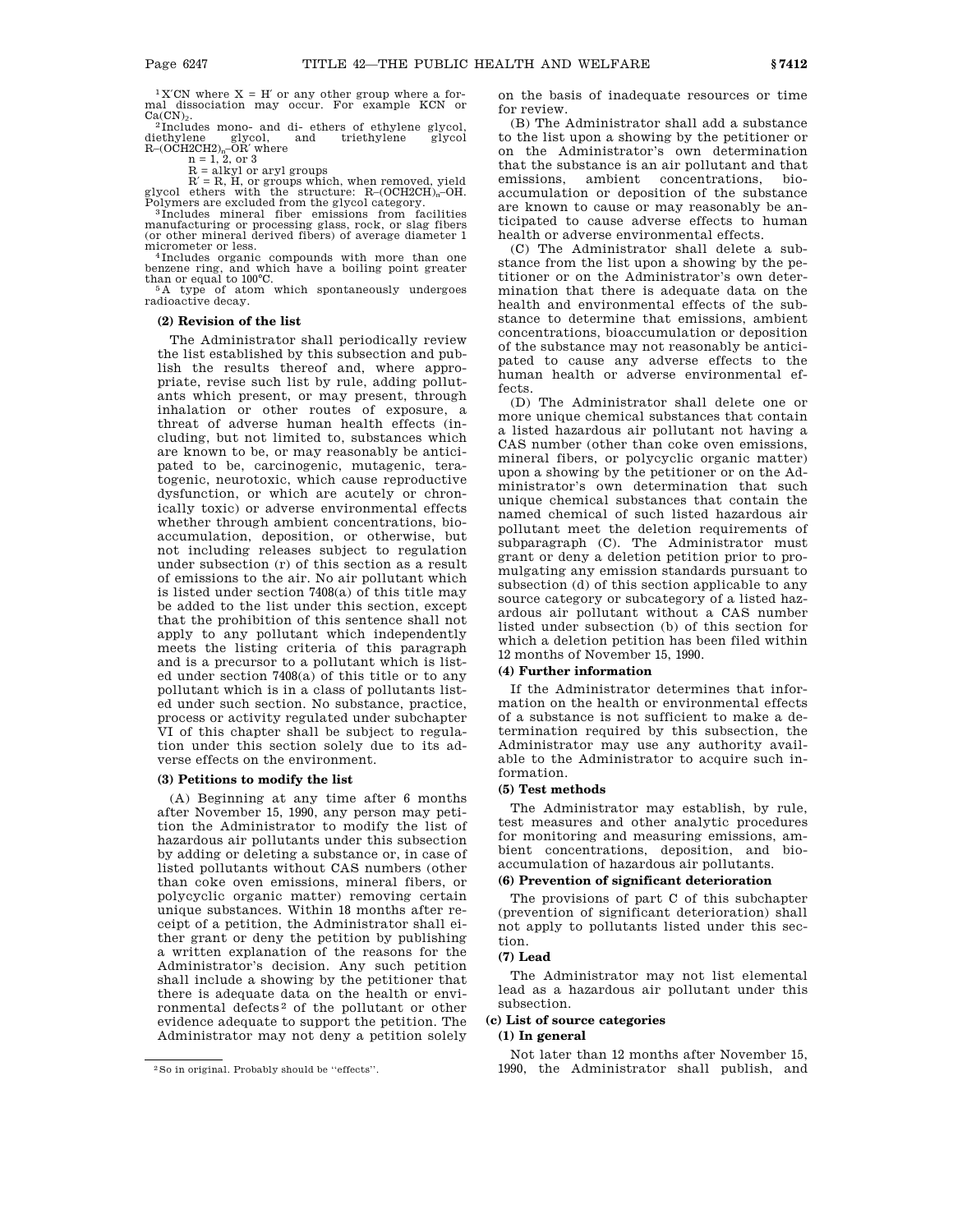shall from time to time, but no less often than every 8 years, revise, if appropriate, in response to public comment or new information, a list of all categories and subcategories of major sources and area sources (listed under paragraph (3)) of the air pollutants listed pursuant to subsection (b) of this section. To the extent practicable, the categories and subcategories listed under this subsection shall be consistent with the list of source categories established pursuant to section 7411 of this title and part C of this subchapter. Nothing in the preceding sentence limits the Administrator's authority to establish subcategories under this section, as appropriate.

### **(2) Requirement for emissions standards**

For the categories and subcategories the Administrator lists, the Administrator shall establish emissions standards under subsection (d) of this section, according to the schedule in this subsection and subsection (e) of this section.

### **(3) Area sources**

The Administrator shall list under this subsection each category or subcategory of area sources which the Administrator finds presents a threat of adverse effects to human health or the environment (by such sources individually or in the aggregate) warranting regulation under this section. The Administrator shall, not later than 5 years after November 15, 1990, and pursuant to subsection  $(k)(3)(B)$  of this section, list, based on actual or estimated aggregate emissions of a listed pollutant or pollutants, sufficient categories or subcategories of area sources to ensure that area sources representing 90 percent of the area source emissions of the 30 hazardous air pollutants that present the greatest threat to public health in the largest number of urban areas are subject to regulation under this section. Such regulations shall be promulgated not later than 10 years after November 15, 1990.

#### **(4) Previously regulated categories**

The Administrator may, in the Administrator's discretion, list any category or subcategory of sources previously regulated under this section as in effect before November 15, 1990.

#### **(5) Additional categories**

In addition to those categories and subcategories of sources listed for regulation pursuant to paragraphs (1) and (3), the Administrator may at any time list additional categories and subcategories of sources of hazardous air pollutants according to the same criteria for listing applicable under such paragraphs. In the case of source categories and subcategories listed after publication of the initial list required under paragraph (1) or (3), emission standards under subsection (d) of this section for the category or subcategory shall be promulgated within 10 years after November 15, 1990, or within 2 years after the date on which such category or subcategory is listed, whichever is later.

#### **(6) Specific pollutants**

With respect to alkylated lead compounds, polycyclic organic matter, hexachlorobenzene, mercury, polychlorinated biphenyls, 2,3,7,8 tetrachlorodibenzofurans and 2,3,7,8-tetrachlorodibenzo-p-dioxin, the Administrator shall, not later than 5 years after November 15, 1990, list categories and subcategories of sources assuring that sources accounting for not less than 90 per centum of the aggregate emissions of each such pollutant are subject to standards under subsection  $(d)(2)$  or  $(d)(4)$  of this section. Such standards shall be promulgated not later than 10 years after November 15, 1990. This paragraph shall not be construed to require the Administrator to promulgate standards for such pollutants emitted by electric utility steam generating units.

### **(7) Research facilities**

The Administrator shall establish a separate category covering research or laboratory facilities, as necessary to assure the equitable treatment of such facilities. For purposes of this section, ''research or laboratory facility'' means any stationary source whose primary purpose is to conduct research and development into new processes and products, where such source is operated under the close supervision of technically trained personnel and is not engaged in the manufacture of products for commercial sale in commerce, except in a de minimis manner.

#### **(8) Boat manufacturing**

When establishing emissions standards for styrene, the Administrator shall list boat manufacturing as a separate subcategory unless the Administrator finds that such listing would be inconsistent with the goals and requirements of this chapter.

### **(9) Deletions from the list**

(A) Where the sole reason for the inclusion of a source category on the list required under this subsection is the emission of a unique chemical substance, the Administrator shall delete the source category from the list if it is appropriate because of action taken under either subparagraphs (C) or (D) of subsection (b)(3) of this section.

(B) The Administrator may delete any source category from the list under this subsection, on petition of any person or on the Administrator's own motion, whenever the Administrator makes the following determination or determinations, as applicable:

(i) In the case of hazardous air pollutants emitted by sources in the category that may result in cancer in humans, a determination that no source in the category (or group of sources in the case of area sources) emits such hazardous air pollutants in quantities which may cause a lifetime risk of cancer greater than one in one million to the individual in the population who is most exposed to emissions of such pollutants from the source (or group of sources in the case of area sources).

(ii) In the case of hazardous air pollutants that may result in adverse health effects in humans other than cancer or adverse environmental effects, a determination that emissions from no source in the category or subcategory concerned (or group of sources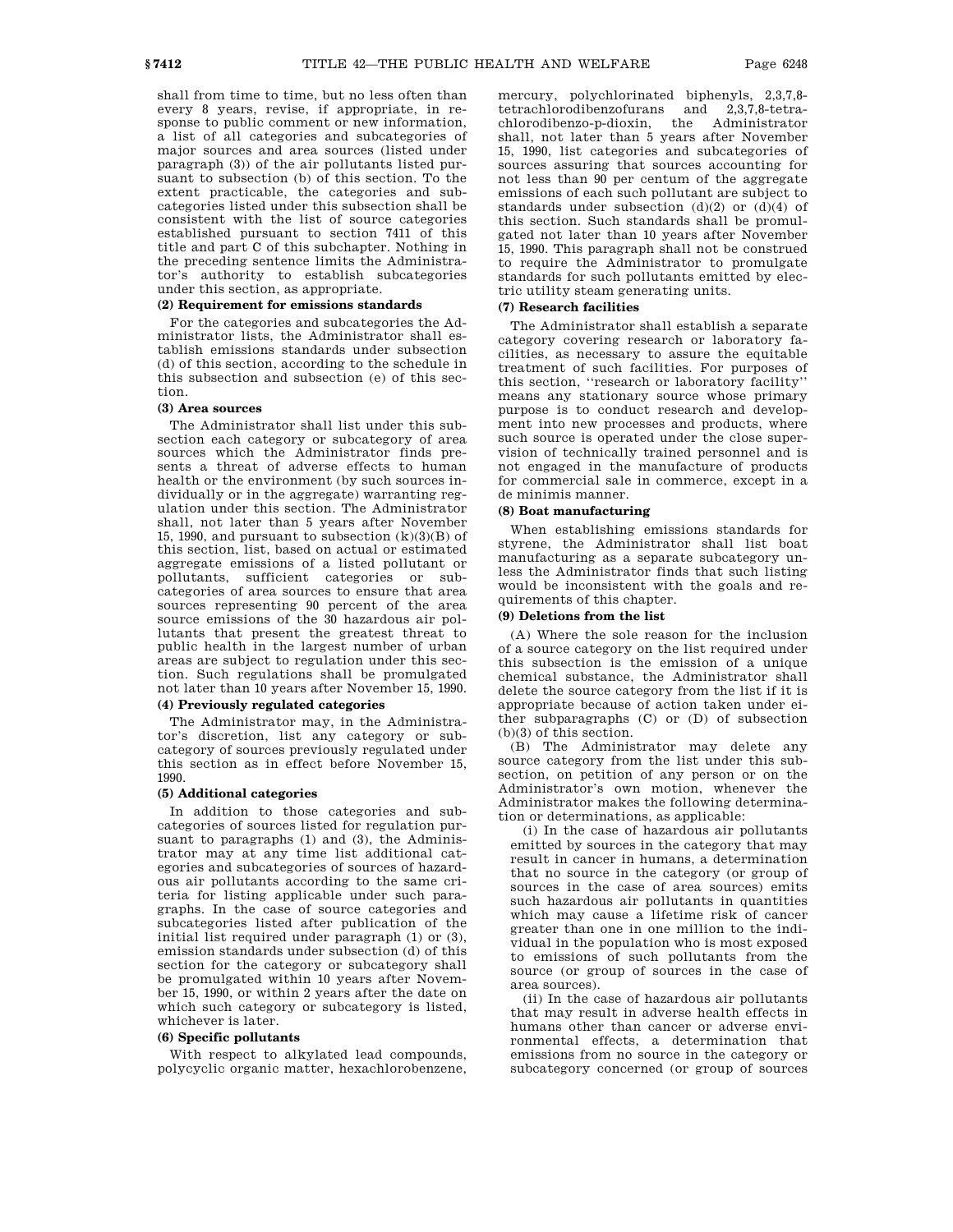in the case of area sources) exceed a level which is adequate to protect public health with an ample margin of safety and no adverse environmental effect will result from emissions from any source (or from a group of sources in the case of area sources).

The Administrator shall grant or deny a petition under this paragraph within 1 year after the petition is filed.

### **(d) Emission standards**

# **(1) In general**

The Administrator shall promulgate regulations establishing emission standards for each category or subcategory of major sources and area sources of hazardous air pollutants listed for regulation pursuant to subsection (c) of this section in accordance with the schedules provided in subsections (c) and (e) of this section. The Administrator may distinguish among classes, types, and sizes of sources within a category or subcategory in establishing such standards except that, there shall be no delay in the compliance date for any standard applicable to any source under subsection (i) of this section as the result of the authority provided by this sentence.

### **(2) Standards and methods**

Emissions standards promulgated under this subsection and applicable to new or existing sources of hazardous air pollutants shall require the maximum degree of reduction in emissions of the hazardous air pollutants subject to this section (including a prohibition on such emissions, where achievable) that the Administrator, taking into consideration the cost of achieving such emission reduction, and any non-air quality health and environmental impacts and energy requirements, determines is achievable for new or existing sources in the category or subcategory to which such emission standard applies, through application of measures, processes, methods, systems or techniques including, but not limited to, measures which—

(A) reduce the volume of, or eliminate emissions of, such pollutants through process changes, substitution of materials or other modifications,

(B) enclose systems or processes to eliminate emissions,

(C) collect, capture or treat such pollutants when released from a process, stack, storage or fugitive emissions point,

(D) are design, equipment, work practice, or operational standards (including requirements for operator training or certification) as provided in subsection (h) of this section, or

(E) are a combination of the above.

None of the measures described in subparagraphs (A) through (D) shall, consistent with the provisions of section 7414(c) of this title, in any way compromise any United States patent or United States trademark right, or any confidential business information, or any trade secret or any other intellectual property right.

#### **(3) New and existing sources**

The maximum degree of reduction in emissions that is deemed achievable for new sources in a category or subcategory shall not be less stringent than the emission control that is achieved in practice by the best controlled similar source, as determined by the Administrator. Emission standards promulgated under this subsection for existing sources in a category or subcategory may be less stringent than standards for new sources in the same category or subcategory but shall not be less stringent, and may be more stringent than—

(A) the average emission limitation achieved by the best performing 12 percent of the existing sources (for which the Administrator has emissions information), excluding those sources that have, within 18 months before the emission standard is proposed or within 30 months before such standard is promulgated, whichever is later, first achieved a level of emission rate or emission reduction which complies, or would comply if the source is not subject to such standard, with the lowest achievable emission rate (as defined by section 7501 of this title) applicable to the source category and prevailing at the time, in the category or subcategory for categories and subcategories with 30 or more sources, or

(B) the average emission limitation achieved by the best performing 5 sources (for which the Administrator has or could reasonably obtain emissions information) in the category or subcategory for categories or subcategories with fewer than 30 sources.

### **(4) Health threshold**

With respect to pollutants for which a health threshold has been established, the Administrator may consider such threshold level, with an ample margin of safety, when establishing emission standards under this subsection.

### **(5) Alternative standard for area sources**

With respect only to categories and subcategories of area sources listed pursuant to subsection (c) of this section, the Administrator may, in lieu of the authorities provided in paragraph (2) and subsection (f) of this section, elect to promulgate standards or requirements applicable to sources in such categories or subcategories which provide for the use of generally available control technologies or management practices by such sources to reduce emissions of hazardous air pollutants.

#### **(6) Review and revision**

The Administrator shall review, and revise as necessary (taking into account developments in practices, processes, and control technologies), emission standards promulgated under this section no less often than every 8 years.

#### **(7) Other requirements preserved**

No emission standard or other requirement promulgated under this section shall be interpreted, construed or applied to diminish or replace the requirements of a more stringent emission limitation or other applicable requirement established pursuant to section 7411 of this title, part C or D of this subchapter, or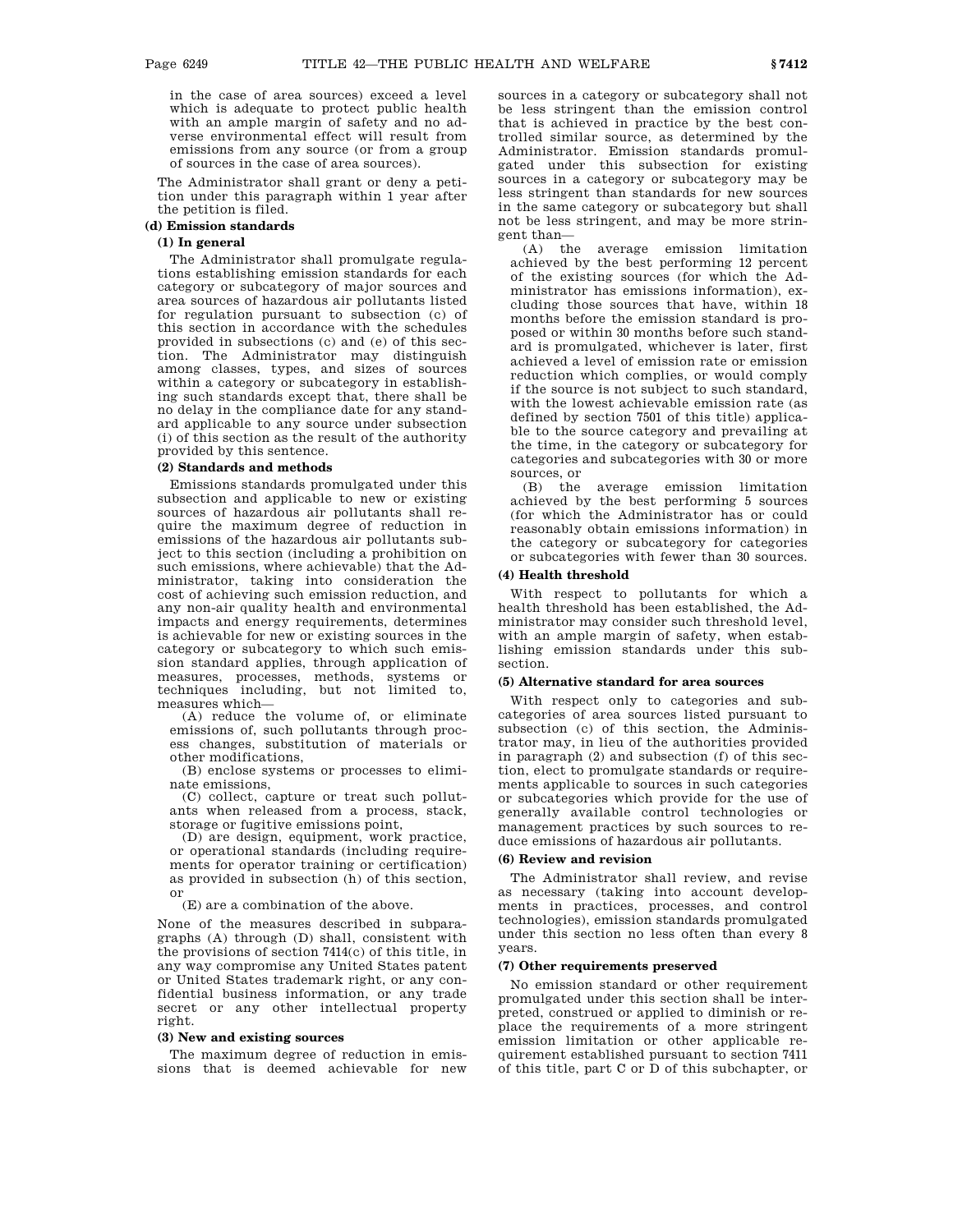other authority of this chapter or a standard

**(8) Coke ovens**

issued under State authority.

(A) Not later than December 31, 1992, the Administrator shall promulgate regulations establishing emission standards under paragraphs (2) and (3) of this subsection for coke oven batteries. In establishing such standards, the Administrator shall evaluate—

(i) the use of sodium silicate (or equivalent) luting compounds to prevent door leaks, and other operating practices and technologies for their effectiveness in reducing coke oven emissions, and their suitability for use on new and existing coke oven batteries, taking into account costs and reasonable commercial door warranties; and

(ii) as a basis for emission standards under this subsection for new coke oven batteries that begin construction after the date of proposal of such standards, the Jewell design Thompson non-recovery coke oven batteries and other non-recovery coke oven technologies, and other appropriate emission control and coke production technologies, as to their effectiveness in reducing coke oven emissions and their capability for production of steel quality coke.

Such regulations shall require at a minimum that coke oven batteries will not exceed 8 per centum leaking doors, 1 per centum leaking lids, 5 per centum leaking offtakes, and 16 seconds visible emissions per charge, with no exclusion for emissions during the period after the closing of self-sealing oven doors. Notwithstanding subsection (i) of this section, the compliance date for such emission standards for existing coke oven batteries shall be December 31, 1995.

(B) The Administrator shall promulgate work practice regulations under this subsection for coke oven batteries requiring, as appropriate—

(i) the use of sodium silicate (or equivalent) luting compounds, if the Administrator determines that use of sodium silicate is an effective means of emissions control and is achievable, taking into account costs and reasonable commercial warranties for doors and related equipment; and

(ii) door and jam cleaning practices.

Notwithstanding subsection (i) of this section, the compliance date for such work practice regulations for coke oven batteries shall be not later than the date 3 years after November 15, 1990.

(C) For coke oven batteries electing to qualify for an extension of the compliance date for standards promulgated under subsection (f) of this section in accordance with subsection (i)(8) of this section, the emission standards under this subsection for coke oven batteries shall require that coke oven batteries not exceed 8 per centum leaking doors, 1 per centum leaking lids, 5 per centum leaking offtakes, and 16 seconds visible emissions per charge, with no exclusion for emissions during the period after the closing of self-sealing doors.

Notwithstanding subsection (i) of this section, the compliance date for such emission standards for existing coke oven batteries seeking an extension shall be not later than the date 3 years after November 15, 1990.

### **(9) Sources licensed by the Nuclear Regulatory Commission**

No standard for radionuclide emissions from any category or subcategory of facilities licensed by the Nuclear Regulatory Commission (or an Agreement State) is required to be promulgated under this section if the Administrator determines, by rule, and after consultation with the Nuclear Regulatory Commission, that the regulatory program established by the Nuclear Regulatory Commission pursuant to the Atomic Energy Act [42 U.S.C. 2011 et seq.] for such category or subcategory provides an ample margin of safety to protect the public health. Nothing in this subsection shall preclude or deny the right of any State or political subdivision thereof to adopt or enforce any standard or limitation respecting emissions of radionuclides which is more stringent than the standard or limitation in effect under section 7411 of this title or this section.

#### **(10) Effective date**

Emission standards or other regulations promulgated under this subsection shall be effective upon promulgation.

### **(e) Schedule for standards and review**

#### **(1) In general**

The Administrator shall promulgate regulations establishing emission standards for categories and subcategories of sources initially listed for regulation pursuant to subsection  $(c)(1)$  of this section as expeditiously as practicable, assuring that—

(A) emission standards for not less than 40 categories and subcategories (not counting coke oven batteries) shall be promulgated not later than 2 years after November 15, 1990;

(B) emission standards for coke oven batteries shall be promulgated not later than December 31, 1992;

(C) emission standards for 25 per centum of the listed categories and subcategories shall be promulgated not later than 4 years after November 15, 1990;

(D) emission standards for an additional 25 per centum of the listed categories and subcategories shall be promulgated not later than 7 years after November 15, 1990; and

(E) emission standards for all categories and subcategories shall be promulgated not later than 10 years after November 15, 1990.

#### **(2) Priorities**

In determining priorities for promulgating standards under subsection (d) of this section, the Administrator shall consider—

(A) the known or anticipated adverse effects of such pollutants on public health and the environment;

(B) the quantity and location of emissions or reasonably anticipated emissions of hazardous air pollutants that each category or subcategory will emit; and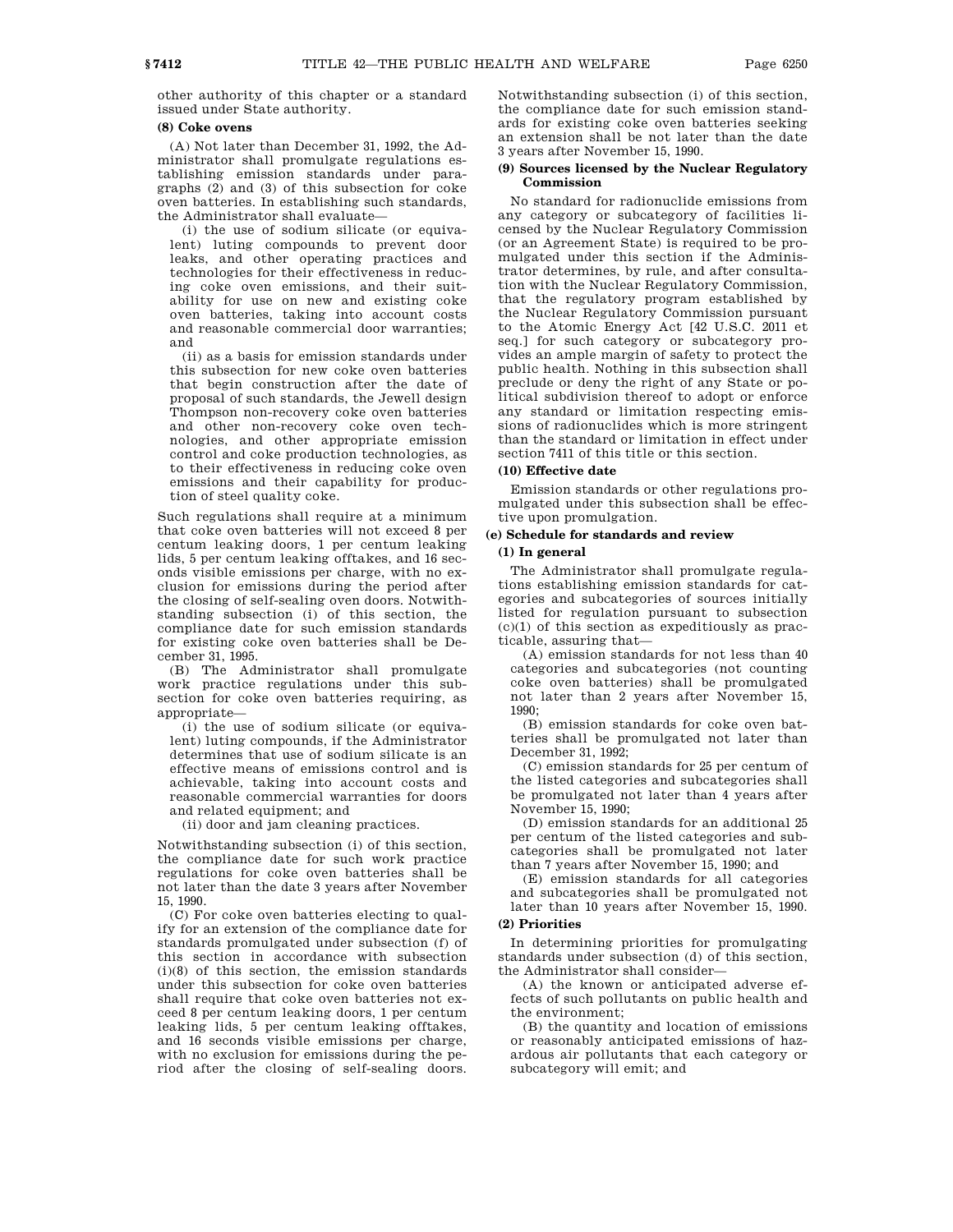(C) the efficiency of grouping categories or subcategories according to the pollutants emitted, or the processes or technologies used.

#### **(3) Published schedule**

Not later than 24 months after November 15, 1990, and after opportunity for comment, the Administrator shall publish a schedule establishing a date for the promulgation of emission standards for each category and subcategory of sources listed pursuant to subsection  $(c)(1)$  and  $(3)$  of this section which shall be consistent with the requirements of paragraphs (1) and (2). The determination of priorities for the promulgation of standards pursuant to this paragraph is not a rulemaking and shall not be subject to judicial review, except that, failure to promulgate any standard pursuant to the schedule established by this paragraph shall be subject to review under section 7604 of this title.

#### **(4) Judicial review**

Notwithstanding section 7607 of this title, no action of the Administrator adding a pollutant to the list under subsection (b) of this section or listing a source category or subcategory under subsection (c) of this section shall be a final agency action subject to judicial review, except that any such action may be reviewed under such section 7607 of this title when the Administrator issues emission standards for such pollutant or category.

### **(5) Publicly owned treatment works**

The Administrator shall promulgate standards pursuant to subsection (d) of this section applicable to publicly owned treatment works (as defined in title II of the Federal Water Pollution Control Act [33 U.S.C. 1281 et seq.]) not later than 5 years after November 15, 1990.

#### **(f) Standard to protect health and environment**

#### **(1) Report**

Not later than 6 years after November 15, 1990, the Administrator shall investigate and report, after consultation with the Surgeon General and after opportunity for public comment, to Congress on—

(A) methods of calculating the risk to public health remaining, or likely to remain, from sources subject to regulation under this section after the application of standards under subsection (d) of this section;

(B) the public health significance of such estimated remaining risk and the technologically and commercially available methods and costs of reducing such risks;

(C) the actual health effects with respect to persons living in the vicinity of sources, any available epidemiological or other health studies, risks presented by background concentrations of hazardous air pollutants, any uncertainties in risk assessment methodology or other health assessment technique, and any negative health or environmental consequences to the community of efforts to reduce such risks; and

(D) recommendations as to legislation regarding such remaining risk.

### **(2) Emission standards**

(A) If Congress does not act on any recommendation submitted under paragraph (1), the Administrator shall, within 8 years after promulgation of standards for each category or subcategory of sources pursuant to subsection (d) of this section, promulgate standards for such category or subcategory if promulgation of such standards is required in order to provide an ample margin of safety to protect public health in accordance with this section (as in effect before November 15, 1990) or to prevent, taking into consideration costs, energy, safety, and other relevant factors, an adverse environmental effect. Emission standards promulgated under this subsection shall provide an ample margin of safety to protect public health in accordance with this section (as in effect before November 15, 1990), unless the Administrator determines that a more stringent standard is necessary to prevent, taking into consideration costs, energy, safety, and other relevant factors, an adverse environmental effect. If standards promulgated pursuant to subsection (d) of this section and applicable to a category or subcategory of sources emitting a pollutant (or pollutants) classified as a known, probable or possible human carcinogen do not reduce lifetime excess cancer risks to the individual most exposed to emissions from a source in the category or subcategory to less than one in one million, the Administrator shall promulgate standards under this subsection for such source category.

(B) Nothing in subparagraph (A) or in any other provision of this section shall be construed as affecting, or applying to the Administrator's interpretation of this section, as in effect before November 15, 1990, and set forth in the Federal Register of September 14, 1989 (54 Federal Register 38044).

(C) The Administrator shall determine whether or not to promulgate such standards and, if the Administrator decides to promulgate such standards, shall promulgate the standards 8 years after promulgation of the standards under subsection (d) of this section for each source category or subcategory concerned. In the case of categories or subcategories for which standards under subsection (d) of this section are required to be promulgated within 2 years after November 15, 1990, the Administrator shall have 9 years after promulgation of the standards under subsection (d) of this section to make the determination under the preceding sentence and, if required, to promulgate the standards under this paragraph.

#### **(3) Effective date**

Any emission standard established pursuant to this subsection shall become effective upon promulgation.

### **(4) Prohibition**

No air pollutant to which a standard under this subsection applies may be emitted from any stationary source in violation of such standard, except that in the case of an existing source—

(A) such standard shall not apply until 90 days after its effective date, and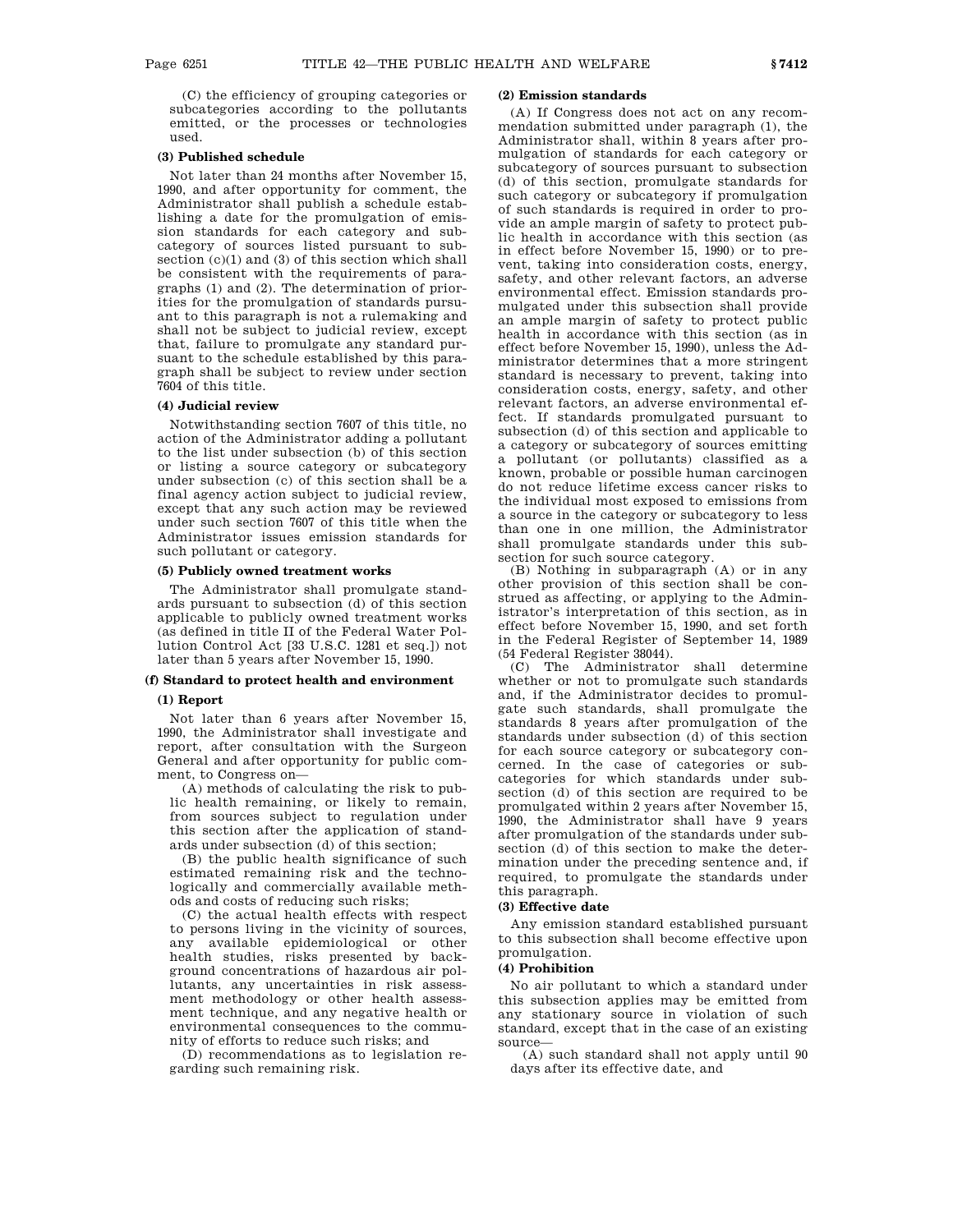(B) the Administrator may grant a waiver permitting such source a period of up to 2 years after the effective date of a standard to comply with the standard if the Administrator finds that such period is necessary for the installation of controls and that steps will be taken during the period of the waiver to assure that the health of persons will be protected from imminent endangerment.

### **(5) Area sources**

The Administrator shall not be required to conduct any review under this subsection or promulgate emission limitations under this subsection for any category or subcategory of area sources that is listed pursuant to subsection (c)(3) of this section and for which an emission standard is promulgated pursuant to subsection (d)(5) of this section.

### **(6) Unique chemical substances**

In establishing standards for the control of unique chemical substances of listed pollutants without CAS numbers under this subsection, the Administrator shall establish such standards with respect to the health and environmental effects of the substances actually emitted by sources and direct transformation byproducts of such emissions in the categories and subcategories.

# **(g) Modifications**

### **(1) Offsets**

(A) A physical change in, or change in the method of operation of, a major source which results in a greater than de minimis increase in actual emissions of a hazardous air pollutant shall not be considered a modification, if such increase in the quantity of actual emissions of any hazardous air pollutant from such source will be offset by an equal or greater decrease in the quantity of emissions of another hazardous air pollutant (or pollutants) from such source which is deemed more hazardous, pursuant to guidance issued by the Administrator under subparagraph (B). The owner or operator of such source shall submit a showing to the Administrator (or the State) that such increase has been offset under the preceding sentence.

(B) The Administrator shall, after notice and opportunity for comment and not later than 18 months after November 15, 1990, publish guidance with respect to implementation of this subsection. Such guidance shall include an identification, to the extent practicable, of the relative hazard to human health resulting from emissions to the ambient air of each of the pollutants listed under subsection (b) of this section sufficient to facilitate the offset showing authorized by subparagraph (A). Such guidance shall not authorize offsets between pollutants where the increased pollutant (or more than one pollutant in a stream of pollutants) causes adverse effects to human health for which no safety threshold for exposure can be determined unless there are corresponding decreases in such types of pollutant(s).

### **(2) Construction, reconstruction and modifications**

(A) After the effective date of a permit program under subchapter V of this chapter in any State, no person may modify a major source of hazardous air pollutants in such State, unless the Administrator (or the State) determines that the maximum achievable control technology emission limitation under this section for existing sources will be met. Such determination shall be made on a case-by-case basis where no applicable emissions limitations have been established by the Administrator.

(B) After the effective date of a permit program under subchapter V of this chapter in any State, no person may construct or reconstruct any major source of hazardous air pollutants, unless the Administrator (or the State) determines that the maximum achievable control technology emission limitation under this section for new sources will be met. Such determination shall be made on a caseby-case basis where no applicable emission limitations have been established by the Administrator.

### **(3) Procedures for modifications**

The Administrator (or the State) shall establish reasonable procedures for assuring that the requirements applying to modifications under this section are reflected in the permit.

### **(h) Work practice standards and other requirements**

# **(1) In general**

For purposes of this section, if it is not feasible in the judgment of the Administrator to prescribe or enforce an emission standard for control of a hazardous air pollutant or pollutants, the Administrator may, in lieu thereof, promulgate a design, equipment, work practice, or operational standard, or combination thereof, which in the Administrator's judgment is consistent with the provisions of subsection (d) or (f) of this section. In the event the Administrator promulgates a design or equipment standard under this subsection, the Administrator shall include as part of such standard such requirements as will assure the proper operation and maintenance of any such element of design or equipment.

### **(2) Definition**

For the purpose of this subsection, the phrase ''not feasible to prescribe or enforce an emission standard'' means any situation in which the Administrator determines that—

(A) a hazardous air pollutant or pollutants cannot be emitted through a conveyance designed and constructed to emit or capture such pollutant, or that any requirement for, or use of, such a conveyance would be inconsistent with any Federal, State or local law, or

(B) the application of measurement methodology to a particular class of sources is not practicable due to technological and economic limitations.

#### **(3) Alternative standard**

If after notice and opportunity for comment, the owner or operator of any source establishes to the satisfaction of the Administrator that an alternative means of emission limita-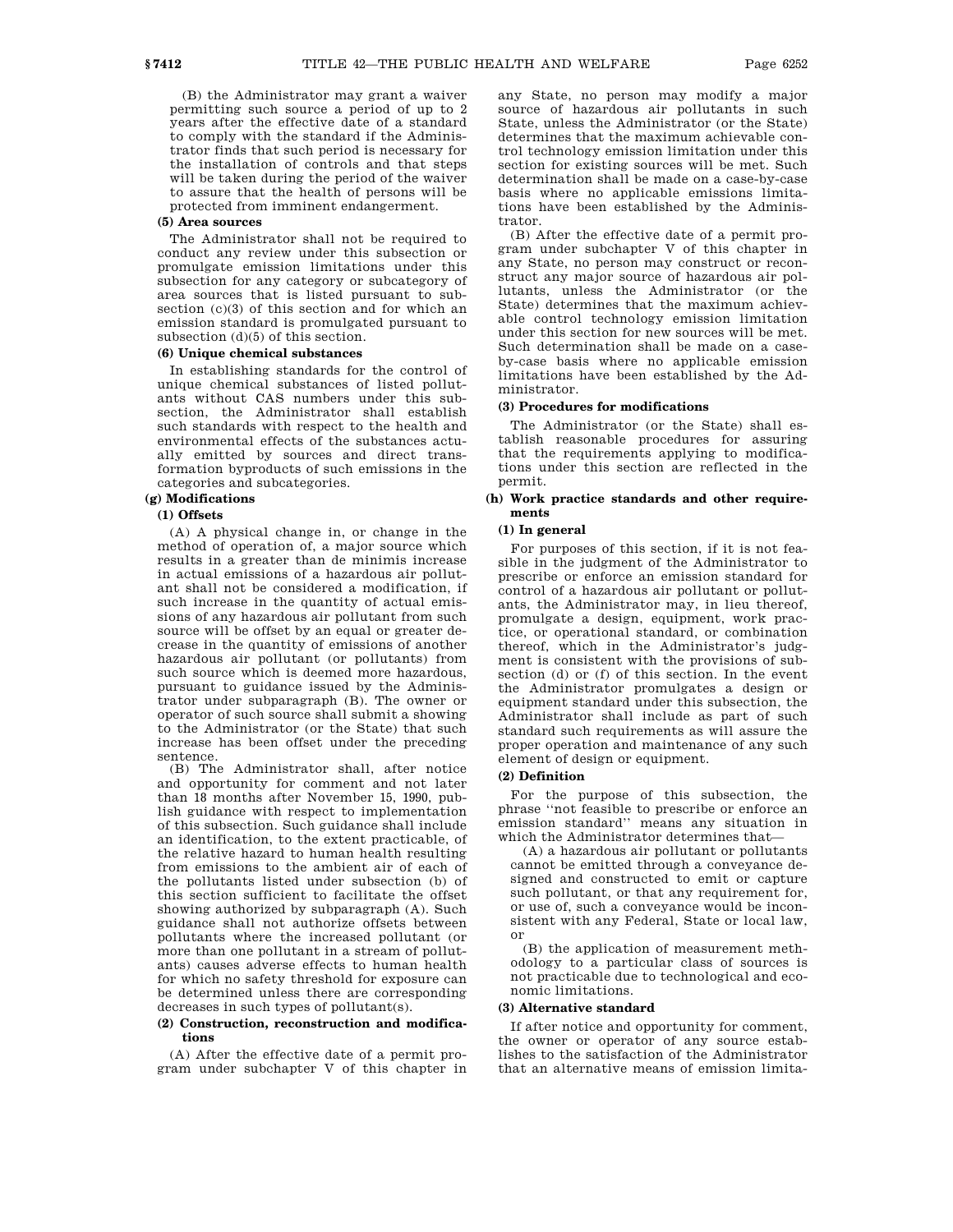tion will achieve a reduction in emissions of any air pollutant at least equivalent to the reduction in emissions of such pollutant achieved under the requirements of paragraph (1), the Administrator shall permit the use of such alternative by the source for purposes of compliance with this section with respect to such pollutant.

### **(4) Numerical standard required**

Any standard promulgated under paragraph (1) shall be promulgated in terms of an emission standard whenever it is feasible to promulgate and enforce a standard in such terms.

# **(i) Schedule for compliance**

### **(1) Preconstruction and operating requirements**

After the effective date of any emission standard, limitation, or regulation under subsection (d), (f) or (h) of this section, no person may construct any new major source or reconstruct any existing major source subject to such emission standard, regulation or limitation unless the Administrator (or a State with a permit program approved under subchapter V of this chapter) determines that such source, if properly constructed, reconstructed and operated, will comply with the standard, regulation or limitation.

### **(2) Special rule**

Notwithstanding the requirements of paragraph (1), a new source which commences construction or reconstruction after a standard, limitation or regulation applicable to such source is proposed and before such standard, limitation or regulation is promulgated shall not be required to comply with such promulgated standard until the date 3 years after the date of promulgation if—

(A) the promulgated standard, limitation or regulation is more stringent than the standard, limitation or regulation proposed; and

(B) the source complies with the standard, limitation, or regulation as proposed during the 3-year period immediately after promulgation.

#### **(3) Compliance schedule for existing sources**

(A) After the effective date of any emissions standard, limitation or regulation promulgated under this section and applicable to a source, no person may operate such source in violation of such standard, limitation or regulation except, in the case of an existing source, the Administrator shall establish a compliance date or dates for each category or subcategory of existing sources, which shall provide for compliance as expeditiously as practicable, but in no event later than 3 years after the effective date of such standard, except as provided in subparagraph (B) and paragraphs (4) through (8).

(B) The Administrator (or a State with a program approved under subchapter V of this chapter) may issue a permit that grants an extension permitting an existing source up to 1 additional year to comply with standards under subsection (d) of this section if such additional period is necessary for the installa-

tion of controls. An additional extension of up to 3 years may be added for mining waste operations, if the 4-year compliance time is insufficient to dry and cover mining waste in order to reduce emissions of any pollutant listed under subsection (b) of this section.

# **(4) Presidential exemption**

The President may exempt any stationary source from compliance with any standard or limitation under this section for a period of not more than 2 years if the President determines that the technology to implement such standard is not available and that it is in the national security interests of the United States to do so. An exemption under this paragraph may be extended for 1 or more additional periods, each period not to exceed 2 years. The President shall report to Congress with respect to each exemption (or extension thereof) made under this paragraph.

### **(5) Early reduction**

(A) The Administrator (or a State acting pursuant to a permit program approved under subchapter V of this chapter) shall issue a permit allowing an existing source, for which the owner or operator demonstrates that the source has achieved a reduction of 90 per centum or more in emissions of hazardous air pollutants (95 per centum in the case of hazardous air pollutants which are particulates) from the source, to meet an alternative emission limitation reflecting such reduction in lieu of an emission limitation promulgated under subsection (d) of this section for a period of 6 years from the compliance date for the otherwise applicable standard, provided that such reduction is achieved before the otherwise applicable standard under subsection (d) of this section is first proposed. Nothing in this paragraph shall preclude a State from requiring reductions in excess of those specified in this subparagraph as a condition of granting the extension authorized by the previous sentence.

(B) An existing source which achieves the reduction referred to in subparagraph (A) after the proposal of an applicable standard but before January 1, 1994, may qualify under subparagraph (A), if the source makes an enforceable commitment to achieve such reduction before the proposal of the standard. Such commitment shall be enforceable to the same extent as a regulation under this section.

(C) The reduction shall be determined with respect to verifiable and actual emissions in a base year not earlier than calendar year 1987, provided that, there is no evidence that emissions in the base year are artificially or substantially greater than emissions in other years prior to implementation of emissions reduction measures. The Administrator may allow a source to use a baseline year of 1985 or 1986 provided that the source can demonstrate to the satisfaction of the Administrator that emissions data for the source reflects verifiable data based on information for such source, received by the Administrator prior to November 15, 1990, pursuant to an information request issued under section 7414 of this title.

(D) For each source granted an alternative emission limitation under this paragraph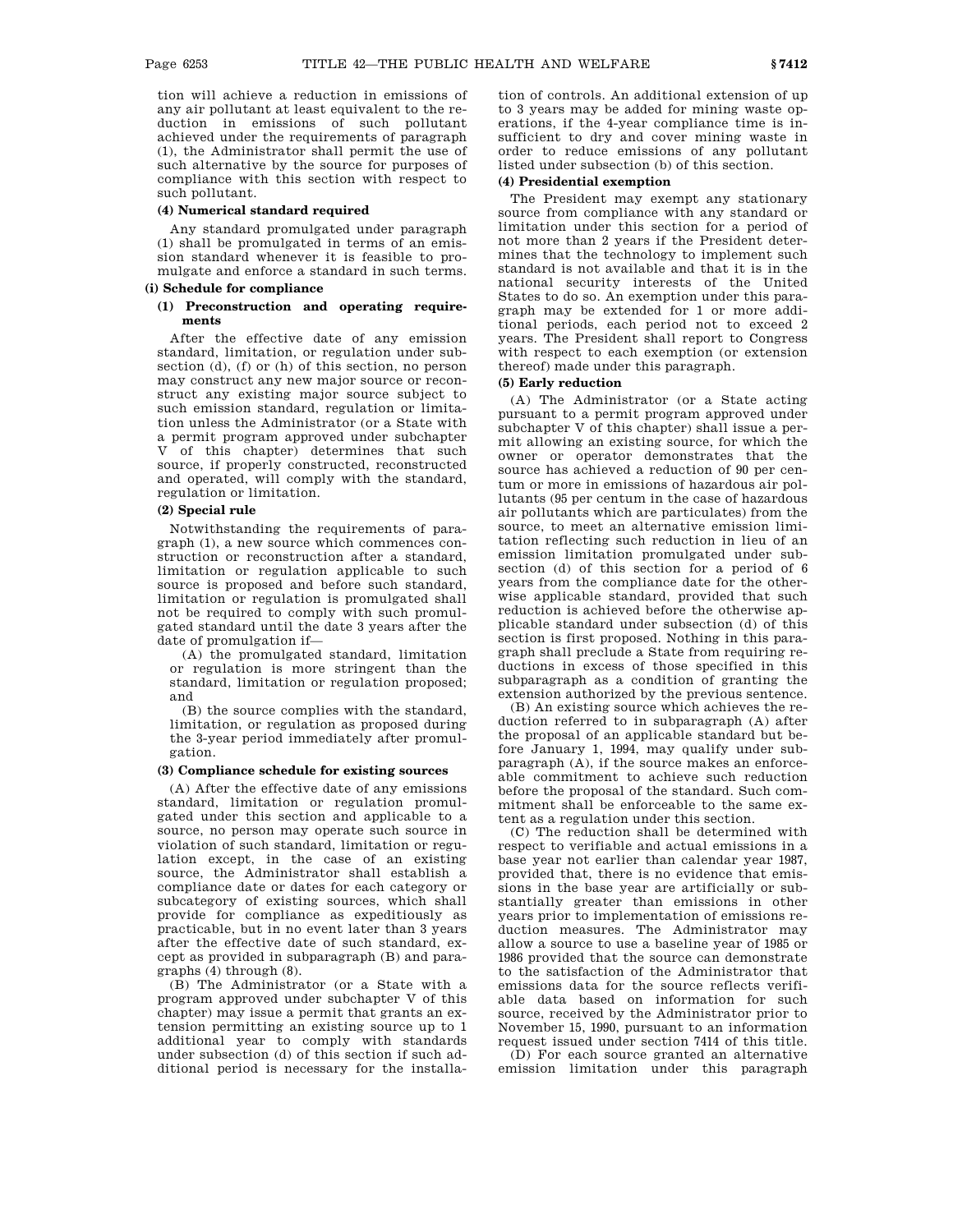there shall be established by a permit issued pursuant to subchapter V of this chapter an enforceable emission limitation for hazardous air pollutants reflecting the reduction which qualifies the source for an alternative emission limitation under this paragraph. An alternative emission limitation under this paragraph shall not be available with respect to standards or requirements promulgated pursuant to subsection (f) of this section and the Administrator shall, for the purpose of determining whether a standard under subsection (f) of this section is necessary, review emissions from sources granted an alternative emission limitation under this paragraph at the same time that other sources in the category or subcategory are reviewed.

(E) With respect to pollutants for which high risks of adverse public health effects may be associated with exposure to small quantities including, but not limited to, chlorinated dioxins and furans, the Administrator shall by regulation limit the use of offsetting reductions in emissions of other hazardous air pollutants from the source as counting toward the 90 per centum reduction in such high-risk pollutants qualifying for an alternative emissions limitation under this paragraph.

# **(6) Other reductions**

Notwithstanding the requirements of this section, no existing source that has installed—

(A) best available control technology (as defined in section 7479(3) of this title), or

(B) technology required to meet a lowest achievable emission rate (as defined in section 7501 of this title),

prior to the promulgation of a standard under this section applicable to such source and the same pollutant (or stream of pollutants) controlled pursuant to an action described in subparagraph (A) or (B) shall be required to comply with such standard under this section until the date 5 years after the date on which such installation or reduction has been achieved, as determined by the Administrator. The Administrator may issue such rules and guidance as are necessary to implement this paragraph.

#### **(7) Extension for new sources**

A source for which construction or reconstruction is commenced after the date an emission standard applicable to such source is proposed pursuant to subsection (d) of this section but before the date an emission standard applicable to such source is proposed pursuant to subsection (f) of this section shall not be required to comply with the emission standard under subsection (f) of this section until the date 10 years after the date construction or reconstruction is commenced.

#### **(8) Coke ovens**

(A) Any coke oven battery that complies with the emission limitations established under subsection  $(d)(8)(C)$  of this section, subparagraph (B), and subparagraph (C), and complies with the provisions of subparagraph (E), shall not be required to achieve emission limitations promulgated under subsection (f) of this section until January 1, 2020.

(B)(i) Not later than December 31, 1992, the Administrator shall promulgate emission limitations for coke oven emissions from coke oven batteries. Notwithstanding paragraph (3) of this subsection, the compliance date for such emission limitations for existing coke oven batteries shall be January 1, 1998. Such emission limitations shall reflect the lowest achievable emission rate as defined in section 7501 of this title for a coke oven battery that is rebuilt or a replacement at a coke oven plant for an existing battery. Such emission limitations shall be no less stringent than—

(I) 3 per centum leaking doors (5 per centum leaking doors for six meter batteries);

(II) 1 per centum leaking lids;

(III) 4 per centum leaking offtakes; and

(IV) 16 seconds visible emissions per charge,

with an exclusion for emissions during the period after the closing of self-sealing oven doors (or the total mass emissions equivalent). The rulemaking in which such emission limitations are promulgated shall also establish an appropriate measurement methodology for determining compliance with such emission limitations, and shall establish such emission limitations in terms of an equivalent level of mass emissions reduction from a coke oven battery, unless the Administrator finds that such a mass emissions standard would not be practicable or enforceable. Such measurement methodology, to the extent it measures leaking doors, shall take into consideration alternative test methods that reflect the best technology and practices actually applied in the affected industries, and shall assure that the final test methods are consistent with the performance of such best technology and practices.

(ii) If the Administrator fails to promulgate such emission limitations under this subparagraph prior to the effective date of such emission limitations, the emission limitations applicable to coke oven batteries under this subparagraph shall be—

(I) 3 per centum leaking doors (5 per centum leaking doors for six meter batteries);

(II) 1 per centum leaking lids;

(III) 4 per centum leaking offtakes; and

(IV) 16 seconds visible emissions per charge,

or the total mass emissions equivalent (if the total mass emissions equivalent is determined to be practicable and enforceable), with no exclusion for emissions during the period after the closing of self-sealing oven doors.

(C) Not later than January 1, 2007, the Administrator shall review the emission limitations promulgated under subparagraph (B) and revise, as necessary, such emission limitations to reflect the lowest achievable emission rate as defined in section 7501 of this title at the time for a coke oven battery that is rebuilt or a replacement at a coke oven plant for an existing battery. Such emission limitations shall be no less stringent than the emission limitation promulgated under subparagraph (B). Notwithstanding paragraph (2) of this subsection, the compliance date for such emission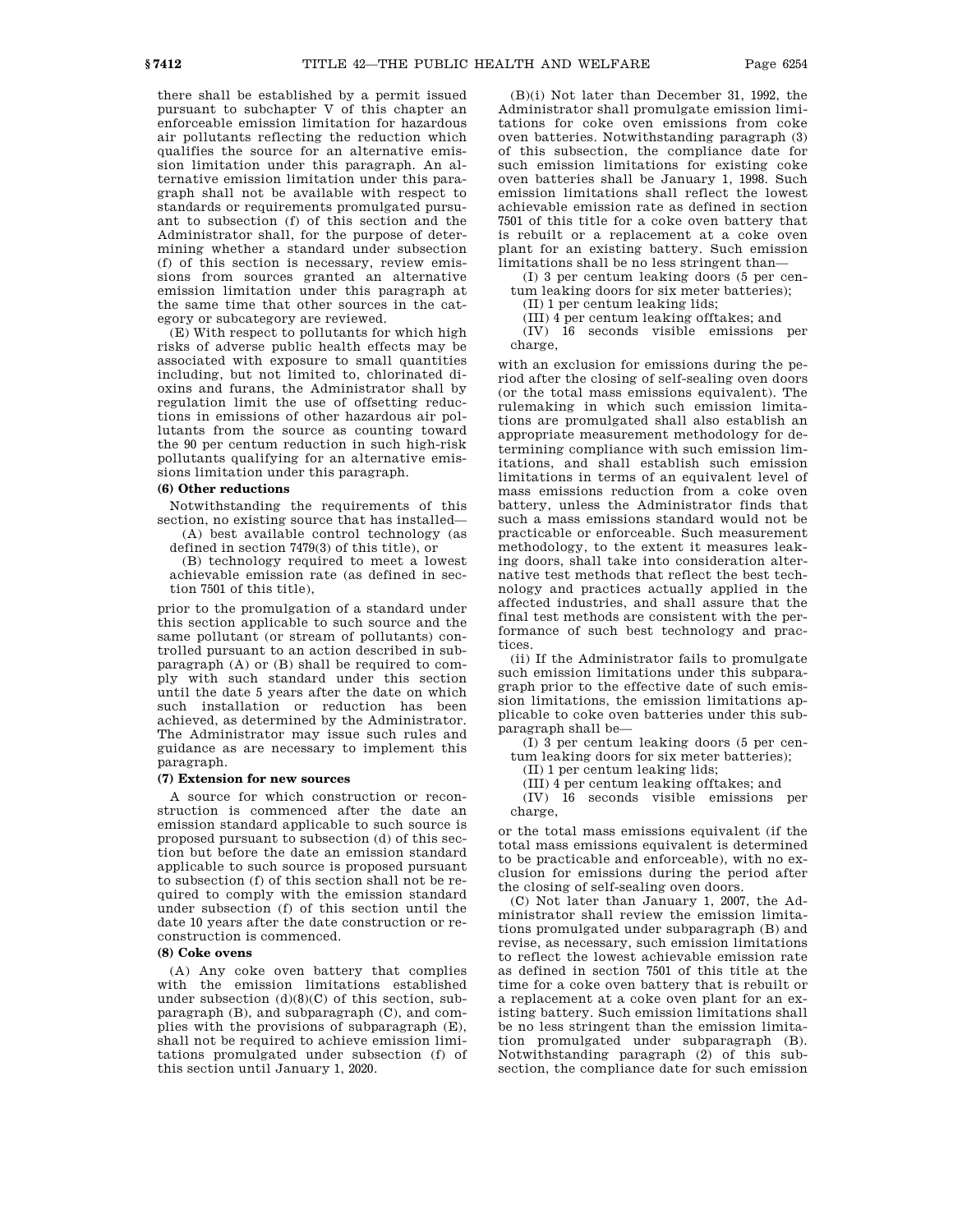limitations for existing coke oven batteries shall be January 1, 2010.

(D) At any time prior to January 1, 1998, the owner or operator of any coke oven battery may elect to comply with emission limitations promulgated under subsection (f) of this section by the date such emission limitations would otherwise apply to such coke oven battery, in lieu of the emission limitations and the compliance dates provided under subparagraphs (B) and (C) of this paragraph. Any such owner or operator shall be legally bound to comply with such emission limitations promulgated under subsection (f) of this section with respect to such coke oven battery as of January 1, 2003. If no such emission limitations have been promulgated for such coke oven battery, the Administrator shall promulgate such emission limitations in accordance with subsection (f) of this section for such coke oven battery.

(E) Coke oven batteries qualifying for an extension under subparagraph (A) shall make available not later than January 1, 2000, to the surrounding communities the results of any risk assessment performed by the Administrator to determine the appropriate level of any emission standard established by the Administrator pursuant to subsection (f) of this section.

(F) Notwithstanding the provisions of this section, reconstruction of any source of coke oven emissions qualifying for an extension under this paragraph shall not subject such source to emission limitations under subsection (f) of this section more stringent than those established under subparagraphs (B) and (C) until January 1, 2020. For the purposes of this subparagraph, the term ''reconstruction'' includes the replacement of existing coke oven battery capacity with new coke oven batteries of comparable or lower capacity and lower potential emissions.

### **(j) Equivalent emission limitation by permit (1) Effective date**

The requirements of this subsection shall apply in each State beginning on the effective date of a permit program established pursuant to subchapter V of this chapter in such State, but not prior to the date 42 months after November 15, 1990.

#### **(2) Failure to promulgate a standard**

In the event that the Administrator fails to promulgate a standard for a category or subcategory of major sources by the date established pursuant to subsection (e)(1) and (3) of this section, and beginning 18 months after such date (but not prior to the effective date of a permit program under subchapter V of this chapter), the owner or operator of any major source in such category or subcategory shall submit a permit application under paragraph (3) and such owner or operator shall also comply with paragraphs (5) and (6).

### **(3) Applications**

By the date established by paragraph (2), the owner or operator of a major source subject to this subsection shall file an application for a permit. If the owner or operator of a source has submitted a timely and complete application for a permit required by this subsection, any failure to have a permit shall not be a violation of paragraph (2), unless the delay in final action is due to the failure of the applicant to timely submit information required or requested to process the application. The Administrator shall not later than 18 months after November 15, 1990, and after notice and opportunity for comment, establish requirements for applications under this subsection including a standard application form and criteria for determining in a timely manner the completeness of applications.

### **(4) Review and approval**

Permit applications submitted under this subsection shall be reviewed and approved or disapproved according to the provisions of section 7661d of this title. In the event that the Administrator (or the State) disapproves a permit application submitted under this subsection or determines that the application is incomplete, the applicant shall have up to 6 months to revise the application to meet the objections of the Administrator (or the State).

#### **(5) Emission limitation**

The permit shall be issued pursuant to subchapter V of this chapter and shall contain emission limitations for the hazardous air pollutants subject to regulation under this section and emitted by the source that the Administrator (or the State) determines, on a case-by-case basis, to be equivalent to the limitation that would apply to such source if an emission standard had been promulgated in a timely manner under subsection (d) of this section. In the alternative, if the applicable criteria are met, the permit may contain an emissions limitation established according to the provisions of subsection  $(i)(5)$  of this section. For purposes of the preceding sentence, the reduction required by subsection  $(i)(5)(A)$ of this section shall be achieved by the date on which the relevant standard should have been promulgated under subsection (d) of this section. No such pollutant may be emitted in amounts exceeding an emission limitation contained in a permit immediately for new sources and, as expeditiously as practicable, but not later than the date 3 years after the permit is issued for existing sources or such other compliance date as would apply under subsection (i) of this section.

### **(6) Applicability of subsequent standards**

If the Administrator promulgates an emission standard that is applicable to the major source prior to the date on which a permit application is approved, the emission limitation in the permit shall reflect the promulgated standard rather than the emission limitation determined pursuant to paragraph (5), provided that the source shall have the compliance period provided under subsection (i) of this section. If the Administrator promulgates a standard under subsection (d) of this section that would be applicable to the source in lieu of the emission limitation established by permit under this subsection after the date on which the permit has been issued, the Admin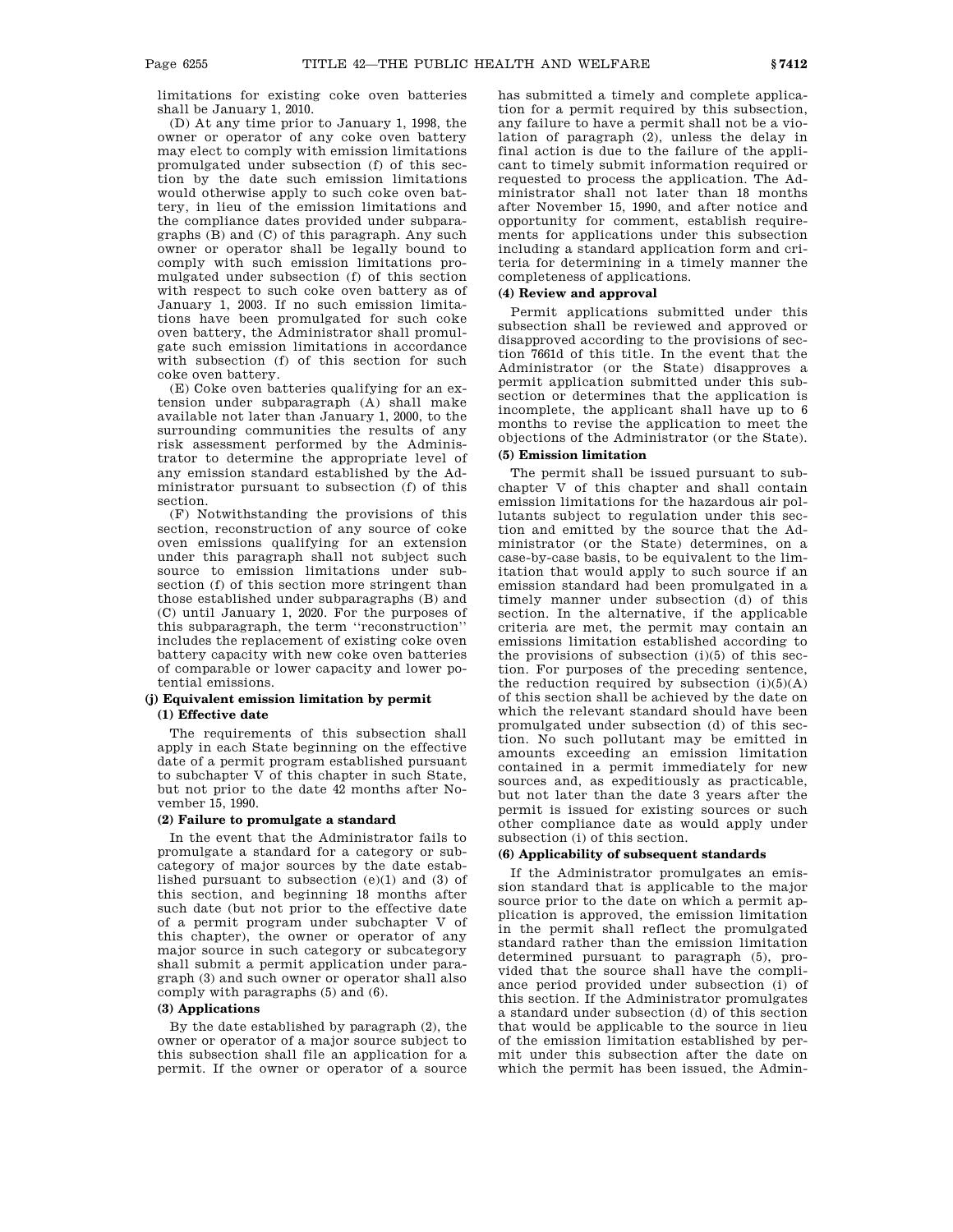istrator (or the State) shall revise such permit upon the next renewal to reflect the standard promulgated by the Administrator providing such source a reasonable time to comply, but no longer than 8 years after such standard is promulgated or 8 years after the date on which the source is first required to comply with the emissions limitation established by paragraph (5), whichever is earlier.

### **(k) Area source program**

#### **(1) Findings and purpose**

The Congress finds that emissions of hazardous air pollutants from area sources may individually, or in the aggregate, present significant risks to public health in urban areas. Considering the large number of persons exposed and the risks of carcinogenic and other adverse health effects from hazardous air pollutants, ambient concentrations characteristic of large urban areas should be reduced to levels substantially below those currently experienced. It is the purpose of this subsection to achieve a substantial reduction in emissions of hazardous air pollutants from area sources and an equivalent reduction in the public health risks associated with such sources including a reduction of not less than 75 per centum in the incidence of cancer attributable to emissions from such sources.

#### **(2) Research program**

The Administrator shall, after consultation with State and local air pollution control officials, conduct a program of research with respect to sources of hazardous air pollutants in urban areas and shall include within such program—

(A) ambient monitoring for a broad range of hazardous air pollutants (including, but not limited to, volatile organic compounds, metals, pesticides and products of incomplete combustion) in a representative number of urban locations;

(B) analysis to characterize the sources of such pollution with a focus on area sources and the contribution that such sources make to public health risks from hazardous air pollutants; and

(C) consideration of atmospheric transformation and other factors which can elevate public health risks from such pollutants.

Health effects considered under this program shall include, but not be limited to, carcinogenicity, mutagenicity, teratogenicity, neurotoxicity, reproductive dysfunction and other acute and chronic effects including the role of such pollutants as precursors of ozone or acid aerosol formation. The Administrator shall report the preliminary results of such research not later than 3 years after November 15, 1990.

### **(3) National strategy**

(A) Considering information collected pursuant to the monitoring program authorized by paragraph (2), the Administrator shall, not later than 5 years after November 15, 1990, and after notice and opportunity for public comment, prepare and transmit to the Congress a comprehensive strategy to control emissions

of hazardous air pollutants from area sources in urban areas.

(B) The strategy shall—

(i) identify not less than 30 hazardous air pollutants which, as the result of emissions from area sources, present the greatest threat to public health in the largest number of urban areas and that are or will be listed pursuant to subsection (b) of this section, and

(ii) identify the source categories or subcategories emitting such pollutants that are or will be listed pursuant to subsection (c) of this section. When identifying categories and subcategories of sources under this subparagraph, the Administrator shall assure that sources accounting for 90 per centum or more of the aggregate emissions of each of the 30 identified hazardous air pollutants are subject to standards pursuant to subsection (d) of this section.

(C) The strategy shall include a schedule of specific actions to substantially reduce the public health risks posed by the release of hazardous air pollutants from area sources that will be implemented by the Administrator under the authority of this or other laws (including, but not limited to, the Toxic Substances Control Act [15 U.S.C. 2601 et seq.], the Federal Insecticide, Fungicide and Rodenticide Act [7 U.S.C. 136 et seq.] and the Resource Conservation and Recovery Act [42 U.S.C. 6901 et seq.]) or by the States. The strategy shall achieve a reduction in the incidence of cancer attributable to exposure to hazardous air pollutants emitted by stationary sources of not less than 75 per centum, considering control of emissions of hazardous air pollutants from all stationary sources and resulting from measures implemented by the Administrator or by the States under this or other laws.

(D) The strategy may also identify research needs in monitoring, analytical methodology, modeling or pollution control techniques and recommendations for changes in law that would further the goals and objectives of this subsection.

(E) Nothing in this subsection shall be interpreted to preclude or delay implementation of actions with respect to area sources of hazardous air pollutants under consideration pursuant to this or any other law and that may be promulgated before the strategy is prepared.

(F) The Administrator shall implement the strategy as expeditiously as practicable assuring that all sources are in compliance with all requirements not later than 9 years after November 15, 1990.

(G) As part of such strategy the Administrator shall provide for ambient monitoring and emissions modeling in urban areas as appropriate to demonstrate that the goals and objectives of the strategy are being met.

# **(4) Areawide activities**

In addition to the national urban air toxics strategy authorized by paragraph (3), the Administrator shall also encourage and support areawide strategies developed by State or local air pollution control agencies that are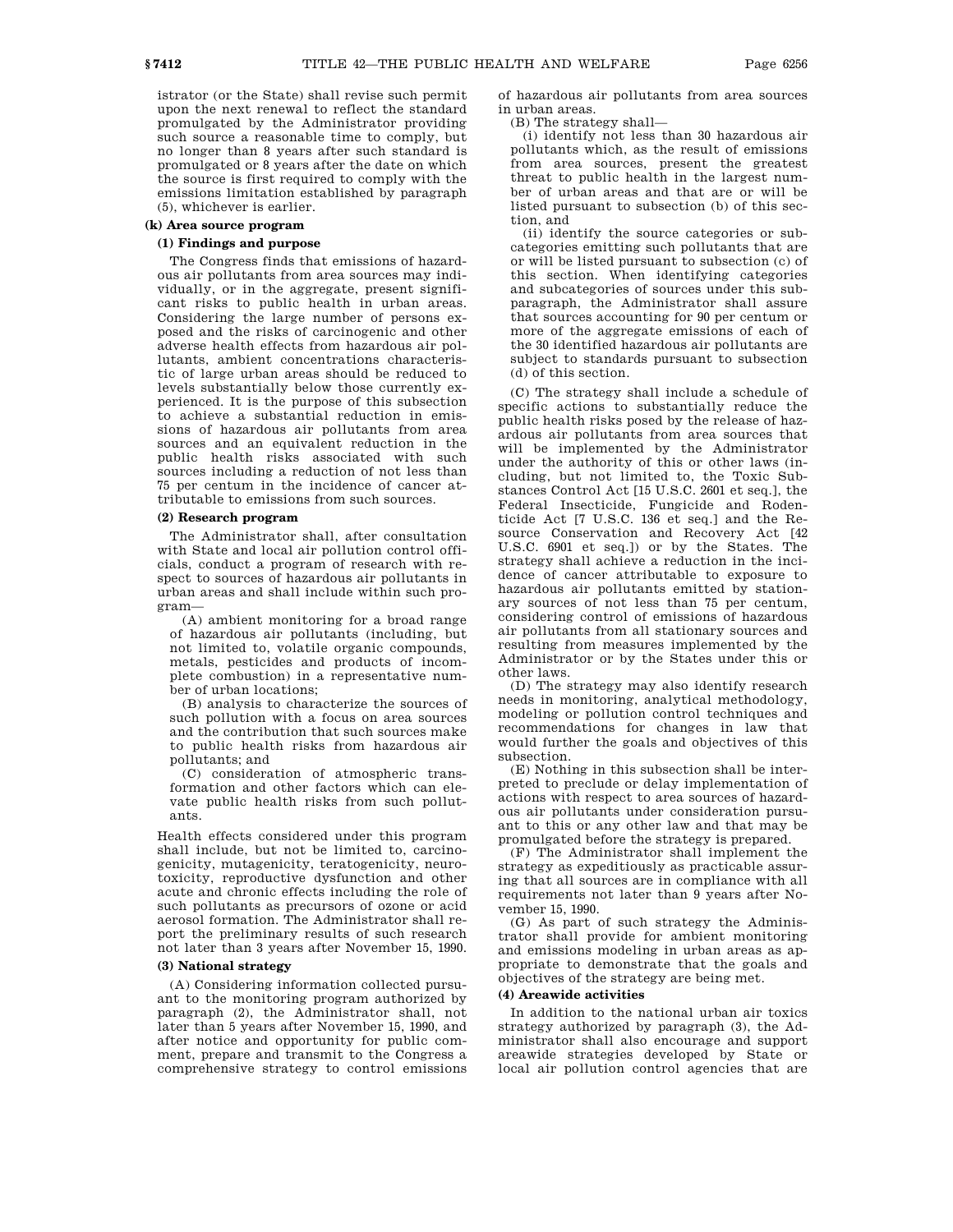intended to reduce risks from emissions by area sources within a particular urban area. From the funds available for grants under this section, the Administrator shall set aside not less than 10 per centum to support areawide strategies addressing hazardous air pollutants emitted by area sources and shall award such funds on a demonstration basis to those States with innovative and effective strategies. At the request of State or local air pollution control officials, the Administrator shall prepare guidelines for control technologies or management practices which may be applicable to various categories or subcategories of area sources.

### **(5) Report**

The Administrator shall report to the Congress at intervals not later than 8 and 12 years after November 15, 1990, on actions taken under this subsection and other parts of this chapter to reduce the risk to public health posed by the release of hazardous air pollutants from area sources. The reports shall also identify specific metropolitan areas that continue to experience high risks to public health as the result of emissions from area sources.

#### **(***l***) State programs**

### **(1) In general**

Each State may develop and submit to the Administrator for approval a program for the implementation and enforcement (including a review of enforcement delegations previously granted) of emission standards and other requirements for air pollutants subject to this section or requirements for the prevention and mitigation of accidental releases pursuant to subsection (r) of this section. A program submitted by a State under this subsection may provide for partial or complete delegation of the Administrator's authorities and responsibilities to implement and enforce emissions standards and prevention requirements but shall not include authority to set standards less stringent than those promulgated by the Administrator under this chapter.

#### **(2) Guidance**

Not later than 12 months after November 15, 1990, the Administrator shall publish guidance that would be useful to the States in developing programs for submittal under this subsection. The guidance shall also provide for the registration of all facilities producing, processing, handling or storing any substance listed pursuant to subsection (r) of this section in amounts greater than the threshold quantity. The Administrator shall include as an element in such guidance an optional program begun in 1986 for the review of high-risk point sources of air pollutants including, but not limited to, hazardous air pollutants listed pursuant to subsection (b) of this section.

#### **(3) Technical assistance**

The Administrator shall establish and maintain an air toxics clearinghouse and center to provide technical information and assistance to State and local agencies and, on a cost recovery basis, to others on control technology, health and ecological risk assessment, risk

analysis, ambient monitoring and modeling, and emissions measurement and monitoring. The Administrator shall use the authority of section 7403 of this title to examine methods for preventing, measuring, and controlling emissions and evaluating associated health and ecological risks. Where appropriate, such activity shall be conducted with not-for-profit organizations. The Administrator may conduct research on methods for preventing, measuring and controlling emissions and evaluating associated health and environment risks. All information collected under this paragraph shall be available to the public.

### **(4) Grants**

Upon application of a State, the Administrator may make grants, subject to such terms and conditions as the Administrator deems appropriate, to such State for the purpose of assisting the State in developing and implementing a program for submittal and approval under this subsection. Programs assisted under this paragraph may include program elements addressing air pollutants or extremely hazardous substances other than those specifically subject to this section. Grants under this paragraph may include support for high-risk point source review as provided in paragraph (2) and support for the development and implementation of areawide area source programs pursuant to subsection (k) of this section.

### **(5) Approval or disapproval**

Not later than 180 days after receiving a program submitted by a State, and after notice and opportunity for public comment, the Administrator shall either approve or disapprove such program. The Administrator shall disapprove any program submitted by a State, if the Administrator determines that—

(A) the authorities contained in the program are not adequate to assure compliance by all sources within the State with each applicable standard, regulation or requirement established by the Administrator under this section;

(B) adequate authority does not exist, or adequate resources are not available, to implement the program;

(C) the schedule for implementing the program and assuring compliance by affected sources is not sufficiently expeditious; or

(D) the program is otherwise not in compliance with the guidance issued by the Administrator under paragraph (2) or is not likely to satisfy, in whole or in part, the objectives of this chapter.

If the Administrator disapproves a State program, the Administrator shall notify the State of any revisions or modifications necessary to obtain approval. The State may revise and resubmit the proposed program for review and approval pursuant to the provisions of this subsection.

### **(6) Withdrawal**

Whenever the Administrator determines, after public hearing, that a State is not administering and enforcing a program approved pursuant to this subsection in accordance with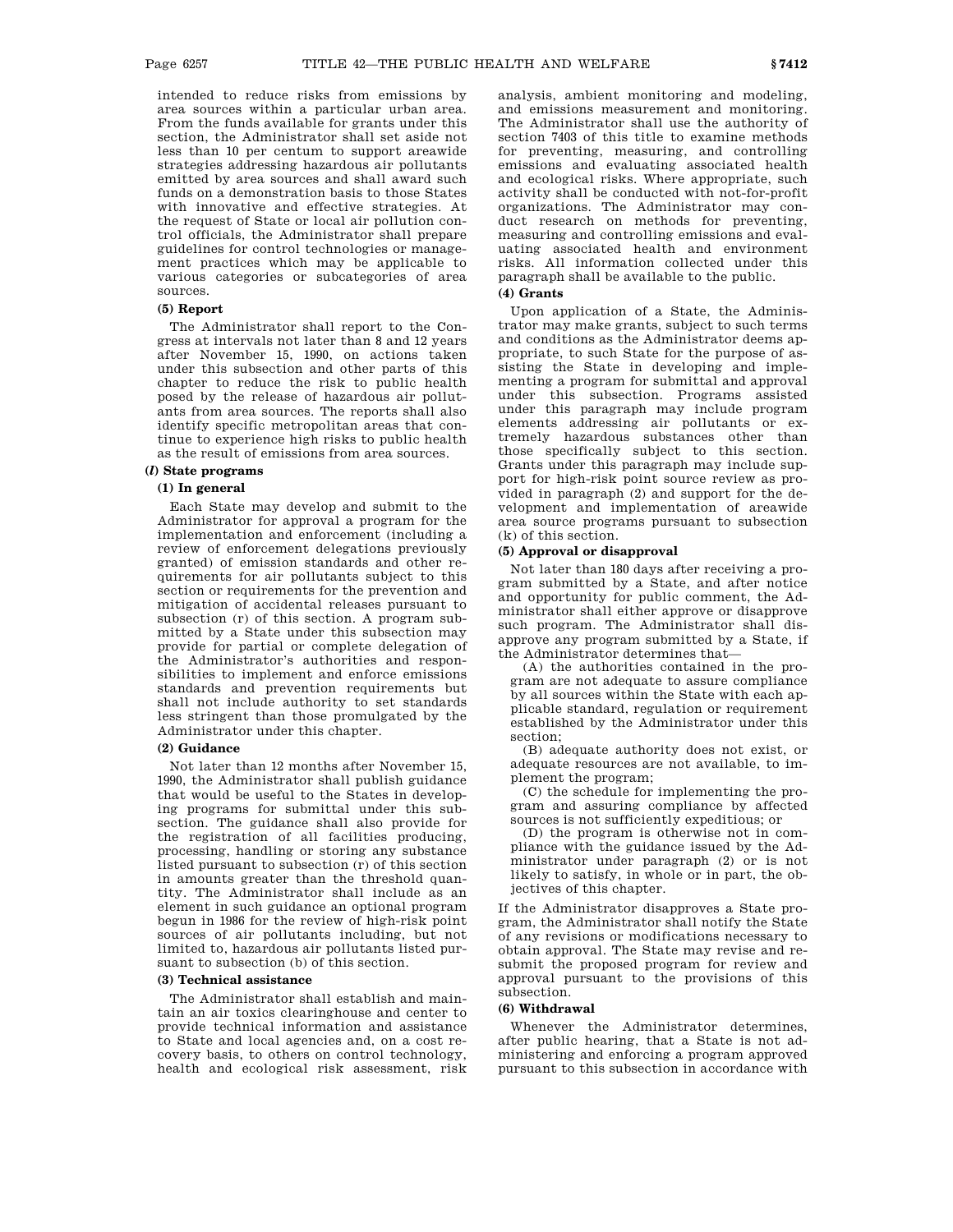the guidance published pursuant to paragraph (2) or the requirements of paragraph (5), the Administrator shall so notify the State and, if action which will assure prompt compliance is not taken within 90 days, the Administrator shall withdraw approval of the program. The Administrator shall not withdraw approval of any program unless the State shall have been notified and the reasons for withdrawal shall have been stated in writing and made public.

### **(7) Authority to enforce**

Nothing in this subsection shall prohibit the Administrator from enforcing any applicable emission standard or requirement under this section.

# **(8) Local program**

The Administrator may, after notice and opportunity for public comment, approve a program developed and submitted by a local air pollution control agency (after consultation with the State) pursuant to this subsection and any such agency implementing an approved program may take any action authorized to be taken by a State under this section.

### **(9) Permit authority**

Nothing in this subsection shall affect the authorities and obligations of the Administrator or the State under subchapter V of this chapter.

#### **(m) Atmospheric deposition to Great Lakes and coastal waters**

#### **(1) Deposition assessment**

The Administrator, in cooperation with the Under Secretary of Commerce for Oceans and Atmosphere, shall conduct a program to identify and assess the extent of atmospheric deposition of hazardous air pollutants (and in the discretion of the Administrator, other air pollutants) to the Great Lakes, the Chesapeake Bay, Lake Champlain and coastal waters. As part of such program, the Administrator shall—

(A) monitor the Great Lakes, the Chesapeake Bay, Lake Champlain and coastal waters, including monitoring of the Great Lakes through the monitoring network established pursuant to paragraph (2) of this subsection and designing and deploying an atmospheric monitoring network for coastal waters pursuant to paragraph (4);

(B) investigate the sources and deposition rates of atmospheric deposition of air pollutants (and their atmospheric transformation precursors);

(C) conduct research to develop and improve monitoring methods and to determine the relative contribution of atmospheric pollutants to total pollution loadings to the Great Lakes, the Chesapeake Bay, Lake Champlain, and coastal waters;

(D) evaluate any adverse effects to public health or the environment caused by such deposition (including effects resulting from indirect exposure pathways) and assess the contribution of such deposition to violations of water quality standards established pursuant to the Federal Water Pollution Control Act [33 U.S.C. 1251 et seq.] and drinking water standards established pursuant to the Safe Drinking Water Act [42 U.S.C. 300f et seq.]; and

(E) sample for such pollutants in biota, fish, and wildlife of the Great Lakes, the Chesapeake Bay, Lake Champlain and coastal waters and characterize the sources of such pollutants.

### **(2) Great Lakes monitoring network**

The Administrator shall oversee, in accordance with Annex 15 of the Great Lakes Water Quality Agreement, the establishment and operation of a Great Lakes atmospheric deposition network to monitor atmospheric deposition of hazardous air pollutants (and in the Administrator's discretion, other air pollutants) to the Great Lakes.

(A) As part of the network provided for in this paragraph, and not later than December 31, 1991, the Administrator shall establish in each of the 5 Great Lakes at least 1 facility capable of monitoring the atmospheric deposition of hazardous air pollutants in both dry and wet conditions.

(B) The Administrator shall use the data provided by the network to identify and track the movement of hazardous air pollutants through the Great Lakes, to determine the portion of water pollution loadings attributable to atmospheric deposition of such pollutants, and to support development of remedial action plans and other management plans as required by the Great Lakes Water Quality Agreement.

(C) The Administrator shall assure that the data collected by the Great Lakes atmospheric deposition monitoring network is in a format compatible with databases sponsored by the International Joint Commission, Canada, and the several States of the Great Lakes region.

### **(3) Monitoring for the Chesapeake Bay and Lake Champlain**

The Administrator shall establish at the Chesapeake Bay and Lake Champlain atmospheric deposition stations to monitor deposition of hazardous air pollutants (and in the Administrator's discretion, other air pollutants) within the Chesapeake Bay and Lake Champlain watersheds. The Administrator shall determine the role of air deposition in the pollutant loadings of the Chesapeake Bay and Lake Champlain, investigate the sources of air pollutants deposited in the watersheds, evaluate the health and environmental effects of such pollutant loadings, and shall sample such pollutants in biota, fish and wildlife within the watersheds, as necessary to characterize such effects.

### **(4) Monitoring for coastal waters**

The Administrator shall design and deploy atmospheric deposition monitoring networks for coastal waters and their watersheds and shall make any information collected through such networks available to the public. As part of this effort, the Administrator shall conduct research to develop and improve deposition monitoring methods, and to determine the relative contribution of atmospheric pollutants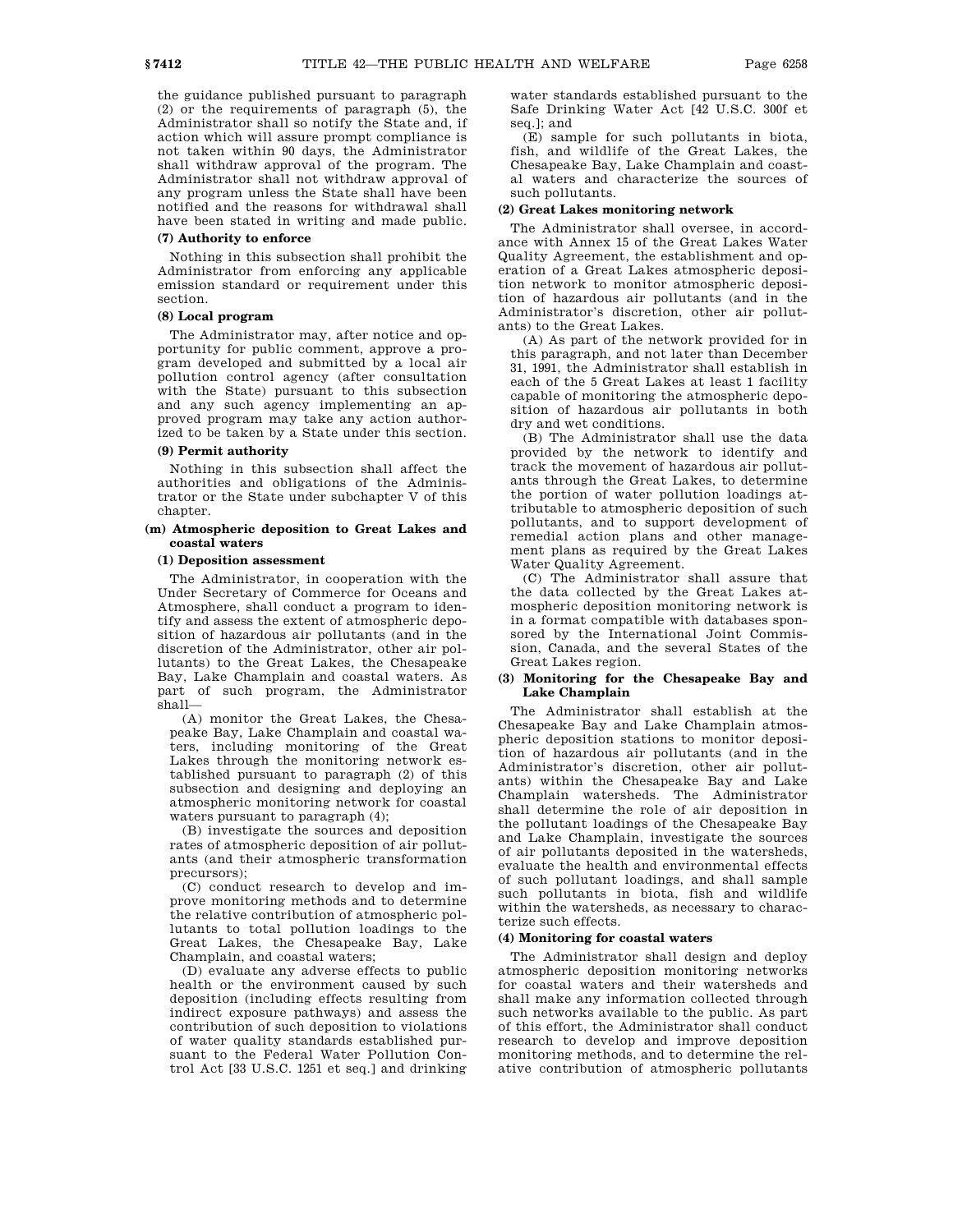to pollutant loadings. For purposes of this subsection, ''coastal waters'' shall mean estuaries selected pursuant to section  $320(a)(2)(A)$  of the Federal Water Pollution Control Act [33 U.S.C.  $1330(a)(2)(A)$ ] or listed pursuant to section 320(a)(2)(B) of such Act [33 U.S.C. 1330(a)(2)(B)] or estuarine research reserves designated pursuant to section 1461 of title 16.

#### **(5) Report**

Within 3 years of November 15, 1990, and biennially thereafter, the Administrator, in cooperation with the Under Secretary of Commerce for Oceans and Atmosphere, shall submit to the Congress a report on the results of any monitoring, studies, and investigations conducted pursuant to this subsection. Such report shall include, at a minimum, an assessment of—

(A) the contribution of atmospheric deposition to pollution loadings in the Great Lakes, the Chesapeake Bay, Lake Champlain and coastal waters;

(B) the environmental and public health effects of any pollution which is attributable to atmospheric deposition to the Great Lakes, the Chesapeake Bay, Lake Champlain and coastal waters;

(C) the source or sources of any pollution to the Great Lakes, the Chesapeake Bay, Lake Champlain and coastal waters which is attributable to atmospheric deposition;

(D) whether pollution loadings in the Great Lakes, the Chesapeake Bay, Lake Champlain or coastal waters cause or contribute to exceedances of drinking water standards pursuant to the Safe Drinking Water Act [42 U.S.C. 300f et seq.] or water quality standards pursuant to the Federal Water Pollution Control Act [33 U.S.C. 1251 et seq.] or, with respect to the Great Lakes, exceedances of the specific objectives of the Great Lakes Water Quality Agreement; and

(E) a description of any revisions of the requirements, standards, and limitations pursuant to this chapter and other applicable Federal laws as are necessary to assure protection of human health and the environment.

#### **(6) Additional regulation**

As part of the report to Congress, the Administrator shall determine whether the other provisions of this section are adequate to prevent serious adverse effects to public health and serious or widespread environmental effects, including such effects resulting from indirect exposure pathways, associated with atmospheric deposition to the Great Lakes, the Chesapeake Bay, Lake Champlain and coastal waters of hazardous air pollutants (and their atmospheric transformation products). The Administrator shall take into consideration the tendency of such pollutants to bioaccumulate. Within 5 years after November 15, 1990, the Administrator shall, based on such report and determination, promulgate, in accordance with this section, such further emission standards or control measures as may be necessary and appropriate to prevent such effects, including effects due to bioaccumulation and indirect exposure pathways. Any requirements promulgated pursuant to this paragraph with respect to coastal waters shall only apply to the coastal waters of the States which are subject to section 7627(a) of this title.

# **(n) Other provisions**

### **(1) Electric utility steam generating units**

(A) The Administrator shall perform a study of the hazards to public health reasonably anticipated to occur as a result of emissions by electric utility steam generating units of pollutants listed under subsection (b) of this section after imposition of the requirements of this chapter. The Administrator shall report the results of this study to the Congress within 3 years after November 15, 1990. The Administrator shall develop and describe in the Administrator's report to Congress alternative control strategies for emissions which may warrant regulation under this section. The Administrator shall regulate electric utility steam generating units under this section, if the Administrator finds such regulation is appropriate and necessary after considering the results of the study required by this subparagraph.

(B) The Administrator shall conduct, and transmit to the Congress not later than 4 years after November 15, 1990, a study of mercury emissions from electric utility steam generating units, municipal waste combustion units, and other sources, including area sources. Such study shall consider the rate and mass of such emissions, the health and environmental effects of such emissions, technologies which are available to control such emissions, and the costs of such technologies.

(C) The National Institute of Environmental Health Sciences shall conduct, and transmit to the Congress not later than 3 years after November 15, 1990, a study to determine the threshold level of mercury exposure below which adverse human health effects are not expected to occur. Such study shall include a threshold for mercury concentrations in the tissue of fish which may be consumed (including consumption by sensitive populations) without adverse effects to public health.

### **(2) Coke oven production technology study**

(A) The Secretary of the Department of Energy and the Administrator shall jointly undertake a 6-year study to assess coke oven production emission control technologies and to assist in the development and commercialization of technically practicable and economically viable control technologies which have the potential to significantly reduce emissions of hazardous air pollutants from coke oven production facilities. In identifying control technologies, the Secretary and the Administrator shall consider the range of existing coke oven operations and battery design and the availability of sources of materials for such coke ovens as well as alternatives to existing coke oven production design.

(B) The Secretary and the Administrator are authorized to enter into agreements with persons who propose to develop, install and operate coke production emission control technologies which have the potential for signifi-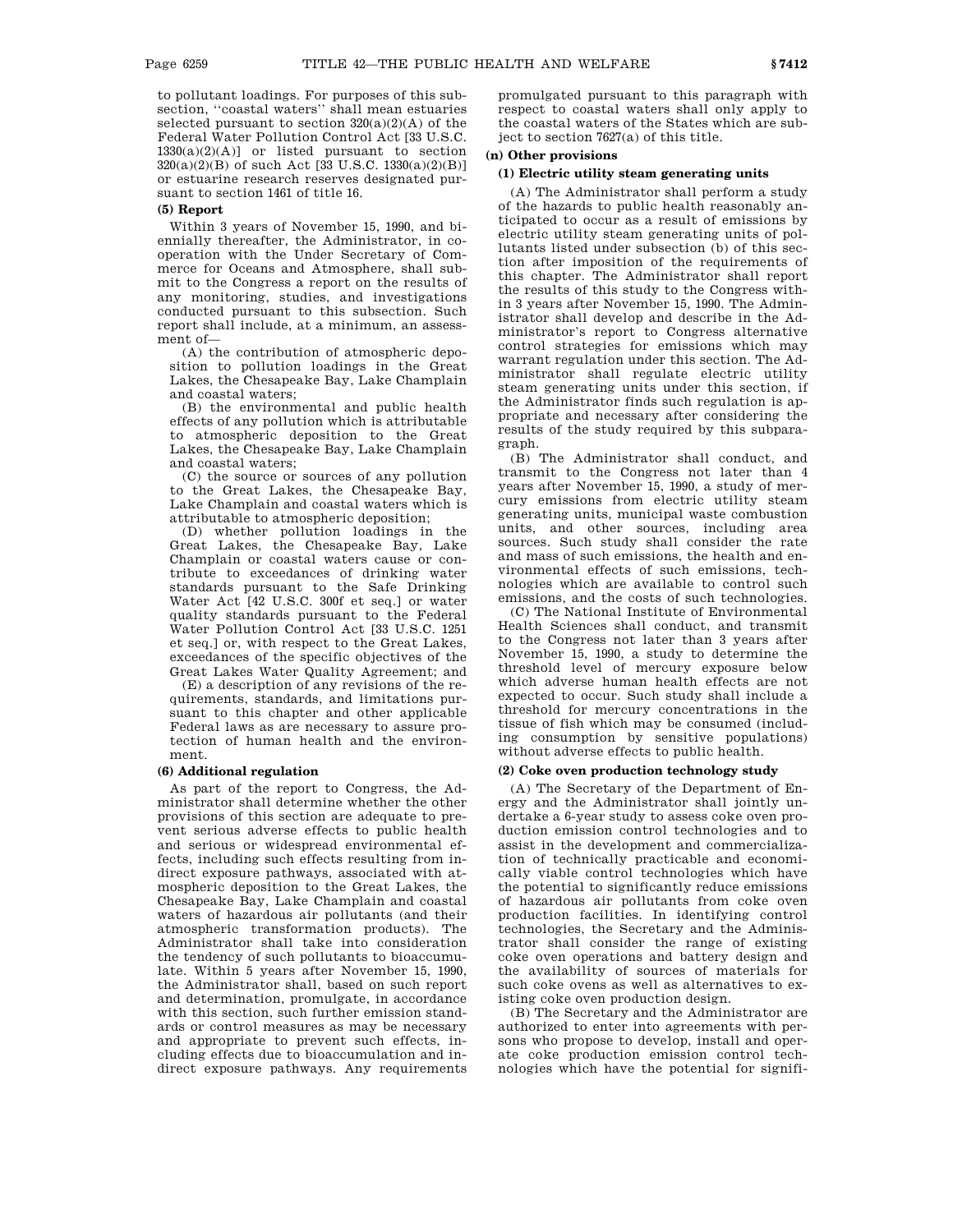cant emissions reductions of hazardous air pollutants provided that Federal funds shall not exceed 50 per centum of the cost of any project assisted pursuant to this paragraph.

(C) On completion of the study, the Secretary shall submit to Congress a report on the results of the study and shall make recommendations to the Administrator identifying practicable and economically viable control technologies for coke oven production facilities to reduce residual risks remaining after implementation of the standard under subsection (d) of this section.

(D) There are authorized to be appropriated \$5,000,000 for each of the fiscal years 1992 through 1997 to carry out the program authorized by this paragraph.

### **(3) Publicly owned treatment works**

The Administrator may conduct, in cooperation with the owners and operators of publicly owned treatment works, studies to characterize emissions of hazardous air pollutants emitted by such facilities, to identify industrial, commercial and residential discharges that contribute to such emissions and to demonstrate control measures for such emissions. When promulgating any standard under this section applicable to publicly owned treatment works, the Administrator may provide for control measures that include pretreatment of discharges causing emissions of hazardous air pollutants and process or product substitutions or limitations that may be effective in reducing such emissions. The Administrator may prescribe uniform sampling, modeling and risk assessment methods for use in implementing this subsection.

### **(4) Oil and gas wells; pipeline facilities**

(A) Notwithstanding the provisions of subsection (a) of this section, emissions from any oil or gas exploration or production well (with its associated equipment) and emissions from any pipeline compressor or pump station shall not be aggregated with emissions from other similar units, whether or not such units are in a contiguous area or under common control, to determine whether such units or stations are major sources, and in the case of any oil or gas exploration or production well (with its associated equipment), such emissions shall not be aggregated for any purpose under this section.

(B) The Administrator shall not list oil and gas production wells (with its associated equipment) as an area source category under subsection (c) of this section, except that the Administrator may establish an area source category for oil and gas production wells located in any metropolitan statistical area or consolidated metropolitan statistical area with a population in excess of 1 million, if the Administrator determines that emissions of hazardous air pollutants from such wells present more than a negligible risk of adverse effects to public health.

#### **(5) Hydrogen sulfide**

The Administrator is directed to assess the hazards to public health and the environment resulting from the emission of hydrogen sul-

fide associated with the extraction of oil and natural gas resources. To the extent practicable, the assessment shall build upon and not duplicate work conducted for an assessment pursuant to section 8002(m) of the Solid Waste Disposal Act [42 U.S.C. 6982(m)] and shall reflect consultation with the States. The assessment shall include a review of existing State and industry control standards, techniques and enforcement. The Administrator shall report to the Congress within 24 months after November 15, 1990, with the findings of such assessment, together with any recommendations, and shall, as appropriate, develop and implement a control strategy for emissions of hydrogen sulfide to protect human health and the environment, based on the findings of such assessment, using authorities under this chapter including sections 3 7411 of this title and this section.

#### **(6) Hydrofluoric acid**

Not later than 2 years after November 15, 1990, the Administrator shall, for those regions of the country which do not have comprehensive health and safety regulations with respect to hydrofluoric acid, complete a study of the potential hazards of hydrofluoric acid and the uses of hydrofluoric acid in industrial and commercial applications to public health and the environment considering a range of events including worst-case accidental releases and shall make recommendations to the Congress for the reduction of such hazards, if appropriate.

#### **(7) RCRA facilities**

In the case of any category or subcategory of sources the air emissions of which are regulated under subtitle C of the Solid Waste Disposal Act [42 U.S.C. 6921 et seq.], the Administrator shall take into account any regulations of such emissions which are promulgated under such subtitle and shall, to the maximum extent practicable and consistent with the provisions of this section, ensure that the requirements of such subtitle and this section are consistent.

### **(***o***) National Academy of Sciences study (1) Request of the Academy**

Within 3 months of November 15, 1990, the Administrator shall enter into appropriate arrangements with the National Academy of Sciences to conduct a review of—

(A) risk assessment methodology used by the Environmental Protection Agency to determine the carcinogenic risk associated with exposure to hazardous air pollutants from source categories and subcategories subject to the requirements of this section; and

(B) improvements in such methodology.

#### **(2) Elements to be studied**

In conducting such review, the National Academy of Sciences should consider, but not be limited to, the following—

(A) the techniques used for estimating and describing the carcinogenic potency to humans of hazardous air pollutants; and

<sup>3</sup>So in original. Probably should be ''section''.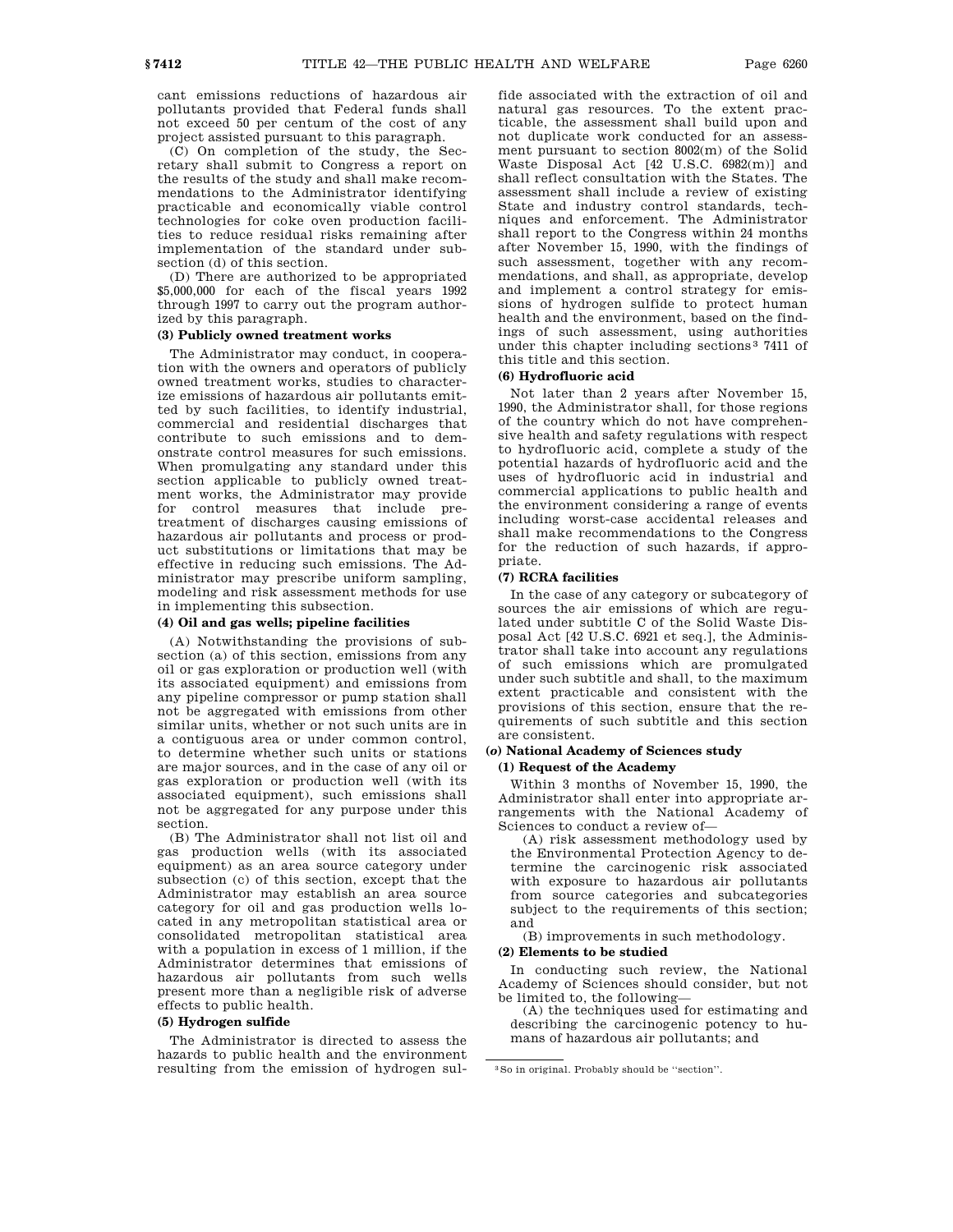(B) the techniques used for estimating exposure to hazardous air pollutants (for hypothetical and actual maximally exposed individuals as well as other exposed individuals).

#### **(3) Other health effects of concern**

To the extent practicable, the Academy shall evaluate and report on the methodology for assessing the risk of adverse human health effects other than cancer for which safe thresholds of exposure may not exist, including, but not limited to, inheritable genetic mutations, birth defects, and reproductive dysfunctions.

# **(4) Report**

A report on the results of such review shall be submitted to the Senate Committee on Environment and Public Works, the House Committee on Energy and Commerce, the Risk Assessment and Management Commission established by section 303 of the Clean Air Act Amendments of 1990 and the Administrator not later than 30 months after November 15, 1990.

### **(5) Assistance**

The Administrator shall assist the Academy in gathering any information the Academy deems necessary to carry out this subsection. The Administrator may use any authority under this chapter to obtain information from any person, and to require any person to conduct tests, keep and produce records, and make reports respecting research or other activities conducted by such person as necessary to carry out this subsection.

#### **(6) Authorization**

Of the funds authorized to be appropriated to the Administrator by this chapter, such amounts as are required shall be available to carry out this subsection.

### **(7) Guidelines for carcinogenic risk assessment**

The Administrator shall consider, but need not adopt, the recommendations contained in the report of the National Academy of Sciences prepared pursuant to this subsection and the views of the Science Advisory Board, with respect to such report. Prior to the promulgation of any standard under subsection (f) of this section, and after notice and opportunity for comment, the Administrator shall publish revised Guidelines for Carcinogenic Risk Assessment or a detailed explanation of the reasons that any recommendations contained in the report of the National Academy of Sciences will not be implemented. The publication of such revised Guidelines shall be a final Agency action for purposes of section 7607 of this title.

#### **(p) Mickey Leland National Urban Air Toxics Research Center**

### **(1) Establishment**

The Administrator shall oversee the establishment of a National Urban Air Toxics Research Center, to be located at a university, a hospital, or other facility capable of undertaking and maintaining similar research capabilities in the areas of epidemiology, oncology, toxicology, pulmonary medicine, pathology,

and biostatistics. The center shall be known as the Mickey Leland National Urban Air Toxics Research Center. The geographic site of the National Urban Air Toxics Research Center should be further directed to Harris County, Texas, in order to take full advantage of the well developed scientific community presence on-site at the Texas Medical Center as well as the extensive data previously compiled for the comprehensive monitoring system currently in place.

#### **(2) Board of Directors**

The National Urban Air Toxics Research Center shall be governed by a Board of Directors to be comprised of 9 members, the appointment of which shall be allocated pro rata among the Speaker of the House, the Majority Leader of the Senate and the President. The members of the Board of Directors shall be selected based on their respective academic and professional backgrounds and expertise in matters relating to public health, environmental pollution and industrial hygiene. The duties of the Board of Directors shall be to determine policy and research guidelines, submit views from center sponsors and the public and issue periodic reports of center findings and activities.

#### **(3) Scientific Advisory Panel**

The Board of Directors shall be advised by a Scientific Advisory Panel, the 13 members of which shall be appointed by the Board, and to include eminent members of the scientific and medical communities. The Panel membership may include scientists with relevant experience from the National Institute of Environmental Health Sciences, the Center for Disease Control, the Environmental Protection Agency, the National Cancer Institute, and others, and the Panel shall conduct peer review and evaluate research results. The Panel shall assist the Board in developing the research agenda, reviewing proposals and applications, and advise on the awarding of research grants.

# **(4) Funding**

The center shall be established and funded with both Federal and private source funds.

### **(q) Savings provision**

# **(1) Standards previously promulgated**

Any standard under this section in effect before the date of enactment of the Clean Air Act Amendments of 1990 [November 15, 1990] shall remain in force and effect after such date unless modified as provided in this section before the date of enactment of such Amendments or under such Amendments. Except as provided in paragraph (4), any standard under this section which has been promulgated, but has not taken effect, before such date shall not be affected by such Amendments unless modified as provided in this section before such date or under such Amendments. Each such standard shall be reviewed and, if appropriate, revised, to comply with the requirements of subsection (d) of this section within 10 years after the date of enactment of the Clean Air Act Amendments of 1990. If a timely petition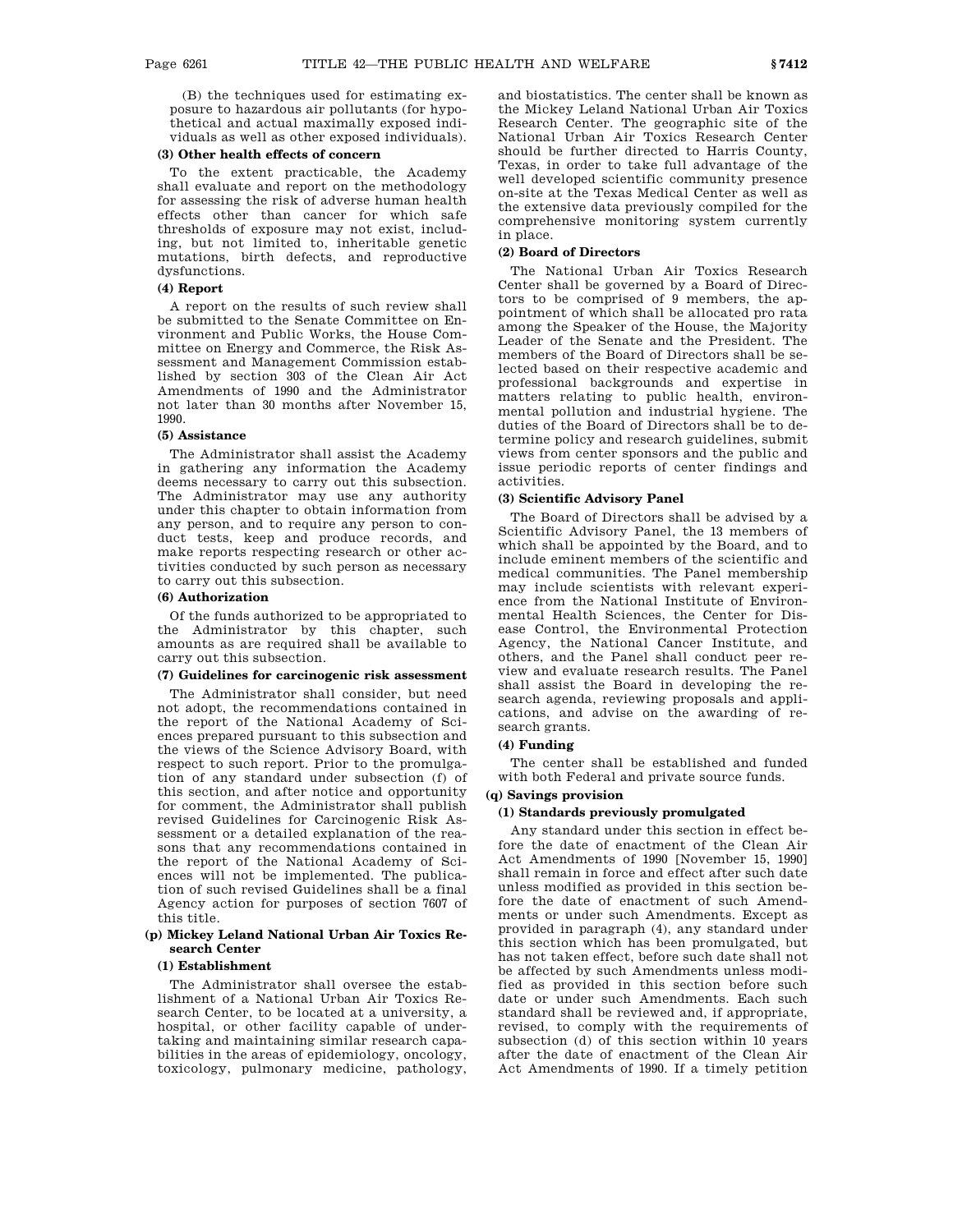for review of any such standard under section 7607 of this title is pending on such date of enactment, the standard shall be upheld if it complies with this section as in effect before that date. If any such standard is remanded to the Administrator, the Administrator may in the Administrator's discretion apply either the requirements of this section, or those of this section as in effect before the date of enactment of the Clean Air Act Amendments of 1990.

#### **(2) Special rule**

Notwithstanding paragraph (1), no standard shall be established under this section, as amended by the Clean Air Act Amendments of 1990, for radionuclide emissions from (A) elemental phosphorous plants, (B) grate calcination elemental phosphorous plants, (C) phosphogypsum stacks, or (D) any subcategory of the foregoing. This section, as in effect prior to the date of enactment of the Clean Air Act Amendments of 1990 [November 15, 1990], shall remain in effect for radionuclide emissions from such plants and stacks.

### **(3) Other categories**

Notwithstanding paragraph (1), this section, as in effect prior to the date of enactment of the Clean Air Act Amendments of 1990 [November 15, 1990], shall remain in effect for radionuclide emissions from non-Department of Energy Federal facilities that are not licensed by the Nuclear Regulatory Commission, coal-fired utility and industrial boilers, underground uranium mines, surface uranium mines, and disposal of uranium mill tailings piles, unless the Administrator, in the Administrator's discretion, applies the requirements of this section as modified by the Clean Air Act Amendments of 1990 to such sources of radionuclides.

# **(4) Medical facilities**

Notwithstanding paragraph (1), no standard promulgated under this section prior to November 15, 1990, with respect to medical research or treatment facilities shall take effect for two years following November 15, 1990, unless the Administrator makes a determination pursuant to a rulemaking under subsection  $(d)(9)$  of this section. If the Administrator determines that the regulatory program established by the Nuclear Regulatory Commission for such facilities does not provide an ample margin of safety to protect public health, the requirements of this section shall fully apply to such facilities. If the Administrator determines that such regulatory program does provide an ample margin of safety to protect the public health, the Administrator is not required to promulgate a standard under this section for such facilities, as provided in subsection  $(d)(9)$  of this section.

### **(r) Prevention of accidental releases**

# **(1) Purpose and general duty**

It shall be the objective of the regulations and programs authorized under this subsection to prevent the accidental release and to minimize the consequences of any such release of any substance listed pursuant to paragraph (3)

or any other extremely hazardous substance. The owners and operators of stationary sources producing, processing, handling or storing such substances have a general duty in the same manner and to the same extent as section 654 of title 29 to identify hazards which may result from such releases using appropriate hazard assessment techniques, to design and maintain a safe facility taking such steps as are necessary to prevent releases, and to minimize the consequences of accidental releases which do occur. For purposes of this paragraph, the provisions of section 7604 of this title shall not be available to any person or otherwise be construed to be applicable to this paragraph. Nothing in this section shall be interpreted, construed, implied or applied to create any liability or basis for suit for compensation for bodily injury or any other injury or property damages to any person which may result from accidental releases of such substances.

### **(2) Definitions**

(A) The term ''accidental release'' means an unanticipated emission of a regulated substance or other extremely hazardous substance into the ambient air from a stationary source.

(B) The term ''regulated substance'' means a substance listed under paragraph (3).

(C) The term ''stationary source'' means any buildings, structures, equipment, installations or substance emitting stationary activities (i) which belong to the same industrial group, (ii) which are located on one or more contiguous properties, (iii) which are under the control of the same person (or persons under common control), and (iv) from which an accidental release may occur.

(D) The term ''retail facility'' means a stationary source at which more than one-half of the income is obtained from direct sales to end users or at which more than one-half of the fuel sold, by volume, is sold through a cylinder exchange program.

### **(3) List of substances**

The Administrator shall promulgate not later than 24 months after November 15, 1990, an initial list of 100 substances which, in the case of an accidental release, are known to cause or may reasonably be anticipated to cause death, injury, or serious adverse effects to human health or the environment. For purposes of promulgating such list, the Administrator shall use, but is not limited to, the list of extremely hazardous substances published under the Emergency Planning and Community Right-to-Know 4 Act of 1986 [42 U.S.C. 11001 et seq.], with such modifications as the Administrator deems appropriate. The initial list shall include chlorine, anhydrous ammonia, methyl chloride, ethylene oxide, vinyl chloride, methyl isocyanate, hydrogen cyanide, ammonia, hydrogen sulfide, toluene diisocyanate, phosgene, bromine, anhydrous hydrogen chloride, hydrogen fluoride, anhydrous sulfur dioxide, and sulfur trioxide. The initial list shall include at least 100 substances which pose the greatest risk of causing death,

<sup>4</sup>So in original. Probably should be ''Right-To-Know''.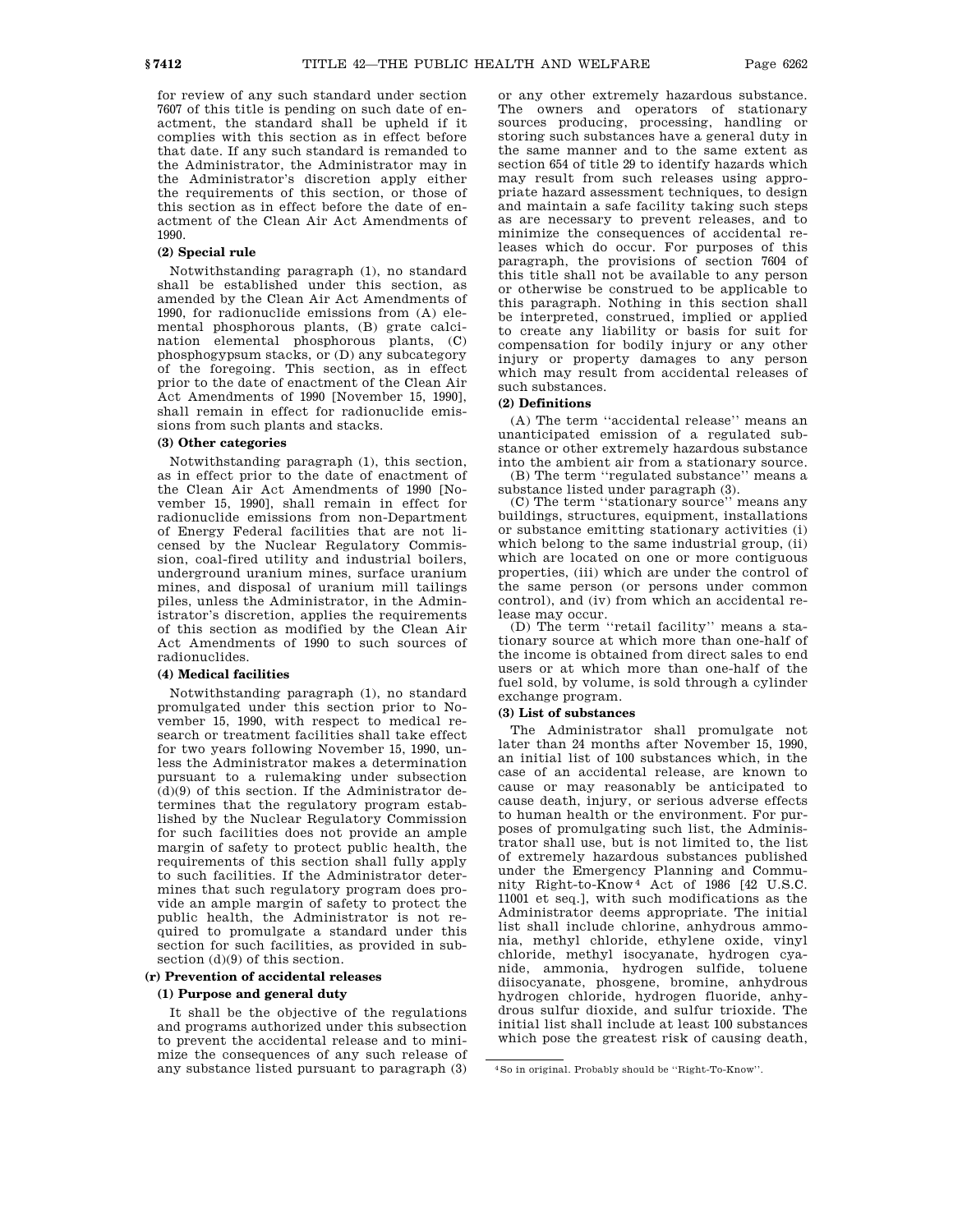injury, or serious adverse effects to human health or the environment from accidental releases. Regulations establishing the list shall include an explanation of the basis for establishing the list. The list may be revised from time to time by the Administrator on the Administrator's own motion or by petition and shall be reviewed at least every 5 years. No air pollutant for which a national primary ambient air quality standard has been established shall be included on any such list. No substance, practice, process, or activity regulated under subchapter VI of this chapter shall be subject to regulations under this subsection. The Administrator shall establish procedures for the addition and deletion of substances from the list established under this paragraph consistent with those applicable to the list in subsection (b) of this section.

### **(4) Factors to be considered**

In listing substances under paragraph (3), the Administrator—

(A) shall consider—

(i) the severity of any acute adverse health effects associated with accidental releases of the substance;

(ii) the likelihood of accidental releases of the substance; and

(iii) the potential magnitude of human exposure to accidental releases of the substance; and

(B) shall not list a flammable substance when used as a fuel or held for sale as a fuel at a retail facility under this subsection solely because of the explosive or flammable properties of the substance, unless a fire or explosion caused by the substance will result in acute adverse health effects from human exposure to the substance, including the unburned fuel or its combustion byproducts, other than those caused by the heat of the fire or impact of the explosion.

### **(5) Threshold quantity**

At the time any substance is listed pursuant to paragraph (3), the Administrator shall establish by rule, a threshold quantity for the substance, taking into account the toxicity, reactivity, volatility, dispersibility, combustibility, or flammability of the substance and the amount of the substance which, as a result of an accidental release, is known to cause or may reasonably be anticipated to cause death, injury or serious adverse effects to human health for which the substance was listed. The Administrator is authorized to establish a greater threshold quantity for, or to exempt entirely, any substance that is a nutrient used in agriculture when held by a farmer.

### **(6) Chemical Safety Board**

(A) There is hereby established an independent safety board to be known as the Chemical Safety and Hazard Investigation Board.

(B) The Board shall consist of 5 members, including a Chairperson, who shall be appointed by the President, by and with the advice and consent of the Senate. Members of the Board shall be appointed on the basis of technical qualification, professional standing, and demonstrated knowledge in the fields of accident reconstruction, safety engineering, human factors, toxicology, or air pollution regulation. The terms of office of members of the Board shall be 5 years. Any member of the Board, including the Chairperson, may be removed for inefficiency, neglect of duty, or malfeasance in office. The Chairperson shall be the Chief Executive Officer of the Board and shall exercise the executive and administrative functions of the Board.

(C) The Board shall—

(i) investigate (or cause to be investigated), determine and report to the public in writing the facts, conditions, and circumstances and the cause or probable cause of any accidental release resulting in a fatality, serious injury or substantial property damages;

(ii) issue periodic reports to the Congress, Federal, State and local agencies, including the Environmental Protection Agency and the Occupational Safety and Health Administration, concerned with the safety of chemical production, processing, handling and storage, and other interested persons recommending measures to reduce the likelihood or the consequences of accidental releases and proposing corrective steps to make chemical production, processing, handling and storage as safe and free from risk of injury as is possible and may include in such reports proposed rules or orders which should be issued by the Administrator under the authority of this section or the Secretary of Labor under the Occupational Safety and Health Act [29 U.S.C. 651 et seq.] to prevent or minimize the consequences of any release of substances that may cause death, injury or other serious adverse effects on human health or substantial property damage as the result of an accidental release; and

(iii) establish by regulation requirements binding on persons for reporting accidental releases into the ambient air subject to the Board's investigatory jurisdiction. Reporting releases to the National Response Center, in lieu of the Board directly, shall satisfy such regulations. The National Response Center shall promptly notify the Board of any releases which are within the Board's jurisdiction.

(D) The Board may utilize the expertise and experience of other agencies.

(E) The Board shall coordinate its activities with investigations and studies conducted by other agencies of the United States having a responsibility to protect public health and safety. The Board shall enter into a memorandum of understanding with the National Transportation Safety Board to assure coordination of functions and to limit duplication of activities which shall designate the National Transportation Safety Board as the lead agency for the investigation of releases which are transportation related. The Board shall not be authorized to investigate marine oil spills, which the National Transportation Safety Board is authorized to investigate. The Board shall enter into a memorandum of understanding with the Occupational Safety and Health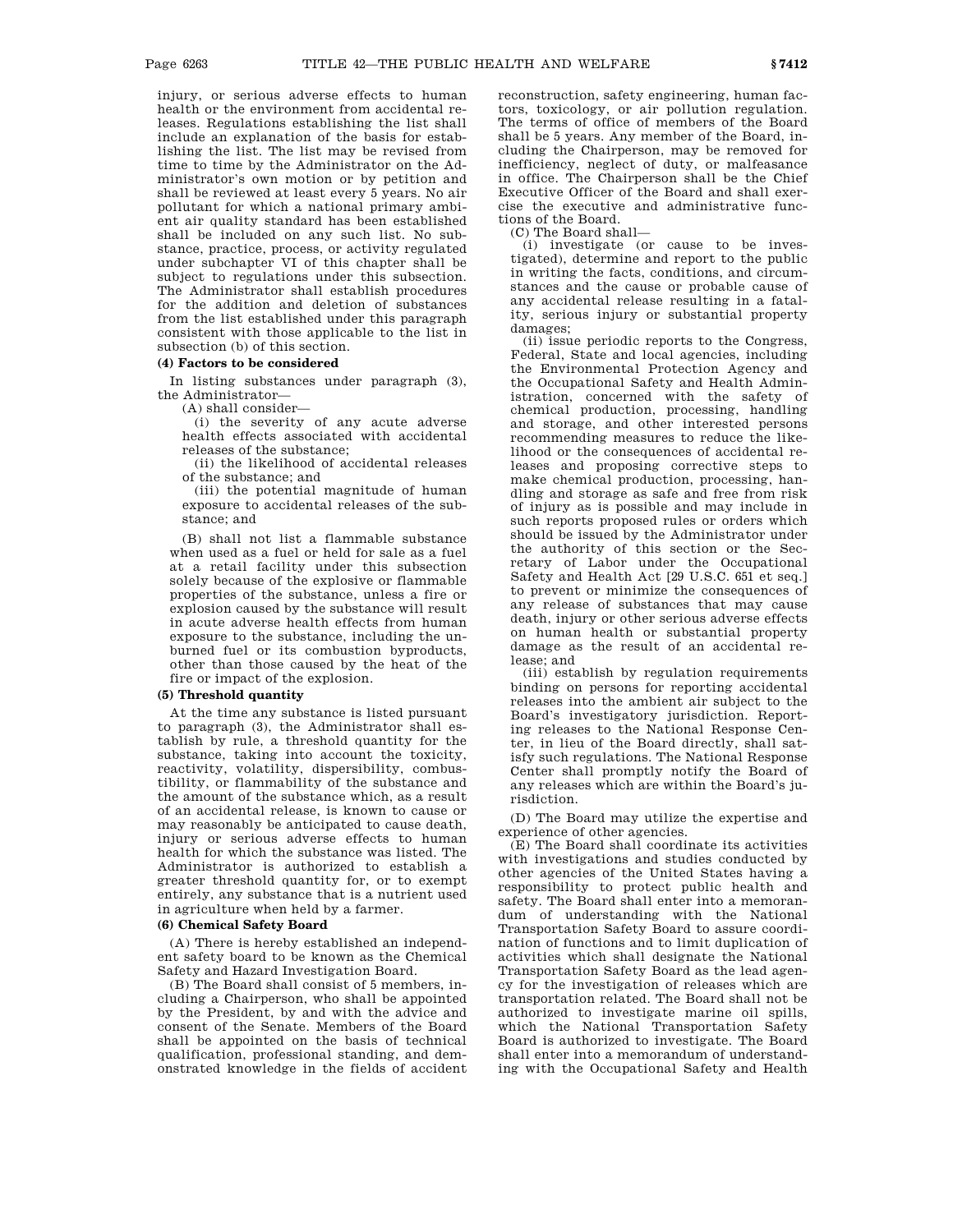Administration so as to limit duplication of activities. In no event shall the Board forego an investigation where an accidental release causes a fatality or serious injury among the general public, or had the potential to cause substantial property damage or a number of deaths or injuries among the general public.

(F) The Board is authorized to conduct research and studies with respect to the potential for accidental releases, whether or not an accidental release has occurred, where there is evidence which indicates the presence of a potential hazard or hazards. To the extent practicable, the Board shall conduct such studies in cooperation with other Federal agencies having emergency response authorities, State and local governmental agencies and associations and organizations from the industrial, commercial, and nonprofit sectors.

(G) No part of the conclusions, findings, or recommendations of the Board relating to any accidental release or the investigation thereof shall be admitted as evidence or used in any action or suit for damages arising out of any matter mentioned in such report.

(H) Not later than 18 months after November 15, 1990, the Board shall publish a report accompanied by recommendations to the Administrator on the use of hazard assessments in preventing the occurrence and minimizing the consequences of accidental releases of extremely hazardous substances. The recommendations shall include a list of extremely hazardous substances which are not regulated substances (including threshold quantities for such substances) and categories of stationary sources for which hazard assessments would be an appropriate measure to aid in the prevention of accidental releases and to minimize the consequences of those releases that do occur. The recommendations shall also include a description of the information and analysis which would be appropriate to include in any hazard assessment. The Board shall also make recommendations with respect to the role of risk management plans as required by para $graph (8)(B)<sup>5</sup>$  in preventing accidental releases. The Board may from time to time review and revise its recommendations under this subparagraph.

(I) Whenever the Board submits a recommendation with respect to accidental releases to the Administrator, the Administrator shall respond to such recommendation formally and in writing not later than 180 days after receipt thereof. The response to the Board's recommendation by the Administrator shall indicate whether the Administrator will—

(i) initiate a rulemaking or issue such orders as are necessary to implement the recommendation in full or in part, pursuant to any timetable contained in the recommendation:<sup>6</sup>

(ii) decline to initiate a rulemaking or issue orders as recommended.

Any determination by the Administrator not to implement a recommendation of the Board or to implement a recommendation only in

5So in original. Probably should be paragraph ''(7)(B)''.

part, including any variation from the schedule contained in the recommendation, shall be accompanied by a statement from the Administrator setting forth the reasons for such determination.

(J) The Board may make recommendations with respect to accidental releases to the Secretary of Labor. Whenever the Board submits such recommendation, the Secretary shall respond to such recommendation formally and in writing not later than 180 days after receipt thereof. The response to the Board's recommendation by the Administrator<sup>7</sup> shall indicate whether the Secretary will—

(i) initiate a rulemaking or issue such orders as are necessary to implement the recommendation in full or in part, pursuant to any timetable contained in the recommendation;<sup>6</sup>

(ii) decline to initiate a rulemaking or issue orders as recommended.

Any determination by the Secretary not to implement a recommendation or to implement a recommendation only in part, including any variation from the schedule contained in the recommendation, shall be accompanied by a statement from the Secretary setting forth the reasons for such determination.

(K) Within 2 years after November 15, 1990, the Board shall issue a report to the Administrator of the Environmental Protection Agency and to the Administrator of the Occupational Safety and Health Administration recommending the adoption of regulations for the preparation of risk management plans and general requirements for the prevention of accidental releases of regulated substances into the ambient air (including recommendations for listing substances under paragraph (3)) and for the mitigation of the potential adverse effect on human health or the environment as a result of accidental releases which should be applicable to any stationary source handling any regulated substance in more than threshold amounts. The Board may include proposed rules or orders which should be issued by the Administrator under authority of this subsection or by the Secretary of Labor under the Occupational Safety and Health Act [29 U.S.C. 651 et seq.]. Any such recommendations shall be specific and shall identify the regulated substance or class of regulated substances (or other substances) to which the recommendations apply. The Administrator shall consider such recommendations before promulgating regulations required by paragraph  $(7)(B)$ .

(L) The Board, or upon authority of the Board, any member thereof, any administrative law judge employed by or assigned to the Board, or any officer or employee duly designated by the Board, may for the purpose of carrying out duties authorized by subparagraph (C)—

(i) hold such hearings, sit and act at such times and places, administer such oaths, and require by subpoena or otherwise attendance and testimony of such witnesses and the production of evidence and may require by

 $^6\mathrm{So}$  in original. The word ''or'' probably should appear.

<sup>7</sup>So in original. The word ''Administrator'' probably should be ''Secretary''.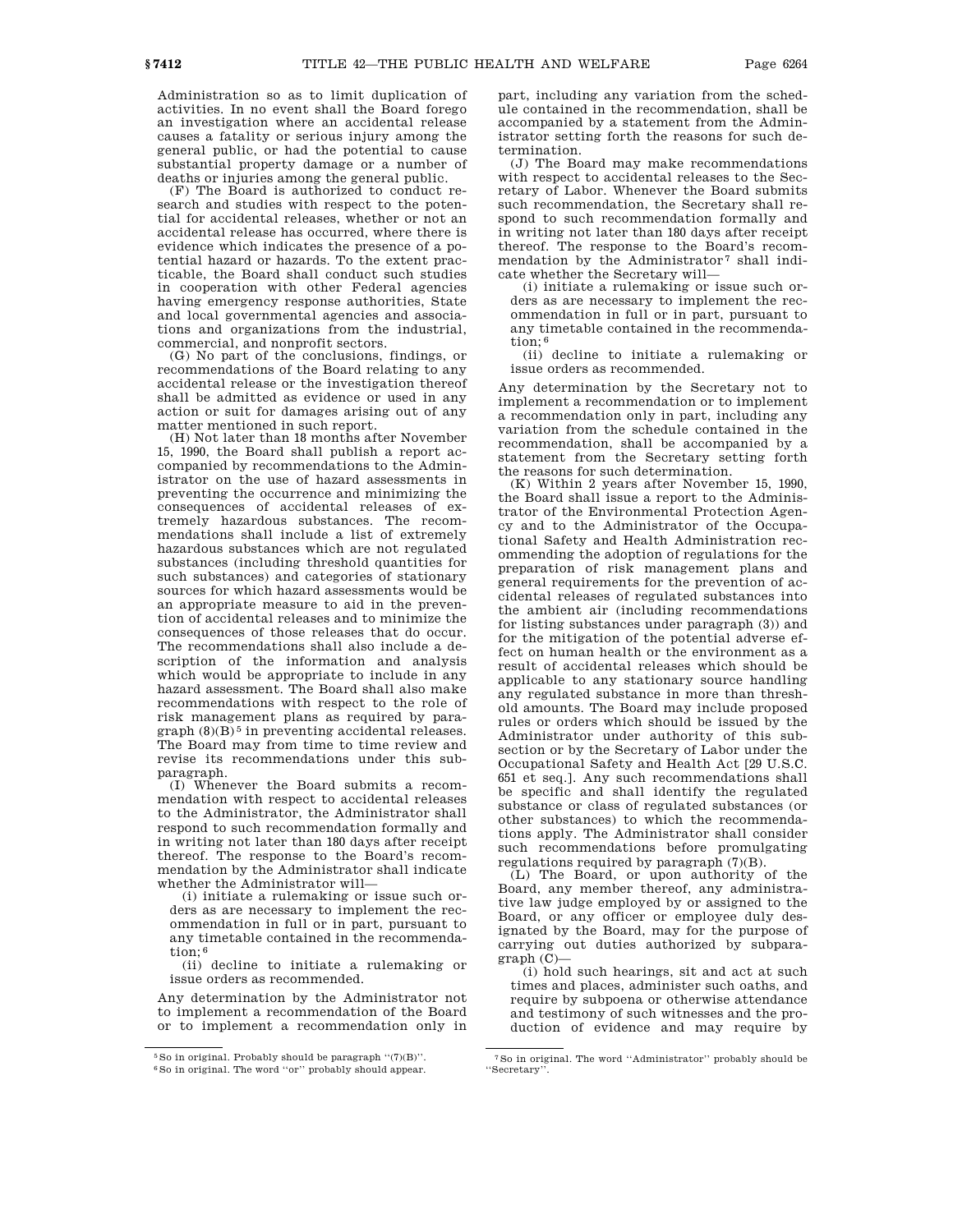order that any person engaged in the production, processing, handling, or storage of extremely hazardous substances submit written reports and responses to requests and questions within such time and in such form as the Board may require; and

(ii) upon presenting appropriate credentials and a written notice of inspection authority, enter any property where an accidental release causing a fatality, serious injury or substantial property damage has occurred and do all things therein necessary for a proper investigation pursuant to subparagraph (C) and inspect at reasonable times records, files, papers, processes, controls, and facilities and take such samples as are relevant to such investigation.

Whenever the Administrator or the Board conducts an inspection of a facility pursuant to this subsection, employees and their representatives shall have the same rights to participate in such inspections as provided in the Occupational Safety and Health Act [29 U.S.C. 651 et seq.].

(M) In addition to that described in subparagraph (L), the Board may use any information gathering authority of the Administrator under this chapter, including the subpoena power provided in section 7607(a)(1) of this title.

(N) The Board is authorized to establish such procedural and administrative rules as are necessary to the exercise of its functions and duties. The Board is authorized without regard to section 6101 of title 41 to enter into contracts, leases, cooperative agreements or other transactions as may be necessary in the conduct of the duties and functions of the Board with any other agency, institution, or person.

(O) After the effective date of any reporting requirement promulgated pursuant to subparagraph (C)(iii) it shall be unlawful for any person to fail to report any release of any extremely hazardous substance as required by such subparagraph. The Administrator is authorized to enforce any regulation or requirements established by the Board pursuant to subparagraph (C)(iii) using the authorities of sections 7413 and 7414 of this title. Any request for information from the owner or operator of a stationary source made by the Board or by the Administrator under this section shall be treated, for purposes of sections 7413, 7414, 7416, 7420, 7603, 7604 and 7607 of this title and any other enforcement provisions of this chapter, as a request made by the Administrator under section 7414 of this title and may be enforced by the Chairperson of the Board or by the Administrator as provided in such section.

(P) The Administrator shall provide to the Board such support and facilities as may be necessary for operation of the Board.

(Q) Consistent with subsection<sup>8</sup> (G) and section 7414(c) of this title any records, reports or information obtained by the Board shall be available to the Administrator, the Secretary of Labor, the Congress and the public, except that upon a showing satisfactory to the Board

by any person that records, reports, or information, or particular part thereof (other than release or emissions data) to which the Board has access, if made public, is likely to cause substantial harm to the person's competitive position, the Board shall consider such record, report, or information or particular portion thereof confidential in accordance with section 1905 of title 18, except that such record, report, or information may be disclosed to other officers, employees, and authorized representatives of the United States concerned with carrying out this chapter or when relevant under any proceeding under this chapter. This subparagraph does not constitute authority to withhold records, reports, or information from the Congress.

(R) Whenever the Board submits or transmits any budget estimate, budget request, supplemental budget request, or other budget information, legislative recommendation, prepared testimony for congressional hearings, recommendation or study to the President, the Secretary of Labor, the Administrator, or the Director of the Office of Management and Budget, it shall concurrently transmit a copy thereof to the Congress. No report of the Board shall be subject to review by the Administrator or any Federal agency or to judicial review in any court. No officer or agency of the United States shall have authority to require the Board to submit its budget requests or estimates, legislative recommendations, prepared testimony, comments, recommendations or reports to any officer or agency of the United States for approval or review prior to the submission of such recommendations, testimony, comments or reports to the Congress. In the performance of their functions as established by this chapter, the members, officers and employees of the Board shall not be responsible to or subject to supervision or direction, in carrying out any duties under this subsection, of any officer or employee or agent of the Environmental Protection Agency, the Department of Labor or any other agency of the United States except that the President may remove any member, officer or employee of the Board for inefficiency, neglect of duty or malfeasance in office. Nothing in this section shall affect the application of title 5 to officers or employees of the Board.

(S) The Board shall submit an annual report to the President and to the Congress which shall include, but not be limited to, information on accidental releases which have been investigated by or reported to the Board during the previous year, recommendations for legislative or administrative action which the Board has made, the actions which have been taken by the Administrator or the Secretary of Labor or the heads of other agencies to implement such recommendations, an identification of priorities for study and investigation in the succeeding year, progress in the development of risk-reduction technologies and the response to and implementation of significant research findings on chemical safety in the public and private sector.

<sup>8</sup>So in original. Probably should be ''subparagraph''.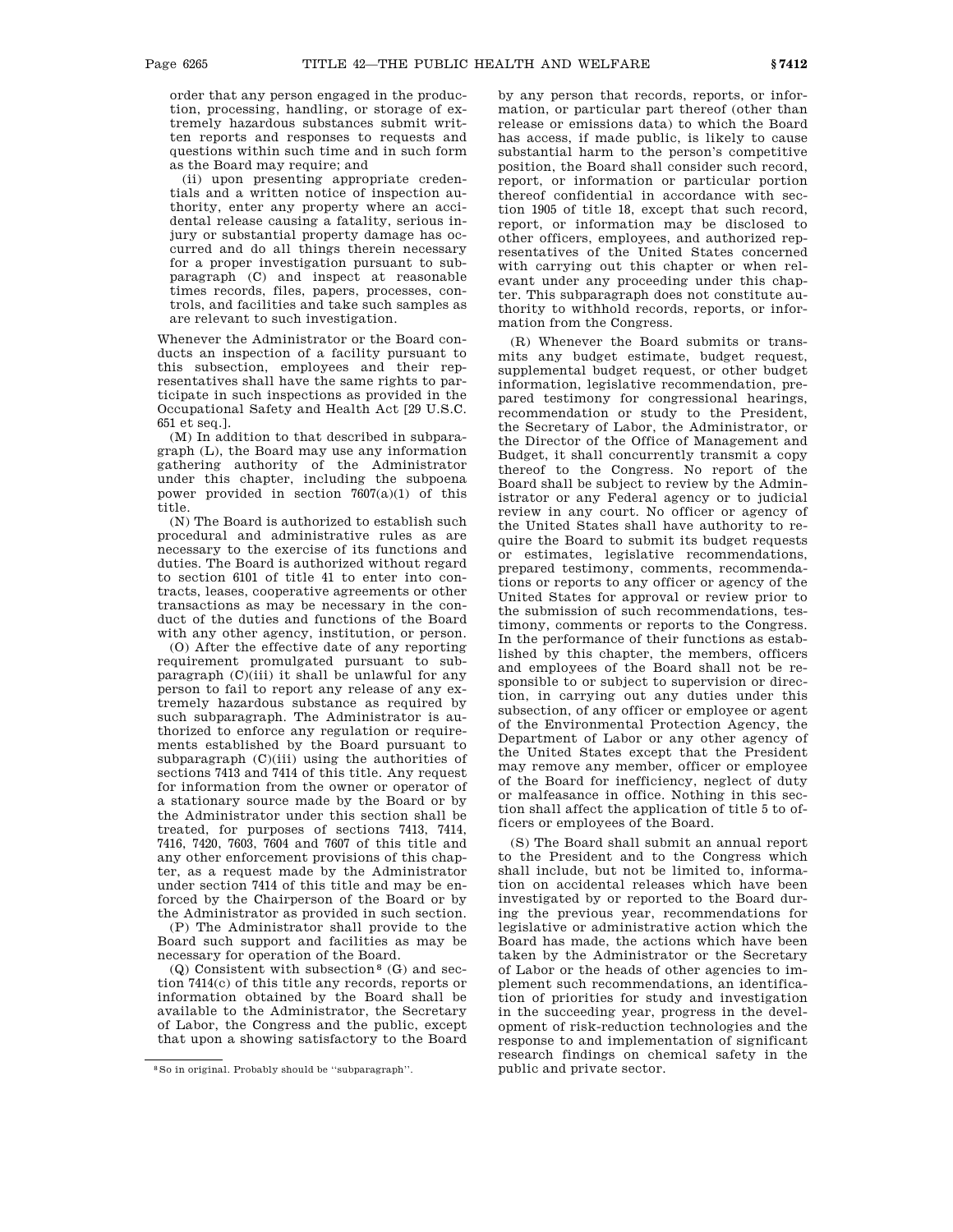### **(7) Accident prevention**

(A) In order to prevent accidental releases of regulated substances, the Administrator is authorized to promulgate release prevention, detection, and correction requirements which may include monitoring, record-keeping, reporting, training, vapor recovery, secondary containment, and other design, equipment, work practice, and operational requirements. Regulations promulgated under this paragraph may make distinctions between various types, classes, and kinds of facilities, devices and systems taking into consideration factors including, but not limited to, the size, location, process, process controls, quantity of substances handled, potency of substances, and response capabilities present at any stationary source. Regulations promulgated pursuant to this subparagraph shall have an effective date, as determined by the Administrator, assuring compliance as expeditiously as practicable.

(B)(i) Within 3 years after November 15, 1990, the Administrator shall promulgate reasonable regulations and appropriate guidance to provide, to the greatest extent practicable, for the prevention and detection of accidental releases of regulated substances and for response to such releases by the owners or operators of the sources of such releases. The Administrator shall utilize the expertise of the Secretaries of Transportation and Labor in promulgating such regulations. As appropriate, such regulations shall cover the use, operation, repair, replacement, and maintenance of equipment to monitor, detect, inspect, and control such releases, including training of persons in the use and maintenance of such equipment and in the conduct of periodic inspections. The regulations shall include procedures and measures for emergency response after an accidental release of a regulated substance in order to protect human health and the environment. The regulations shall cover storage, as well as operations. The regulations shall, as appropriate, recognize differences in size, operations, processes, class and categories of sources and the voluntary actions of such sources to prevent such releases and respond to such releases. The regulations shall be applicable to a stationary source 3 years after the date of promulgation, or 3 years after the date on which a regulated substance present at the source in more than threshold amounts is first listed under paragraph (3), whichever is later.

(ii) The regulations under this subparagraph shall require the owner or operator of stationary sources at which a regulated substance is present in more than a threshold quantity to prepare and implement a risk management plan to detect and prevent or minimize accidental releases of such substances from the stationary source, and to provide a prompt emergency response to any such releases in order to protect human health and the environment. Such plan shall provide for compliance with the requirements of this subsection and shall also include each of the following:

(I) a hazard assessment to assess the potential effects of an accidental release of any regulated substance. This assessment shall include an estimate of potential release quantities and a determination of downwind effects, including potential exposures to affected populations. Such assessment shall include a previous release history of the past 5 years, including the size, concentration, and duration of releases, and shall include an evaluation of worst case accidental releases;

(II) a program for preventing accidental releases of regulated substances, including safety precautions and maintenance, monitoring and employee training measures to be used at the source; and

(III) a response program providing for specific actions to be taken in response to an accidental release of a regulated substance so as to protect human health and the environment, including procedures for informing the public and local agencies responsible for responding to accidental releases, emergency health care, and employee training measures.

At the time regulations are promulgated under this subparagraph, the Administrator shall promulgate guidelines to assist stationary sources in the preparation of risk management plans. The guidelines shall, to the extent practicable, include model risk management plans.

(iii) The owner or operator of each stationary source covered by clause (ii) shall register a risk management plan prepared under this subparagraph with the Administrator before the effective date of regulations under clause (i) in such form and manner as the Administrator shall, by rule, require. Plans prepared pursuant to this subparagraph shall also be submitted to the Chemical Safety and Hazard Investigation Board, to the State in which the stationary source is located, and to any local agency or entity having responsibility for planning for or responding to accidental releases which may occur at such source, and shall be available to the public under section 7414(c) of this title. The Administrator shall establish, by rule, an auditing system to regularly review and, if necessary, require revision in risk management plans to assure that the plans comply with this subparagraph. Each such plan shall be updated periodically as required by the Administrator, by rule.

(C) Any regulations promulgated pursuant to this subsection shall to the maximum extent practicable, consistent with this subsection, be consistent with the recommendations and standards established by the American Society of Mechanical Engineers (ASME), the American National Standards Institute (ANSI) or the American Society of Testing Materials (ASTM). The Administrator shall take into consideration the concerns of small business in promulgating regulations under this subsection.

(D) In carrying out the authority of this paragraph, the Administrator shall consult with the Secretary of Labor and the Secretary of Transportation and shall coordinate any requirements under this paragraph with any requirements established for comparable pur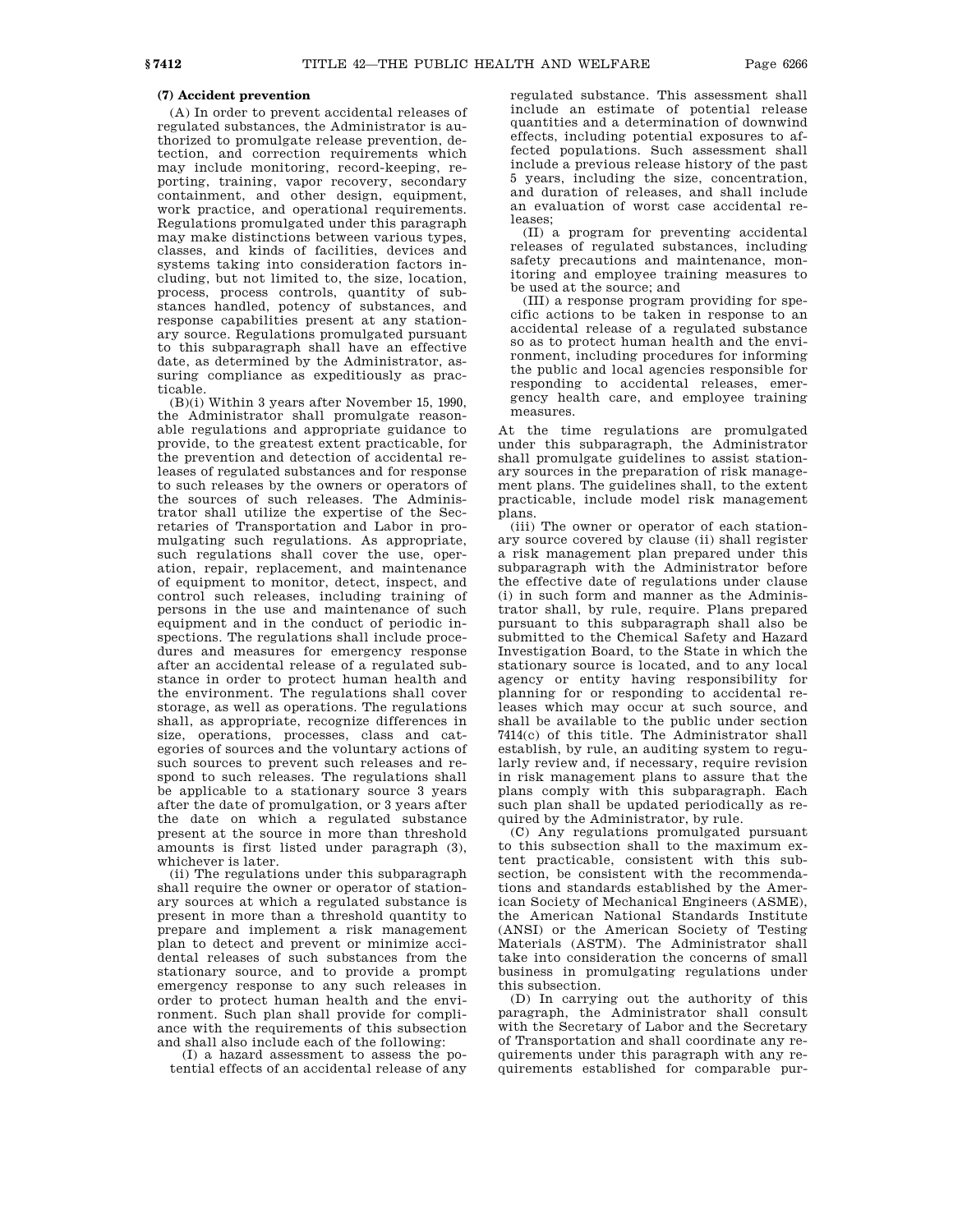poses by the Occupational Safety and Health Administration or the Department of Transportation. Nothing in this subsection shall be interpreted, construed or applied to impose requirements affecting, or to grant the Administrator, the Chemical Safety and Hazard Investigation Board, or any other agency any authority to regulate (including requirements for hazard assessment), the accidental release of radionuclides arising from the construction and operation of facilities licensed by the Nuclear Regulatory Commission.

(E) After the effective date of any regulation or requirement imposed under this subsection, it shall be unlawful for any person to operate any stationary source subject to such regulation or requirement in violation of such regulation or requirement. Each regulation or requirement under this subsection shall for purposes of sections 7413, 7414, 7416, 7420, 7604, and 7607 of this title and other enforcement provisions of this chapter, be treated as a standard in effect under subsection (d) of this section.

(F) Notwithstanding the provisions of subchapter V of this chapter or this section, no stationary source shall be required to apply for, or operate pursuant to, a permit issued under such subchapter solely because such source is subject to regulations or requirements under this subsection.

(G) In exercising any authority under this subsection, the Administrator shall not, for purposes of section 653(b)(1) of title 29, be deemed to be exercising statutory authority to prescribe or enforce standards or regulations affecting occupational safety and health.

(H) PUBLIC ACCESS TO OFF-SITE CONSEQUENCE ANALYSIS INFORMATION.—

(i) DEFINITIONS.—In this subparagraph:

(I) COVERED PERSON.—The term ''covered person'' means—

(aa) an officer or employee of the United States;

(bb) an officer or employee of an agent or contractor of the Federal Government;

(cc) an officer or employee of a State or local government;

(dd) an officer or employee of an agent or contractor of a State or local government;

(ee) an individual affiliated with an entity that has been given, by a State or local government, responsibility for preventing, planning for, or responding to accidental releases;

(ff) an officer or employee or an agent or contractor of an entity described in item (ee); and

(gg) a qualified researcher under clause (vii).

(II) OFFICIAL USE.—The term ''official use'' means an action of a Federal, State, or local government agency or an entity referred to in subclause (I)(ee) intended to carry out a function relevant to preventing, planning for, or responding to accidental releases.

(III) OFF-SITE CONSEQUENCE ANALYSIS IN-FORMATION.—The term ''off-site consequence analysis information'' means those portions of a risk management plan, excluding the executive summary of the plan, consisting of an evaluation of 1 or more worst-case release scenarios or alternative release scenarios, and any electronic data base created by the Administrator from those portions.

(IV) RISK MANAGEMENT PLAN.—The term ''risk management plan'' means a risk management plan submitted to the Administrator by an owner or operator of a stationary source under subparagraph  $(B)(iii)$ .

(ii) REGULATIONS.—Not later than 1 year after August 5, 1999, the President shall—

(I) assess— (aa) the increased risk of terrorist and other criminal activity associated with the posting of off-site consequence analysis information on the Internet; and

(bb) the incentives created by public disclosure of off-site consequence analysis information for reduction in the risk of accidental releases; and

(II) based on the assessment under subclause (I), promulgate regulations governing the distribution of off-site consequence analysis information in a manner that, in the opinion of the President, minimizes the likelihood of accidental releases and the risk described in subclause (I)(aa) and the likelihood of harm to public health and welfare, and—

(aa) allows access by any member of the public to paper copies of off-site consequence analysis information for a limited number of stationary sources located anywhere in the United States, without any geographical restriction;

(bb) allows other public access to offsite consequence analysis information as appropriate;

(cc) allows access for official use by a covered person described in any of items (cc) through (ff) of clause (i)(I) (referred to in this subclause as a ''State or local covered person'') to off-site consequence analysis information relating to stationary sources located in the person's State;

(dd) allows a State or local covered person to provide, for official use, offsite consequence analysis information relating to stationary sources located in the person's State to a State or local covered person in a contiguous State; and

(ee) allows a State or local covered person to obtain for official use, by request to the Administrator, off-site consequence analysis information that is not available to the person under item (cc).

(iii) AVAILABILITY UNDER FREEDOM OF IN-FORMATION ACT.—

(I) FIRST YEAR.—Off-site consequence analysis information, and any ranking of stationary sources derived from the information, shall not be made available under section 552 of title 5 during the 1-year period beginning on August 5, 1999.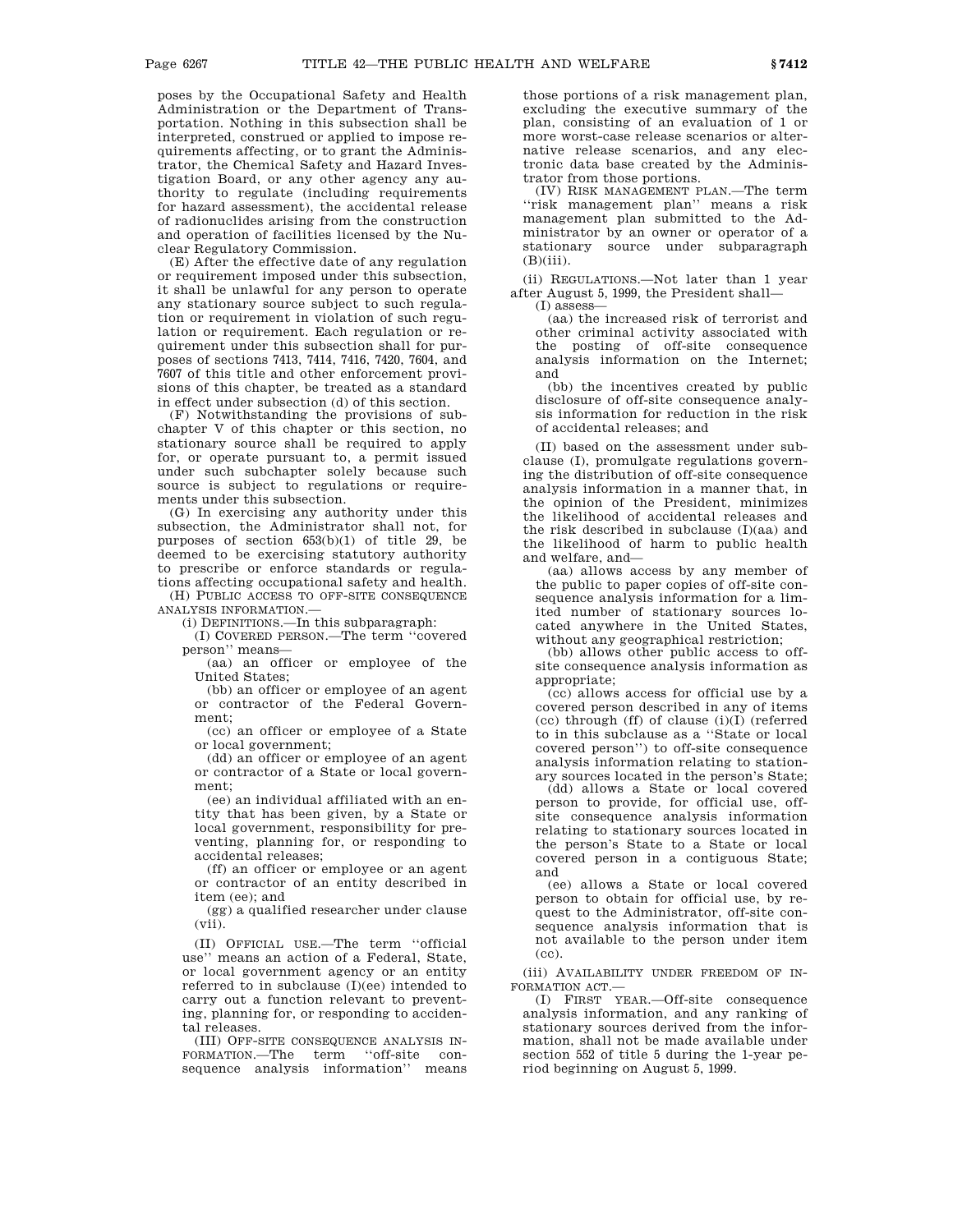(II) AFTER FIRST YEAR.—If the regulations under clause (ii) are promulgated on or before the end of the period described in subclause (I), off-site consequence analysis information covered by the regulations, and any ranking of stationary sources derived from the information, shall not be made available under section 552 of title 5 after the end of that period.

(III) APPLICABILITY.—Subclauses (I) and (II) apply to off-site consequence analysis information submitted to the Administrator before, on, or after August 5, 1999.

(iv) AVAILABILITY OF INFORMATION DURING TRANSITION PERIOD.—The Administrator shall make off-site consequence analysis information available to covered persons for official use in a manner that meets the requirements of items (cc) through (ee) of clause  $(ii)(II)$ , and to the public in a form that does not make available any information concerning the identity or location of stationary sources, during the period—

(I) beginning on August 5, 1999; and

(II) ending on the earlier of the date of promulgation of the regulations under clause (ii) or the date that is 1 year after August 5, 1999.

(v) PROHIBITION ON UNAUTHORIZED DISCLO-SURE OF INFORMATION BY COVERED PERSONS.—

(I) IN GENERAL.—Beginning on August 5, 1999, a covered person shall not disclose to the public off-site consequence analysis information in any form, or any statewide or national ranking of identified stationary sources derived from such information, except as authorized by this subparagraph (including the regulations promulgated under clause (ii)). After the end of the 1 year period beginning on August 5, 1999, if regulations have not been promulgated under clause (ii), the preceding sentence shall not apply.

(II) CRIMINAL PENALTIES.—Notwithstanding section 7413 of this title, a covered person that willfully violates a restriction or prohibition established by this subparagraph (including the regulations promulgated under clause (ii)) shall, upon conviction, be fined for an infraction under section 3571 of title 18 (but shall not be subject to imprisonment) for each unauthorized disclosure of off-site consequence analysis information, except that subsection (d) of such section 3571 shall not apply to a case in which the offense results in pecuniary loss unless the defendant knew that such loss would occur. The disclosure of off-site consequence analysis information for each specific stationary source shall be considered a separate offense. The total of all penalties that may be imposed on a single person or organization under this item shall not exceed \$1,000,000 for violations committed during any 1 calendar year.

(III) APPLICABILITY.—If the owner or operator of a stationary source makes offsite consequence analysis information relating to that stationary source available to the public without restriction—

(aa) subclauses (I) and (II) shall not apply with respect to the information; and

(bb) the owner or operator shall notify the Administrator of the public availability of the information.

(IV) LIST.—The Administrator shall maintain and make publicly available a list of all stationary sources that have provided notification under subclause  $(III)(bb)$ .

(vi) NOTICE.—The Administrator shall provide notice of the definition of official use as provided in clause  $(i)(III)^9$  and examples of actions that would and would not meet that definition, and notice of the restrictions on further dissemination and the penalties established by this chapter to each covered person who receives off-site consequence analysis information under clause (iv) and each covered person who receives off-site consequence analysis information for an official use under the regulations promulgated under clause (ii).

(vii) QUALIFIED RESEARCHERS.—

(I) IN GENERAL.—Not later than 180 days after August 5, 1999, the Administrator, in consultation with the Attorney General, shall develop and implement a system for providing off-site consequence analysis information, including facility identification, to any qualified researcher, including a qualified researcher from industry or any public interest group.

(II) LIMITATION ON DISSEMINATION.—The system shall not allow the researcher to disseminate, or make available on the Internet, the off-site consequence analysis information, or any portion of the off-site consequence analysis information, received under this clause.

(viii) READ-ONLY INFORMATION TECHNOLOGY SYSTEM.—In consultation with the Attorney General and the heads of other appropriate Federal agencies, the Administrator shall establish an information technology system that provides for the availability to the public of off-site consequence analysis information by means of a central data base under the control of the Federal Government that contains information that users may read, but that provides no means by which an electronic or mechanical copy of the information may be made.

(ix) VOLUNTARY INDUSTRY ACCIDENT PRE-VENTION STANDARDS.—The Environmental Protection Agency, the Department of Justice, and other appropriate agencies may provide technical assistance to owners and operators of stationary sources and participate in the development of voluntary industry standards that will help achieve the objectives set forth in paragraph (1).

(x) EFFECT ON STATE OR LOCAL LAW.

(I) IN GENERAL.—Subject to subclause (II), this subparagraph (including the regulations promulgated under this subparagraph) shall supersede any provision of

<sup>9</sup>So in original. Probably should be ''(i)(II)''.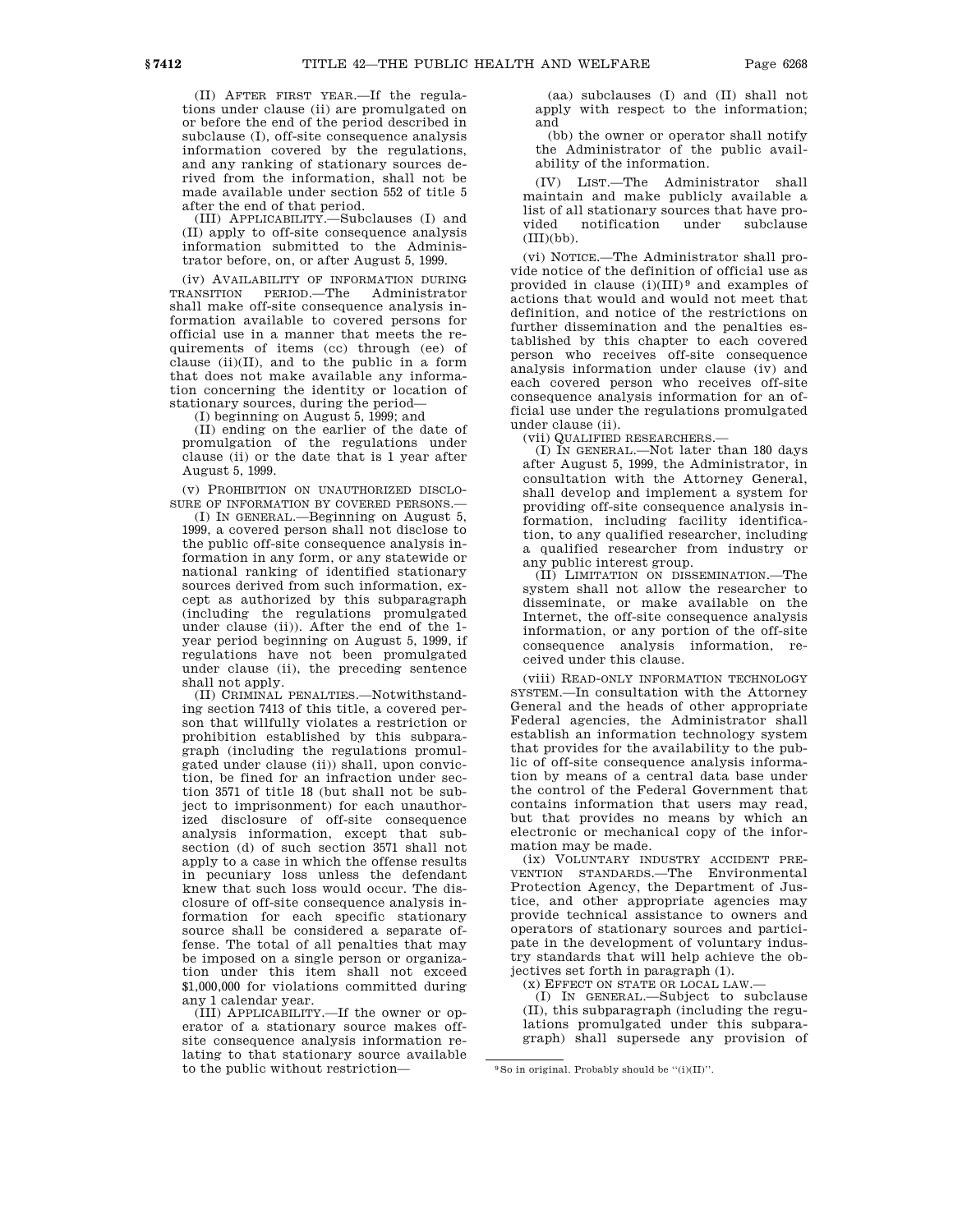State or local law that is inconsistent with this subparagraph (including the regulations).

(II) AVAILABILITY OF INFORMATION UNDER STATE LAW.—Nothing in this subparagraph precludes a State from making available data on the off-site consequences of chemical releases collected in accordance with State law.

(xi) REPORT.—

(I) IN GENERAL.—Not later than 3 years after August 5, 1999, the Attorney General, in consultation with appropriate State, local, and Federal Government agencies, affected industry, and the public, shall submit to Congress a report that describes the extent to which regulations promulgated under this paragraph have resulted in actions, including the design and maintenance of safe facilities, that are effective in detecting, preventing, and minimizing the consequences of releases of regulated substances that may be caused by criminal activity. As part of this report, the Attorney General, using available data to the extent possible, and a sampling of covered stationary sources selected at the discretion of the Attorney General, and in consultation with appropriate State, local, and Federal governmental agencies, affected industry, and the public, shall review the vulnerability of covered stationary sources to criminal and terrorist activity, current industry practices regarding site security, and security of transportation of regulated substances. The Attorney General shall submit this report, containing the results of the review, together with recommendations, if any, for reducing vulnerability of covered stationary sources to criminal and terrorist activity, to the Committee on Commerce of the United States House of Representatives and the Committee on Environment and Public Works of the United States Senate and other relevant committees of Congress.

(II) INTERIM REPORT.—Not later than 12 months after August 5, 1999, the Attorney General shall submit to the Committee on Commerce of the United States House of Representatives and the Committee on Environment and Public Works of the United States Senate, and other relevant committees of Congress, an interim report that includes, at a minimum—

(aa) the preliminary findings under subclause (I):

(bb) the methods used to develop the findings; and

(cc) an explanation of the activities expected to occur that could cause the findings of the report under subclause (I) to be different than the preliminary findings.

(III) AVAILABILITY OF INFORMATION.—Information that is developed by the Attorney General or requested by the Attorney General and received from a covered stationary source for the purpose of conducting the review under subclauses (I) and (II) shall be exempt from disclosure under section 552 of title 5 if such information would pose a threat to national security.

(xii) SCOPE.—This subparagraph—

(I) applies only to covered persons; and

(II) does not restrict the dissemination of off-site consequence analysis information by any covered person in any manner or form except in the form of a risk management plan or an electronic data base created by the Administrator from off-site consequence analysis information.

(xiii) AUTHORIZATION OF APPROPRIATIONS.— There are authorized to be appropriated to the Administrator and the Attorney General such sums as are necessary to carry out this subparagraph (including the regulations promulgated under clause (ii)), to remain available until expended.

#### **(8) Research on hazard assessments**

The Administrator may collect and publish information on accident scenarios and consequences covering a range of possible events for substances listed under paragraph (3). The Administrator shall establish a program of longterm research to develop and disseminate information on methods and techniques for hazard assessment which may be useful in improving and validating the procedures employed in the preparation of hazard assessments under this subsection.

### **(9) Order authority**

(A) In addition to any other action taken, when the Administrator determines that there may be an imminent and substantial endangerment to the human health or welfare or the environment because of an actual or threatened accidental release of a regulated substance, the Administrator may secure such relief as may be necessary to abate such danger or threat, and the district court of the United States in the district in which the threat occurs shall have jurisdiction to grant such relief as the public interest and the equities of the case may require. The Administrator may also, after notice to the State in which the stationary source is located, take other action under this paragraph including, but not limited to, issuing such orders as may be necessary to protect human health. The Administrator shall take action under section 7603 of this title rather than this paragraph whenever the authority of such section is adequate to protect human health and the environment.

(B) Orders issued pursuant to this paragraph may be enforced in an action brought in the appropriate United States district court as if the order were issued under section 7603 of this title.

(C) Within 180 days after November 15, 1990, the Administrator shall publish guidance for using the order authorities established by this paragraph. Such guidance shall provide for the coordinated use of the authorities of this paragraph with other emergency powers authorized by section 9606 of this title, sections 311(c), 308, 309 and 504(a) of the Federal Water Pollution Control Act [33 U.S.C. 1321(c), 1318, 1319,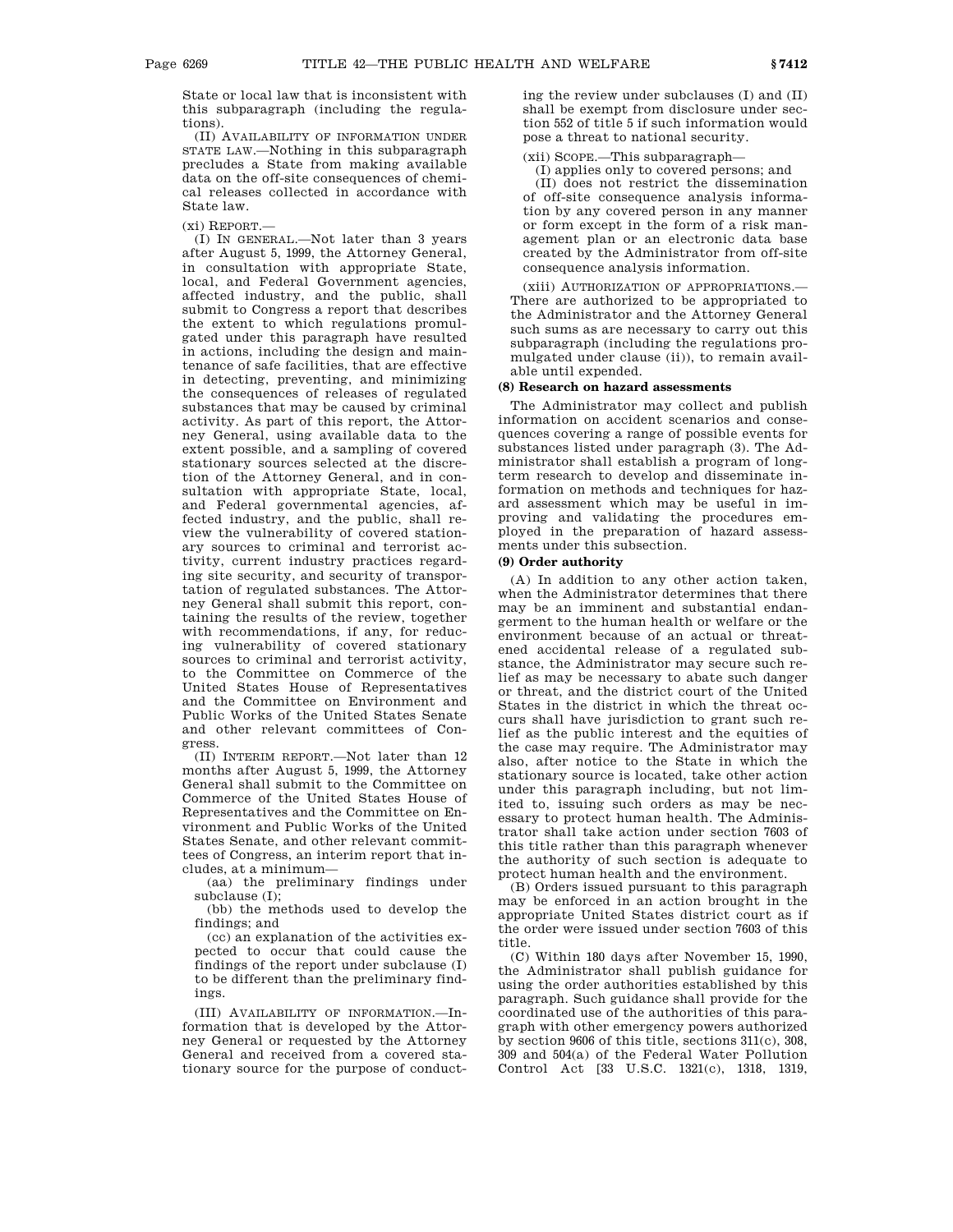1364(a)], sections 3007, 3008, 3013, and 7003 of the Solid Waste Disposal Act [42 U.S.C. 6927, 6928, 6934, 6973], sections 1445 and 1431 of the Safe Drinking Water Act [42 U.S.C. 300j–4, 300i], sections 5 and 7 of the Toxic Substances Control Act [15 U.S.C. 2604, 2606], and sections 7413, 7414, and 7603 of this title.

#### **(10) Presidential review**

The President shall conduct a review of release prevention, mitigation and response authorities of the various Federal agencies and shall clarify and coordinate agency responsibilities to assure the most effective and efficient implementation of such authorities and to identify any deficiencies in authority or resources which may exist. The President may utilize the resources and solicit the recommendations of the Chemical Safety and Hazard Investigation Board in conducting such review. At the conclusion of such review, but not later than 24 months after November 15, 1990, the President shall transmit a message to the Congress on the release prevention, mitigation and response activities of the Federal Government making such recommendations for change in law as the President may deem appropriate. Nothing in this paragraph shall be interpreted, construed or applied to authorize the President to modify or reassign release prevention, mitigation or response authorities otherwise established by law.

# **(11) State authority**

Nothing in this subsection shall preclude, deny or limit any right of a State or political subdivision thereof to adopt or enforce any regulation, requirement, limitation or standard (including any procedural requirement) that is more stringent than a regulation, requirement, limitation or standard in effect under this subsection or that applies to a substance not subject to this subsection.

#### **(s) Periodic report**

Not later than January 15, 1993 and every 3 years thereafter, the Administrator shall prepare and transmit to the Congress a comprehensive report on the measures taken by the Agency and by the States to implement the provisions of this section. The Administrator shall maintain a database on pollutants and sources subject to the provisions of this section and shall include aggregate information from the database in each annual report. The report shall include, but not be limited to—

(1) a status report on standard-setting under subsections (d) and (f) of this section;

(2) information with respect to compliance with such standards including the costs of compliance experienced by sources in various categories and subcategories;

(3) development and implementation of the national urban air toxics program; and

(4) recommendations of the Chemical Safety and Hazard Investigation Board with respect to the prevention and mitigation of accidental releases.

(July 14, 1955, ch. 360, title I, §112, as added Pub. L. 91–604, §4(a), Dec. 31, 1970, 84 Stat. 1685; amended Pub. L. 95–95, title I, §§109(d)(2), 110, title IV, §401(c), Aug. 7, 1977, 91 Stat. 701, 703, 791; Pub. L. 95–623, §13(b), Nov. 9, 1978, 92 Stat. 3458; Pub. L. 101–549, title III, §301, Nov. 15, 1990, 104 Stat. 2531; Pub. L. 102–187, Dec. 4, 1991, 105 Stat. 1285; Pub. L. 105–362, title IV, §402(b), Nov. 10, 1998, 112 Stat. 3283; Pub. L. 106–40, §§2, 3(a), Aug. 5, 1999, 113 Stat. 207, 208.)

#### REFERENCES IN TEXT

The date of enactment, referred to in subsec. (a)(11), probably means the date of enactment of Pub. L. 101–549, which amended this section generally and was

approved Nov. 15, 1990. The Atomic Energy Act, referred to in subsec. (d)(9), probably means the Atomic Energy Act of 1954, act Aug. 1, 1946, ch. 724, as added by act Aug. 30, 1954, ch. 1073, §1, 68 Stat. 921, and amended, which is classified generally to chapter 23 (§2011 et seq.) of this title. For complete classification of this Act to the Code, see Short Title note set out under section 2011 of this title and Tables.

The Federal Water Pollution Control Act, referred to in subsecs. (e)(5) and  $(m)(1)(D)$ ,  $(5)(D)$ , is act June 30, 1948, ch. 758, as amended generally by Pub. L. 92–500, §2, Oct. 18, 1972, 86 Stat. 816, which is classified generally to chapter 26 (§1251 et seq.) of Title 33, Navigation and Navigable Waters. Title II of the Act is classified generally to subchapter II (§1281 et seq.) of chapter 26 of Title 33. For complete classification of this Act to the Code, see Short Title note set out under section 1251 of Title 33 and Tables.

The Toxic Substances Control Act, referred to in subsec. (k)(3)(C), is Pub. L. 94–469, Oct. 11, 1976, 90 Stat. 2003, as amended, which is classified generally to chapter 53 (§2601 et seq.) of Title 15, Commerce and Trade. For complete classification of this Act to the Code, see Short Title note set out under section 2601 of Title 15 and Tables.

The Federal Insecticide, Fungicide and Rodenticide Act, referred to in subsec. (k)(3)(C), probably means the Federal Insecticide, Fungicide, and Rodenticide Act, act June 25, 1947, ch. 125, as amended generally by Pub. L. 92–516, Oct. 21, 1972, 86 Stat. 973, which is classified generally to subchapter II (§136 et seq.) of chapter 6 of Title 7, Agriculture. For complete classification of this Act to the Code, see Short Title note set out under section 136 of Title 7 and Tables.

The Resource Conservation and Recovery Act, referred to in subsec.  $(k)(3)(C)$ , probably means the Resource Conservation and Recovery Act of 1976, Pub. L. 94–580, Oct. 21, 1976, 90 Stat. 2796, as amended, which is classified generally to chapter 82 (§6901 et seq.) of this title. For complete classification of this Act to the Code, see Short Title of 1976 Amendment note set out under section 6901 of this title and Tables.

The Safe Drinking Water Act, referred to in subsec.  $(m)(1)(D)$ ,  $(5)(D)$ , is title XIV of act July 1, 1944, as added Dec. 16, 1974, Pub. L. 93–523, §2(a), 88 Stat. 1660, as amended, which is classified generally to subchapter XII (§300f et seq.) of chapter 6A of this title. For complete classification of this Act to the Code, see Short Title note set out under section 201 of this title and Tables.

The Solid Waste Disposal Act, referred to in subsec. (n)(7), is title II of Pub. L. 89–272, Oct. 20, 1965, 79 Stat. 997, as amended generally by Pub. L. 94–580, §2, Oct. 21, 1976, 90 Stat. 2795. Subtitle C of the Act is classified generally to subchapter III (§6921 et seq.) of chapter 82 of this title. For complete classification of this Act to the Code, see Short Title note set out under section 6901 of this title and Tables.

Section 303 of the Clean Air Act Amendments of 1990, referred to in subsec. (*o*)(4), probably means section 303 of Pub. L. 101–549, which is set out below.

The Clean Air Act Amendments of 1990, referred to in subsec. (q)(1)–(3), probably means Pub. L. 101–549, Nov. 15, 1990, 104 Stat. 2399. For complete classification of this Act to the Code, see Short Title note set out under

section 7401 of this title and Tables. The Emergency Planning and Community Right-To-Know Act of 1986, referred to in subsec. (r)(3), is title III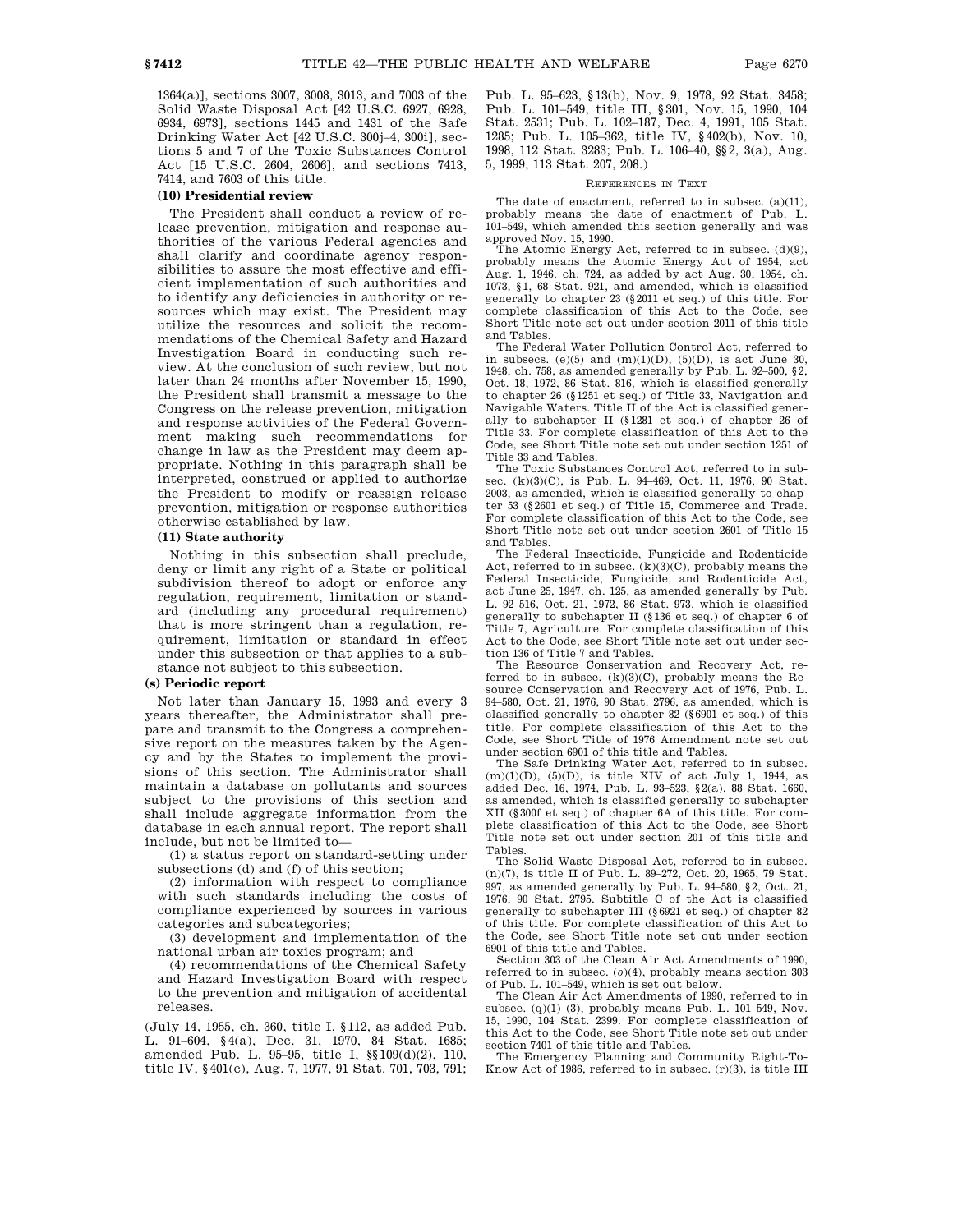of Pub. L. 99–499, Oct. 17, 1986, 100 Stat. 1728, which is classified generally to chapter 116 (§11001 et seq.) of this title. For complete classification of this Act to the Code, see Short Title note set out under section 11001 of this title and Tables.

The Occupational Safety and Health Act, referred to in subsec.  $(r)(6)(C)(ii)$ ,  $(K)$ ,  $(L)$ , probably means the Occupational Safety and Health Act of 1970, Pub. L. 91–596, Dec. 29, 1970, 84 Stat. 1590, as amended, which is classified principally to chapter 15 (§651 et seq.) of Title 29, Labor. For complete classification of this Act to the Code, see Short Title note set out under section 651 of Title 29 and Tables.

#### **CODIFICATION**

In subsec.  $(r)(6)(N)$ , "section 6101 of title 41" substituted for ''section 5 of title 41 of the United States Code'' on authority of Pub. L. 111–350, §6(c), Jan. 4, 2011, 124 Stat. 3854, which Act enacted Title 41, Public Contracts.

Section was formerly classified to section 1857c-7 of this title.

#### **AMENDMENTS**

1999—Subsec. (r)(2)(D). Pub. L. 106–40, §2(5), added subpar. (D).

Subsec. (r)(4). Pub. L. 106–40, §2, substituted ''Administrator—

''(A) shall consider—''

for ''Administrator shall consider each of the following criteria—'' in introductory provisions, redesignated subpars. (A) to (C) as cls. (i) to (iii), respectively, of subpar. (A) and added subpar. (B).

Subsec. (r)(7)(H). Pub. L. 106–40, §3(a), added subpar. (H).

1998—Subsec. (n)(2)(C). Pub. L. 105–362 substituted ''On completion of the study, the Secretary shall submit to Congress a report on the results of the study and'' for ''The Secretary shall prepare annual reports to Congress on the status of the research program and at the completion of the study''.

1991—Subsec. (b)(1). Pub. L. 102–187 struck out ''7783064 Hydrogen sulfide'' from list of pollutants.

1990—Pub. L. 101–549 amended section generally, substituting present provisions for provisions which related to: in subsec. (a), definitions; in subsec. (b), list of hazardous air pollutants, emission standards, and pollution control techniques; in subsec. (c), prohibited acts and exemption; in subsec. (d), State implementation and enforcement; and in subsec. (e), design, equipment, work practice, and operational standards.

1978—Subsec. (e)(5). Pub. L. 95–623 added par. (5).

1977—Subsec. (a)(1). Pub. L. 95–95, §401(c), substituted ''causes, or contributes to, air pollution which may reasonably be anticipated to result in an increase in mortality or an increase in serious irreversible, or incapacitating reversible, illness'' for ''may cause, or contribute to, an increase in mortality or an increase in serious irreversible, or incapacitating reversible, illness''.

Subsec. (d)(1). Pub. L. 95–95, §109(d)(2), struck out ''(except with respect to stationary sources owned or operated by the United States)'' after ''implement and enforce such standards''.

Subsec. (e). Pub. L. 95–95, §110, added subsec. (e).

#### CHANGE OF NAME

Committee on Energy and Commerce of House of Representatives treated as referring to Committee on Commerce of House of Representatives by section 1(a) of Pub. L. 104–14, set out as a note preceding section 21 of Title 2, The Congress. Committee on Commerce of House of Representatives changed to Committee on Energy and Commerce of House of Representatives, and jurisdiction over matters relating to securities and exchanges and insurance generally transferred to Committee on Financial Services of House of Representatives by House Resolution No. 5, One Hundred Seventh Congress, Jan. 3, 2001.

#### EFFECTIVE DATE OF 1977 AMENDMENT

Amendment by Pub. L. 95–95 effective Aug. 7, 1977, except as otherwise expressly provided, see section 406(d) of Pub. L. 95–95, set out as a note under section 7401 of this title.

#### TERMINATION OF REPORTING REQUIREMENTS

For termination, effective May 15, 2000, of provisions of law requiring submittal to Congress of any annual, semiannual, or other regular periodic report listed in House Document No. 103–7 (in which reports required under subsecs.  $(m)(5)$ ,  $(r)(6)(C)(ii)$ , and  $(s)$  of this section are listed, respectively, as the 8th item on page 162, the 9th item on page 198, and the 9th item on page 162), see section 3003 of Pub. L. 104–66, as amended, set out as a note under section 1113 of Title 31, Money and Finance.

#### PENDING ACTIONS AND PROCEEDINGS

Suits, actions, and other proceedings lawfully commenced by or against the Administrator or any other officer or employee of the United States in his official capacity or in relation to the discharge of his official duties under act July 14, 1955, the Clean Air Act, as in effect immediately prior to the enactment of Pub. L. 95–95 [Aug. 7, 1977], not to abate by reason of the taking effect of Pub. L. 95–95, see section 406(a) of Pub. L. 95–95, set out as an Effective Date of 1977 Amendment note under section 7401 of this title.

MODIFICATION OR RESCISSION OF RULES, REGULATIONS, ORDERS, DETERMINATIONS, CONTRACTS, CERTIFI-CATIONS, AUTHORIZATIONS, DELEGATIONS, AND OTHER **ACTIONS** 

All rules, regulations, orders, determinations, contracts, certifications, authorizations, delegations, or other actions duly issued, made, or taken by or pursuant to act July 14, 1955, the Clean Air Act, as in effect immediately prior to the date of enactment of Pub. L. 95–95 [Aug. 7, 1977] to continue in full force and effect until modified or rescinded in accordance with act July 14, 1955, as amended by Pub. L. 95–95 [this chapter], see section 406(b) of Pub. L. 95–95, set out as an Effective Date of 1977 Amendment note under section 7401 of this title.

#### DELEGATION OF AUTHORITY

Memorandum of President of the United States, Aug. 19, 1993, 58 F.R. 52397, provided:

Memorandum for the Administrator of the Environmental Protection Agency

WHEREAS, the Environmental Protection Agency, the agencies and departments that are members of the National Response Team (authorized under Executive Order No. 12580, 52 Fed. Reg. 2923 (1987) [42 U.S.C. 9615 note]), and other Federal agencies and departments undertake emergency release prevention, mitigation, and response activities pursuant to various authorities;

By the authority vested in me as President by the Constitution and the laws of the United States of America, including section 112(r)(10) of the Clean Air Act (the ''Act'') (section 7412(r)(10) of title 42 of the United States Code) and section 301 of title 3 of the United States Code, and in order to provide for the delegation of certain functions under the Act [42 U.S.C. 7401 et seq.], I hereby:

(1) Authorize you, in coordination with agencies and departments that are members of the National Response Team and other appropriate agencies and departments, to conduct a review of release prevention, mitigation, and response authorities of Federal agencies in order to assure the most effective and efficient implementation of such authorities and to identify any deficiencies in authority or resources that may exist, to the extent such review is required by section  $112(r)(10)$  of the Act; and

(2) Authorize you, in coordination with agencies and departments that are members of the National Response Team and other appropriate agencies and de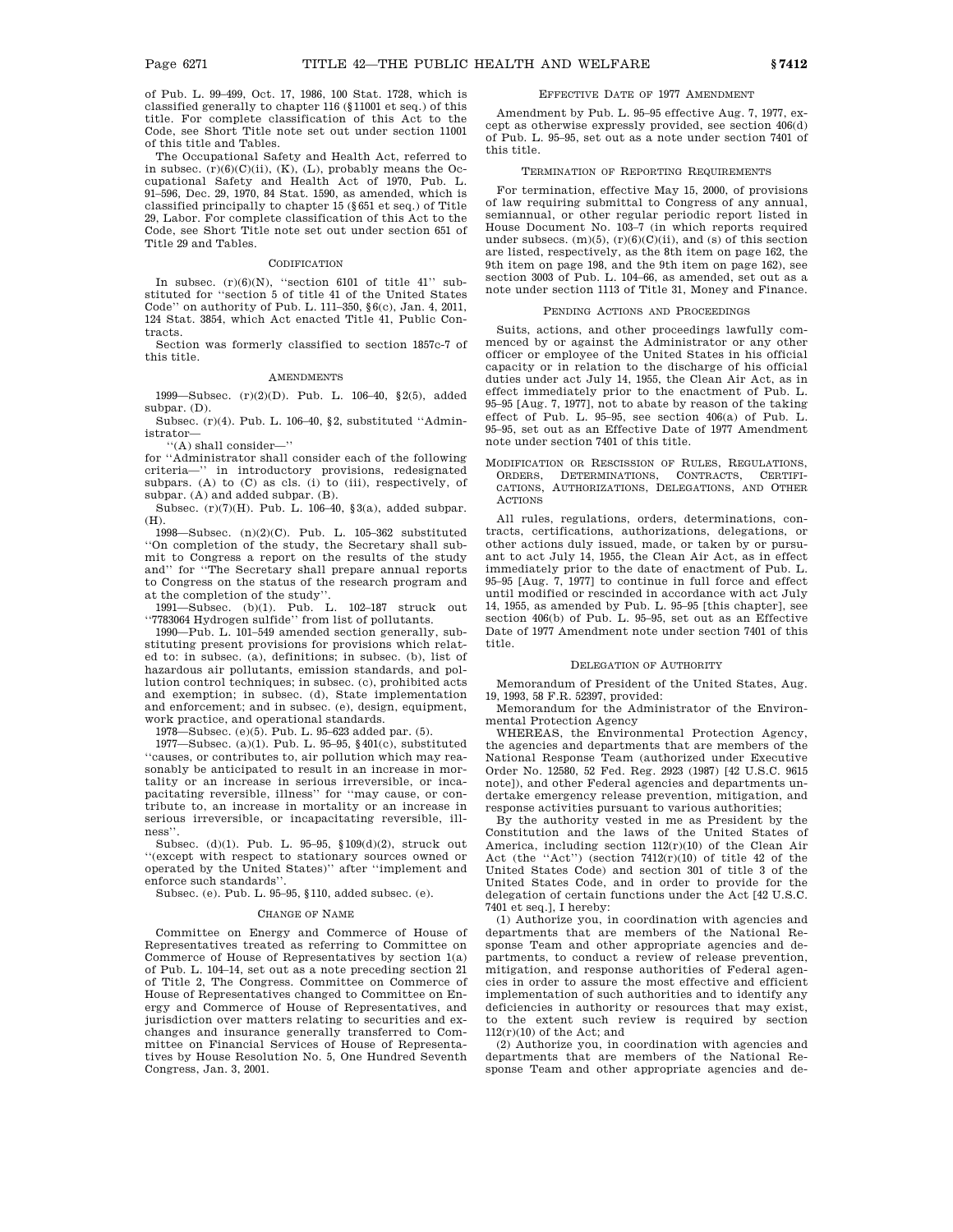partments, to prepare and transmit a message to the Congress concerning the release prevention, mitigation, and response activities of the Federal Government with such recommendations for change in law as you deem appropriate, to the extent such message is required by section  $112(r)(10)$  of the Act.

The authority delegated by this memorandum may be further redelegated within the Environmental Protection Agency.

You are hereby authorized and directed to publish this memorandum in the Federal Register.

#### WILLIAM J. CLINTON.

Memorandum of President of the United States, Jan. 27, 2000, 65 F.R. 8631, provided:

Memorandum for the Attorney General[, ] the Administrator of the Environmental Protection Agency[, and] the Director of the Office of Management and Budget

By the authority vested in me as President by the Constitution and laws of the United States of America, including section  $112(r)(7)(H)$  of the Clean Air Act ("Act") (42 U.S.C. 7412 $(r)(7)(H)$ ), as added by section 3 of the Chemical Safety Information, Site Security and Fuels Regulatory Relief Act (Public Law 106–40), and section 301 of title 3, United States Code, I hereby delegate to:

(1) the Attorney General the authority vested in the President under section  $112(r)(7)(H)(ii)(I)(aa)$  of the Act to assess the increased risk of terrorist and other criminal activity associated with the posting of off-site consequence analysis information on the Internet;

(2) the Administrator of the Environmental Protection Agency (EPA) the authority vested in the President under section  $112(r)(7)(H)(ii)(I)(bb)$  of the Act to assess the incentives created by public disclosure of offsite consequence analysis information for reduction in the risk of accidental releases; and

(3) the Attorney General and the Administrator of EPA, jointly, the authority vested in the President under section  $112(r)(7)(H)(ii)(II)$  of the Act to promulgate regulations, based on these assessments, governing the distribution of off-site consequence analysis information. These regulations, in proposed and final form, shall be subject to review and approval by the Director of the Office of Management and Budget.

The Administrator of EPA is authorized and directed to publish this memorandum in the Federal Register.

WILLIAM J. CLINTON.

#### REPORTS

Pub. L. 106–40, §3(b), Aug. 5, 1999, 113 Stat. 213, provided that:

''(1) DEFINITION OF ACCIDENTAL RELEASE.—In this subsection, the term 'accidental release' has the meaning given the term in section  $112(r)(2)$  of the Clean Air Act (42 U.S.C. 7412(r)(2)).

''(2) REPORT ON STATUS OF CERTAIN AMENDMENTS.—Not later than 2 years after the date of enactment of this Act [Aug. 5, 1999], the Comptroller General of the United States shall submit to Congress a report on the status of the development of amendments to the National Fire Protection Association Code for Liquefied Petroleum Gas that will result in the provision of information to local emergency response personnel concerning the off-site effects of accidental releases of substances exempted from listing under section  $112(r)(4)(B)$ of the Clean Air Act (as added by section 3).

'(3) REPORT ON COMPLIANCE WITH CERTAIN INFORMA-TION SUBMISSION REQUIREMENTS.—Not later than 3 years after the date of enactment of this Act, the Comptroller General of the United States shall submit to Congress a report that—

''(A) describes the level of compliance with Federal and State requirements relating to the submission to local emergency response personnel of information intended to help the local emergency response personnel respond to chemical accidents or related environmental or public health threats; and

''(B) contains an analysis of the adequacy of the information required to be submitted and the efficacy of the methods for delivering the information to local emergency response personnel.''

#### REEVALUATION OF REGULATIONS

Pub. L. 106–40, §3(c), Aug. 5, 1999, 113 Stat. 213, provided that: ''The President shall reevaluate the regulations promulgated under this section within 6 years after the enactment of this Act [Aug. 5, 1999]. If the President determines not to modify such regulations, the President shall publish a notice in the Federal Register stating that such reevaluation has been completed and that a determination has been made not to modify the regulations. Such notice shall include an explanation of the basis of such decision.''

#### PUBLIC MEETING DURING MORATORIUM PERIOD

Pub. L. 106–40, §4, Aug. 5, 1999, 113 Stat. 214, provided that:

''(a) IN GENERAL.—Not later than 180 days after the date of enactment of this Act [Aug. 5, 1999], each owner or operator of a stationary source covered by section 112(r)(7)(B)(ii) of the Clean Air Act [42 U.S.C.  $7412(r)(7)(B)(ii)$ ] shall convene a public meeting, after reasonable public notice, in order to describe and discuss the local implications of the risk management plan submitted by the stationary source pursuant to section  $112(r)(7)(B)(iii)$  of the Clean Air Act, including a summary of the off-site consequence analysis portion of the plan. Two or more stationary sources may conduct a joint meeting. In lieu of conducting such a meeting, small business stationary sources as defined in section  $507(c)(1)$  of the Clean Air Act [42 U.S.C. 7661 $f(c)(1)$ ] may comply with this section by publicly posting a summary of the off-site consequence analysis information for their facility not later than 180 days after the enactment of this Act. Not later than 10 months after the date of enactment of this Act, each such owner or operator shall send a certification to the director of the Federal Bureau of Investigation stating that such meeting has been held, or that such summary has been posted, within 1 year prior to, or within 6 months after, the date of the enactment of this Act. This section shall not apply to sources that employ only Program 1 processes within the meaning of regulations promulgated under section  $112(r)(7)(B)(i)$  of the Clean Air Act.

''(b) ENFORCEMENT.—The Administrator of the Environmental Protection Agency may bring an action in the appropriate United States district court against any person who fails or refuses to comply with the requirements of this section, and such court may issue such orders, and take such other actions, as may be necessary to require compliance with such requirements.''

#### RISK ASSESSMENT AND MANAGEMENT COMMISSION

Section 303 of Pub. L. 101–549 provided that:

''(a) ESTABLISHMENT.—There is hereby established a Risk Assessment and Management Commission (hereafter referred to in this section as the 'Commission'), which shall commence proceedings not later than 18 months after the date of enactment of the Clean Air Act Amendments of 1990 [Nov. 15, 1990] and which shall make a full investigation of the policy implications and appropriate uses of risk assessment and risk management in regulatory programs under various Federal laws to prevent cancer and other chronic human health effects which may result from exposure to hazardous substances.

''(b) CHARGE.—The Commission shall consider—

''(1) the report of the National Academy of Sciences authorized by section 112(*o*) of the Clean Air Act [42 U.S.C. 7412(*o*)], the use and limitations of risk assessment in establishing emission or effluent standards, ambient standards, exposure standards, acceptable concentration levels, tolerances or other environmental criteria for hazardous substances that present a risk of carcinogenic effects or other chronic health effects and the suitability of risk assessment for such purposes;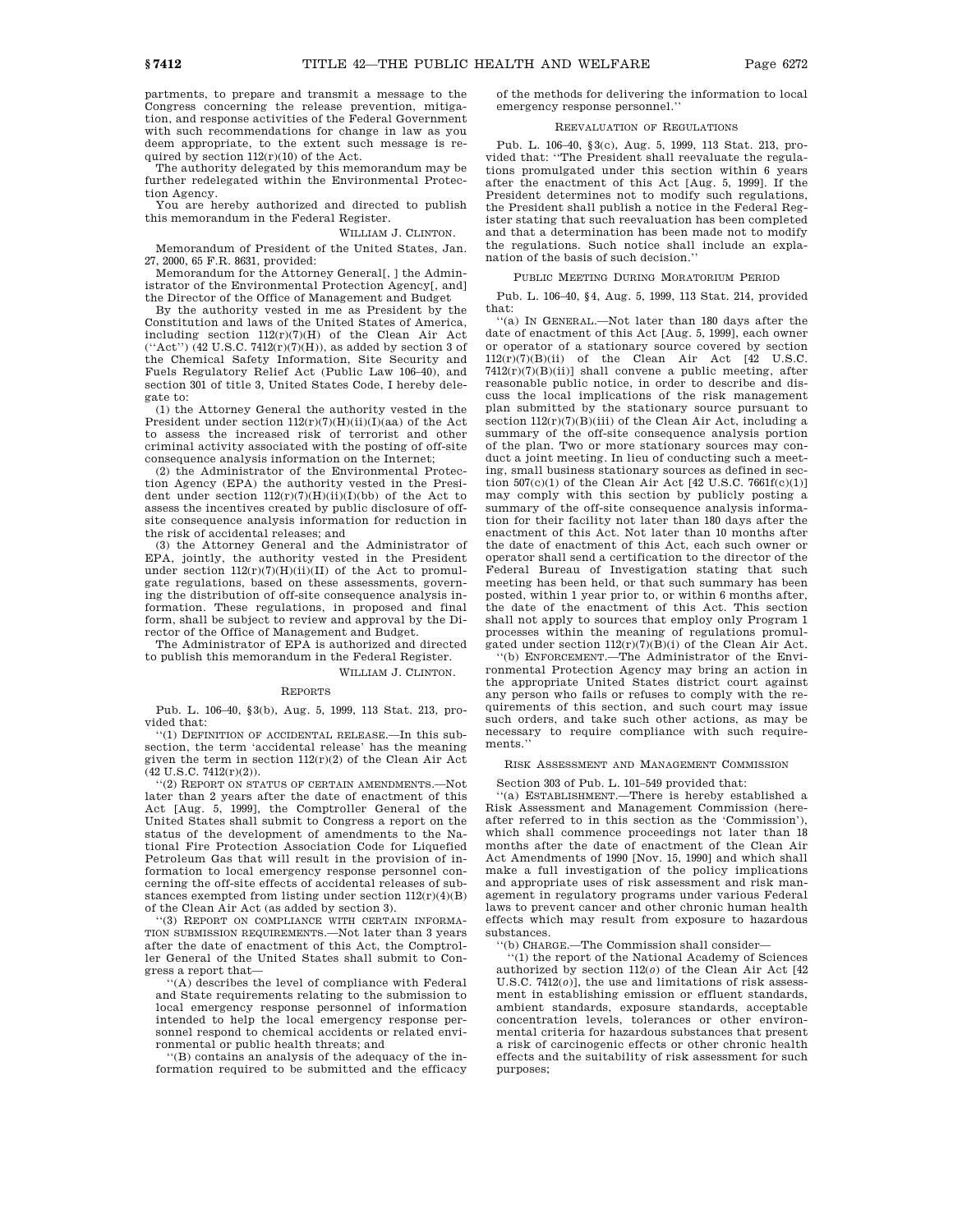''(2) the most appropriate methods for measuring and describing cancer risks or risks of other chronic health effects from exposure to hazardous substances considering such alternative approaches as the lifetime risk of cancer or other effects to the individual or individuals most exposed to emissions from a source or sources on both an actual and worst case basis, the range of such risks, the total number of health effects avoided by exposure reductions, effluent standards, ambient standards, exposures standards, acceptable concentration levels, tolerances and other environmental criteria, reductions in the number of persons exposed at various levels of risk, the incidence of cancer, and other public health factors;

''(3) methods to reflect uncertainties in measurement and estimation techniques, the existence of synergistic or antagonistic effects among hazardous substances, the accuracy of extrapolating human health risks from animal exposure data, and the existence of unquantified direct or indirect effects on human health in risk assessment studies;

'(4) risk management policy issues including the use of lifetime cancer risks to individuals most exposed, incidence of cancer, the cost and technical feasibility of exposure reduction measures and the use of site-specific actual exposure information in setting emissions standards and other limitations applicable to sources of exposure to hazardous substances; and

''(5) and comment on the degree to which it is possible or desirable to develop a consistent risk assessment methodology, or a consistent standard of acceptable risk, among various Federal programs.

''(c) MEMBERSHIP.—Such Commission shall be composed of ten members who shall have knowledge or experience in fields of risk assessment or risk management, including three members to be appointed by the President, two members to be appointed by the Speaker of the House of Representatives, one member to be appointed by the Minority Leader of the House of Representatives, two members to be appointed by the Majority Leader of the Senate, one member to be appointed by the Minority Leader of the Senate, and one member to be appointed by the President of the National Academy of Sciences. Appointments shall be made not later than 18 months after the date of enactment of the Clean Air Act Amendments of 1990 [Nov. 15, 1990].

''(d) ASSISTANCE FROM AGENCIES.—The Administrator of the Environmental Protection Agency and the heads of all other departments, agencies, and instrumentalities of the executive branch of the Federal Government shall, to the maximum extent practicable, assist the Commission in gathering such information as the Commission deems necessary to carry out this section subject to other provisions of law.

'(e) STAFF AND CONTRACTS.

''(1) In the conduct of the study required by this section, the Commission is authorized to contract (in accordance with Federal contract law) with nongovernmental entities that are competent to perform research or investigations within the Commission's mandate, and to hold public hearings, forums, and workshops to enable full public participation.

 $(2)$  The Commission may appoint and fix the pay of such staff as it deems necessary in accordance with the provisions of title 5, United States Code. The Commission may request the temporary assignment of personnel from the Environmental Protection

Agency or other Federal agencies. ''(3) The members of the Commission who are not officers or employees of the United States, while attending conferences or meetings of the Commission or while otherwise serving at the request of the Chair, shall be entitled to receive compensation at a rate not in excess of the maximum rate of pay for Grade GS–18, as provided in the General Schedule under section 5332 of title 5 of the United States Code, including travel time, and while away from their homes or regular places of business they may be allowed travel expenses, including per diem in lieu of subsistence as authorized by law for persons in the Government service employed intermittently.

'(f) REPORT.—A report containing the results of all Commission studies and investigations under this section, together with any appropriate legislative recommendations or administrative recommendations, shall be made available to the public for comment not later than 42 months after the date of enactment of the Clean Air Act Amendments of 1990 [Nov. 15, 1990] and shall be submitted to the President and to the Congress not later than 48 months after such date of enactment. In the report, the Commission shall make recommendations with respect to the appropriate use of risk assessment and risk management in Federal regulatory programs to prevent cancer or other chronic health effects which may result from exposure to hazardous substances. The Commission shall cease to exist upon the date determined by the Commission, but not later than

9 months after the submission of such report. ''(g) AUTHORIZATION.—There are authorized to be appropriated such sums as are necessary to carry out the activities of the Commission established by this section.

[References in laws to the rates of pay for GS–16, 17, or 18, or to maximum rates of pay under the General Schedule, to be considered references to rates payable under specified sections of Title 5, Government Organization and Employees, see section 529 [title I,  $§101(c)(1)]$ of Pub. L. 101–509, set out in a note under section 5376 of Title 5.]

#### FLEXIBLE IMPLEMENTATION OF THE MERCURY AND AIR TOXICS STANDARDS RULE

Memorandum of President of the United States, Dec. 21, 2011, 76 F.R. 80727, provided:

Memorandum for the Administrator of the Environmental Protection Agency

Today's issuance, by the Environmental Protection Agency (EPA), of the final Mercury and Air Toxics Standards rule for power plants (the ''MATS Rule'') represents a major step forward in my Administration's efforts to protect public health and the environment.

This rule, issued after careful consideration of public comments, prescribes standards under section 112 of the Clean Air Act to control emissions of mercury and other toxic air pollutants from power plants, which collectively are among the largest sources of such pollution in the United States. The EPA estimates that by substantially reducing emissions of pollutants that contribute to neurological damage, cancer, respiratory illnesses, and other health risks, the MATS Rule will produce major health benefits for millions of Americans—including children, older Americans, and other vulnerable populations. Consistent with Executive Order 13563 (Improving Regulation and Regulatory Review), the estimated benefits of the MATS Rule far exceed the estimated costs.

The MATS Rule can be implemented through the use of demonstrated, existing pollution control technologies. The United States is a global market leader in the design and manufacture of these technologies, and it is anticipated that U.S. firms and workers will provide much of the equipment and labor needed to meet the substantial investments in pollution control that the standards are expected to spur.

These new standards will promote the transition to a cleaner and more efficient U.S. electric power system. This system as a whole is critical infrastructure that plays a key role in the functioning of all facets of the U.S. economy, and maintaining its stability and reliability is of critical importance. It is therefore crucial that implementation of the MATS Rule proceed in a

cost-effective manner that ensures electric reliability. Analyses conducted by the EPA and the Department of Energy (DOE) indicate that the MATS Rule is not anticipated to compromise electric generating resource adequacy in any region of the country. The Clean Air Act offers a number of implementation flexibilities, and the EPA has a long and successful history of using those flexibilities to ensure a smooth transition to cleaner technologies.